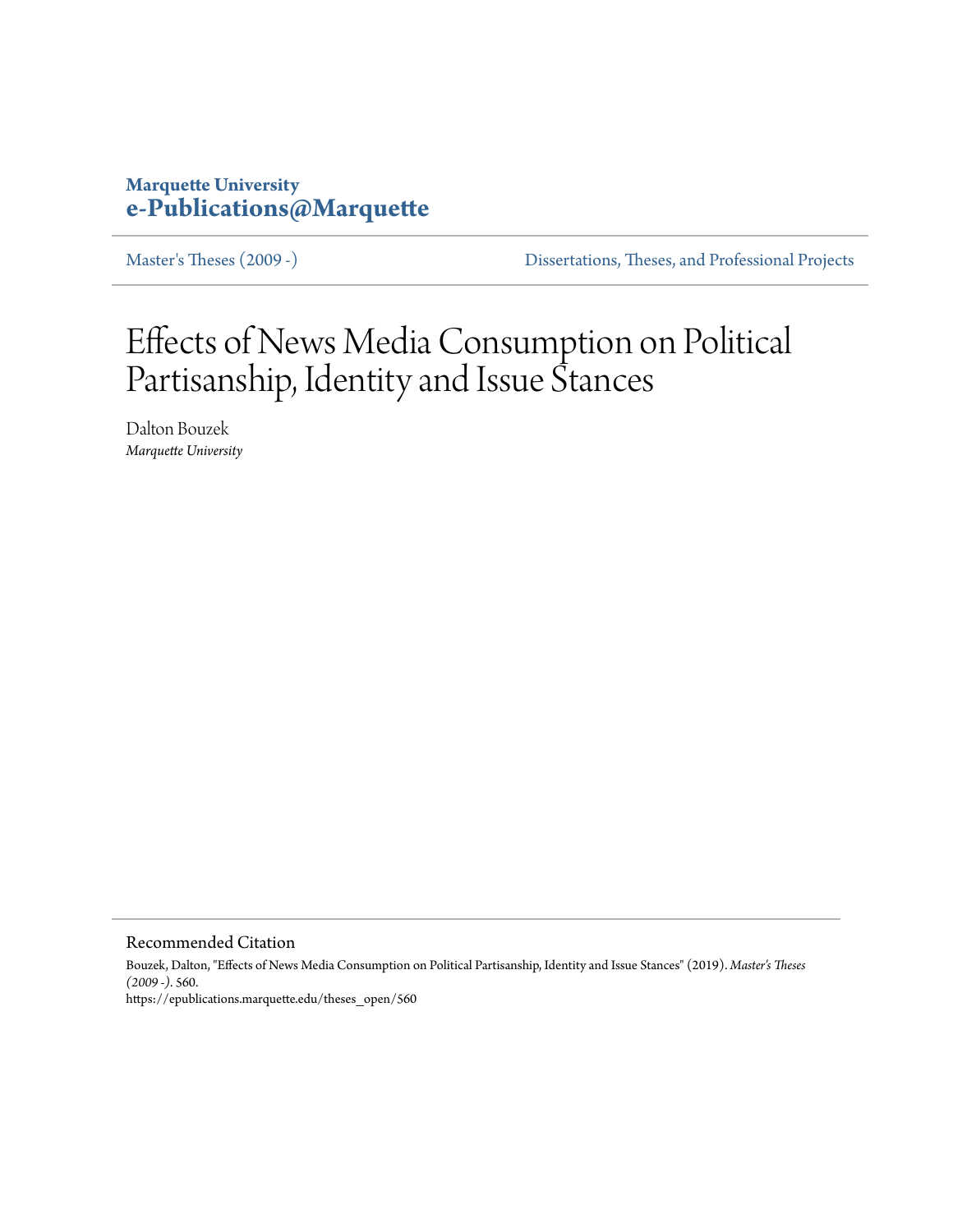# EFFECTS OF NEWS MEDIA CONSUMPTION ON POLITICAL PARTISANSHIP, IDENTITY AND ISSUE STANCES

By

Dalton T. Bouzek

A Thesis submitted to the Faculty of the Graduate School, Marquette University, In Partial Fulfillment of the Requirements for The Degree of Master of Arts, Communication

Milwaukee, Wisconsin

December 2019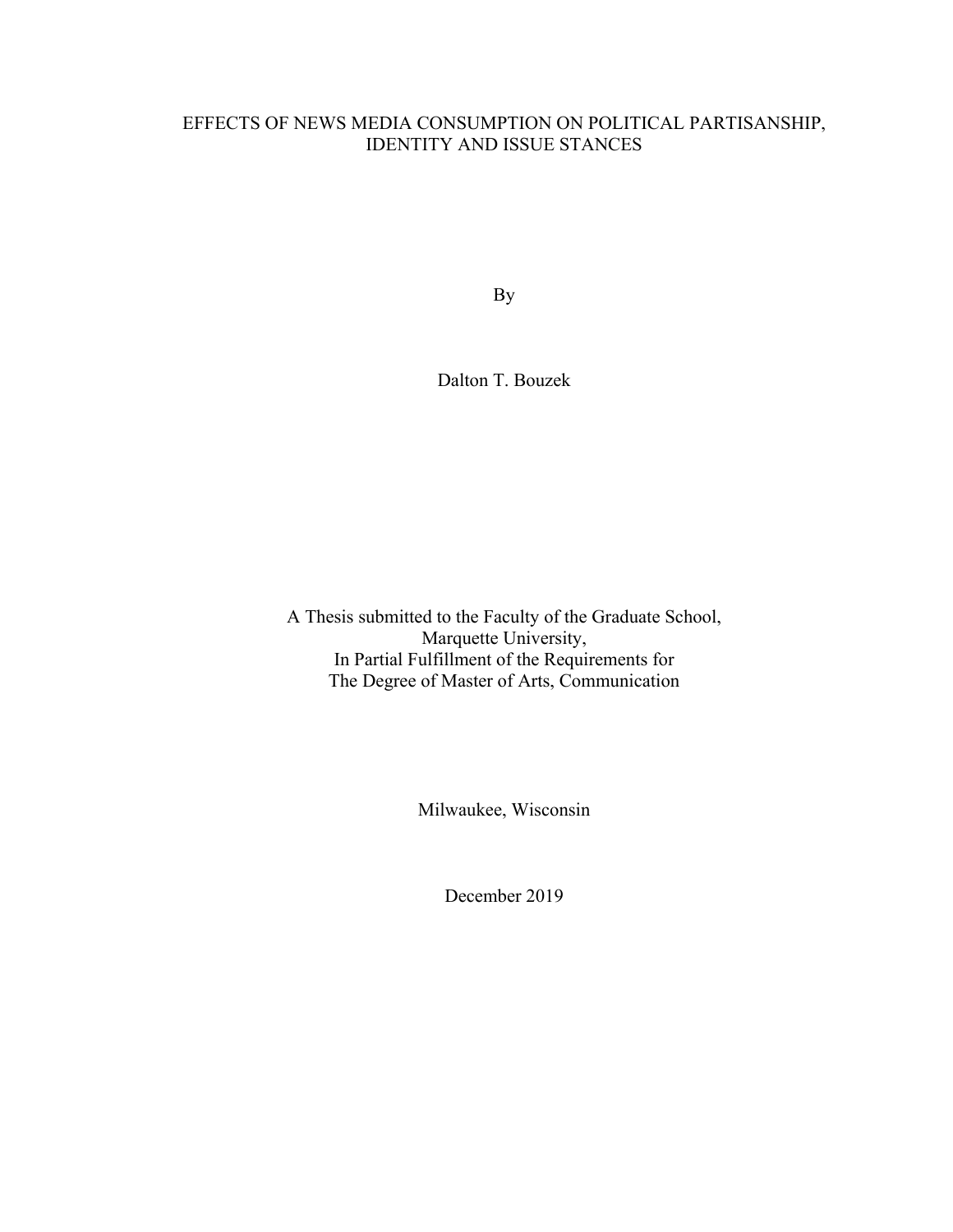# ABSTRACT EFFECTS OF NEWS MEDIA CONSUMPTION ON POLITICAL PARTISANSHIP, IDENTITY AND ISSUE STANCES

Dalton T. Bouzek

Marquette University, 2019

This research sought to identify to what extent news media consumption plays a role in forming an individual's political identity and their views on individual stances. The subsequent novel quantitative study asked students of various disciplines at Marquette University questions in regards to how much they pay attention to various news sources, to what extent they trust those news sources, and their views on individual issues as they relate to their chosen political identity. Results from the study found basic trends in regards to selected news sources and one's political disposition. Furthermore, stances on certain issues, like border security, were found to be more heavily shaped by media consumption patterns, showing the power of how news media frames issues. This study can be thought of as a precursor for more expansive research that could include a more representative sample of the American population.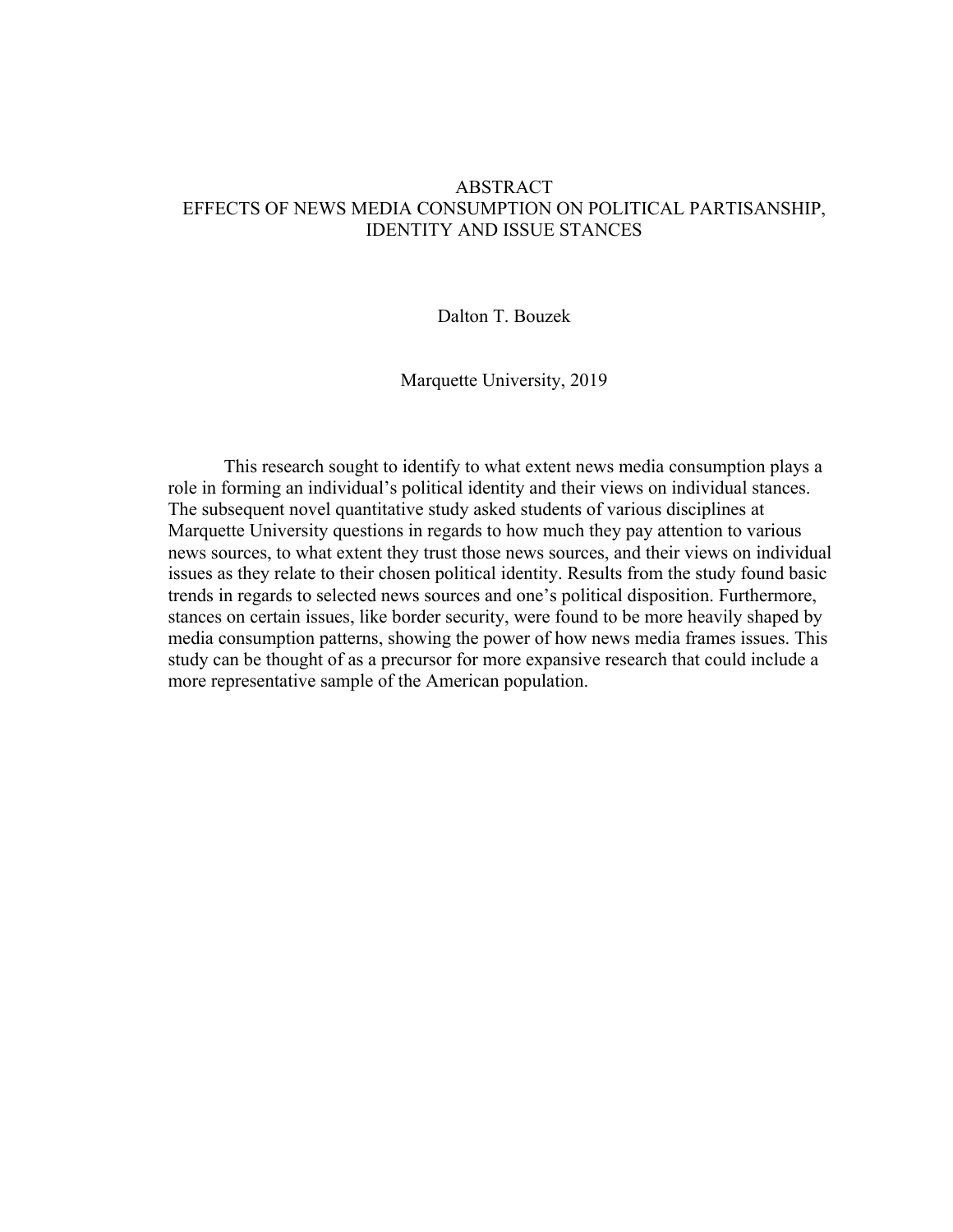# ACKNOWLEDGEMENTS

Dalton T. Bouzek

To name all responsible for helping put me in this position would be too expansive a list, as every man is a product of his entire support system. My family, friends and professors have all given me both the physical and emotional tools required to achieve this task. To whomever is reading this, I consider this an endorsement of my academic and personal work, as well as the general pursuit of knowledge as a whole, which makes this all the more worthwhile. For that, I thank you.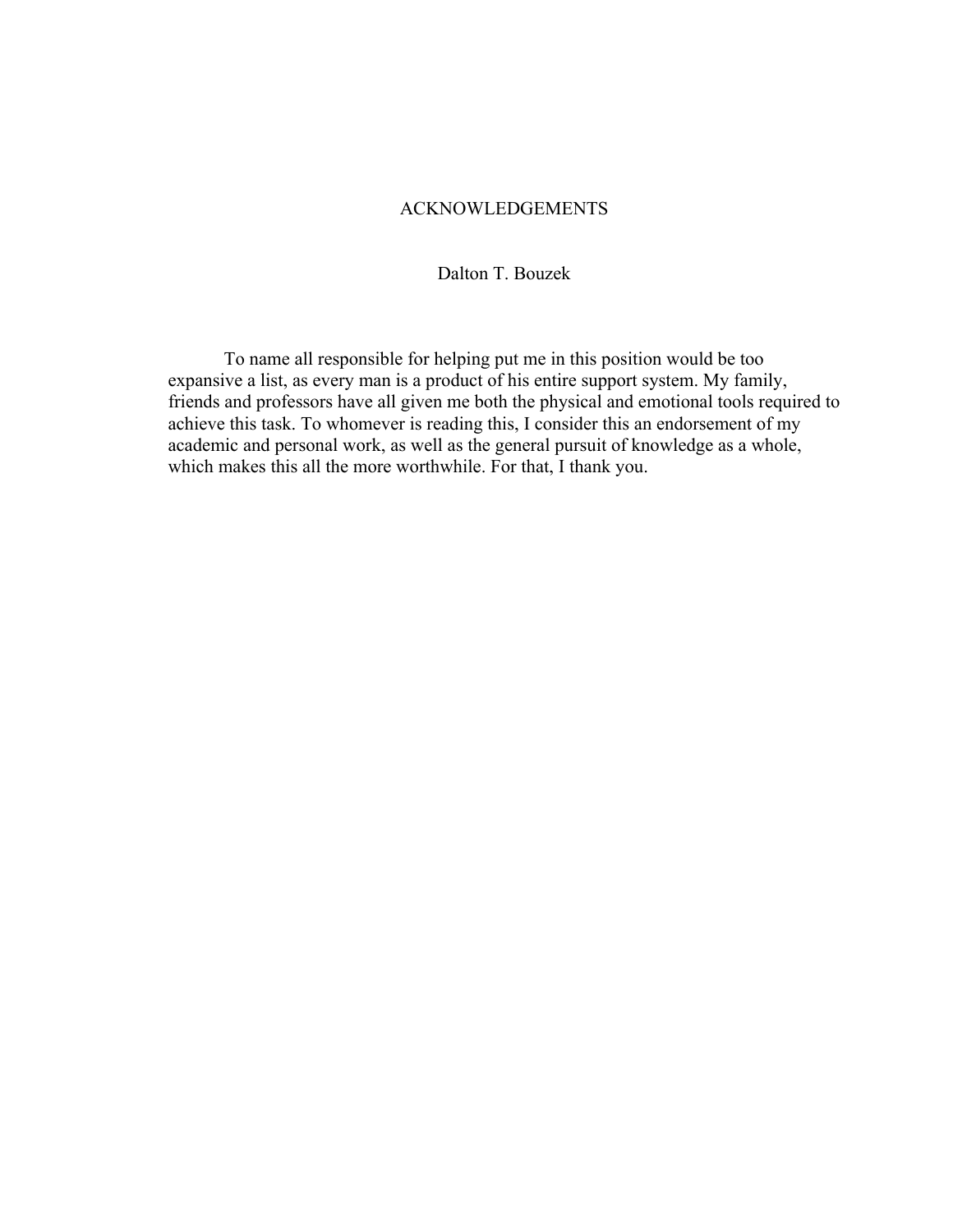# TABLE OF CONTENTS

# **CHAPTERS**

| I.   |                                                                               |    |  |  |
|------|-------------------------------------------------------------------------------|----|--|--|
| II.  |                                                                               |    |  |  |
|      | a.                                                                            | 8  |  |  |
|      | Cognitive Dissonance's role in political identity crises<br>$b_{\cdot}$       | 10 |  |  |
|      | $\mathbf{c}$ .                                                                | 14 |  |  |
|      | d.                                                                            | 17 |  |  |
|      |                                                                               | 23 |  |  |
| III. |                                                                               | 25 |  |  |
| IV.  | METHODOLOGY                                                                   |    |  |  |
|      | a.                                                                            | 26 |  |  |
|      | $b_{\cdot}$                                                                   | 27 |  |  |
|      | $\mathbf{c}$ .                                                                | 32 |  |  |
|      | d.                                                                            | 34 |  |  |
|      | e.                                                                            | 36 |  |  |
|      | f.                                                                            | 37 |  |  |
|      | g.                                                                            | 38 |  |  |
| V.   | <b>DATA ANALYSIS</b>                                                          |    |  |  |
|      | a.                                                                            | 39 |  |  |
|      | Ideological score as it relates to political satire shows<br>$\overline{1}$ . | 39 |  |  |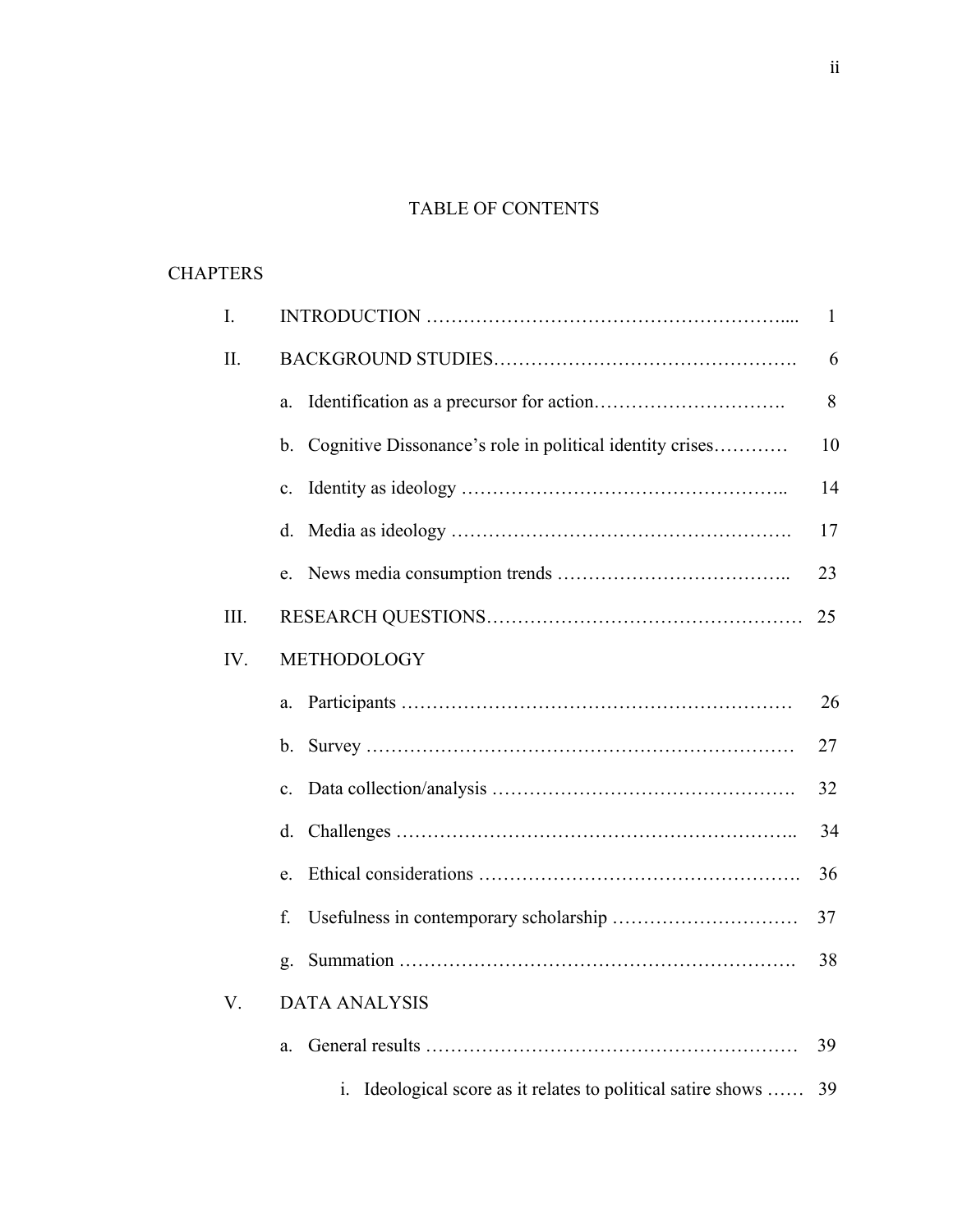|  |                                                                         | ii.   | Ideological score as it relates to political talk radio     | 41 |
|--|-------------------------------------------------------------------------|-------|-------------------------------------------------------------|----|
|  |                                                                         | iii.  |                                                             | 42 |
|  |                                                                         | 1V.   | Ideological score as it relates to other mediums            | 42 |
|  |                                                                         | V.    | Ideological score as it relates to news consumption time 43 |    |
|  |                                                                         | V1.   | Relationship between voting and ideological score           | 45 |
|  |                                                                         | V11.  | Relationship between ideology score and trust in media  46  |    |
|  | Relationship between individual issues and media selectivity<br>$b_{-}$ |       |                                                             |    |
|  |                                                                         | $i$ . |                                                             | 47 |
|  |                                                                         | 11.   |                                                             | 47 |
|  |                                                                         | iii.  |                                                             | 48 |
|  |                                                                         |       |                                                             | 49 |
|  | <b>CONCLUSION</b><br>VI.                                                |       |                                                             |    |
|  |                                                                         | a.    |                                                             | 51 |
|  | b.<br>$\mathbf{c}$ .                                                    |       |                                                             | 53 |
|  |                                                                         |       |                                                             | 55 |
|  |                                                                         | d.    |                                                             | 55 |
|  | VII.                                                                    |       |                                                             | 57 |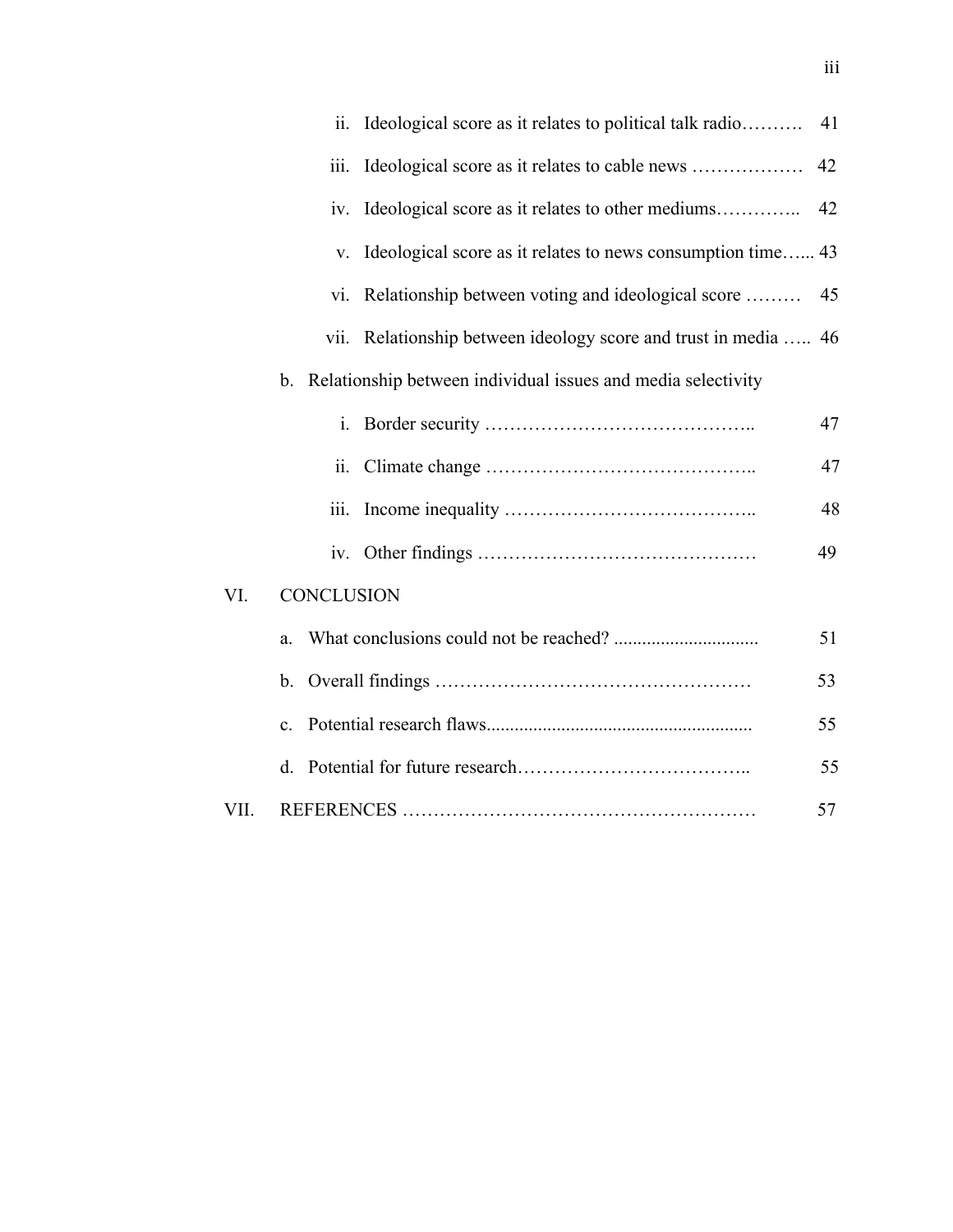# **Introduction**

The 2018 Midterm Elections presented a curious instance that is potentially not all that uncommon. While a so-called "blue wave" swept through many states, some states also re-elected conservative legislators. This practice is not so remarkable as the juxtaposition of these conservative legislators winning elections via the same voters that also passed ballot initiatives that, in many instances, were directly opposed by the winning politicians. In essence, voters were concurrently voting for and against policies they supported.

A specific example of this phenomenon in practice was in Missouri during the 2018 elections. Conservatives won six of the eight US House seats, and flipped the lone Senate contest from a Democrat to a Republican. At first glance, these results would suggest that conservatism had taken a firm hold in the state, and is even on the rise. However, the rest of the election results suggest otherwise. The same voters that helped give rise to conservative representatives concurrently also voted for and helped pass several measures that would be antithetical to conservative principles. For example, according to the political tracking site Ballotpedia.org, Amendment 1, a bill that would require more regulation of campaign finance, political lobbying, and redistricting, passed with 62% of the vote. Amendment 2, a bill to legalize medicinal marijuana, passed with 65% of the vote. Lastly, Proposition B, a bill to incrementally increase the state's minimum wage to \$12 per hour by 2023, passed with 63% of the vote.

Of the politicians and lobbies that expressed a firm position on these three measures, conservatives generally opposed all three, with special emphasis on opposing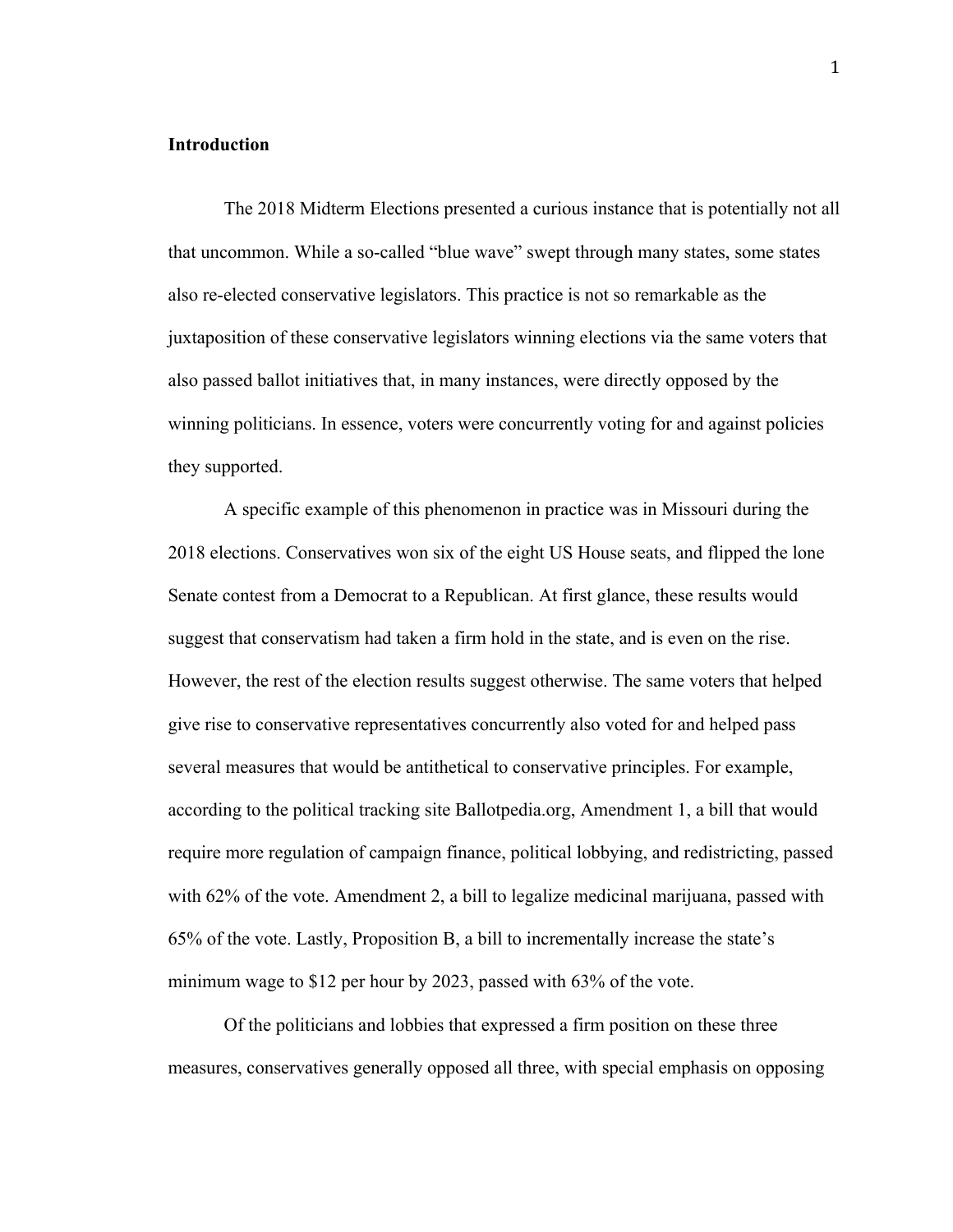Amendment 1. Since these so-called "progressive" measures passed in a fairly overwhelming manner, one might expect the contests in which conservatives won to have been fairly close races. However, with the exception of District 2, Conservatives won each district by no fewer than 30 points, signaling generally widespread support. Similarly, in the Senate race, which all voters in the state were eligible for, Conservatives successfully flipped the seat by six points. Due to this vast disparity, we can notice a clear incongruence in the minds of the voters.

Of course, in the case above, the grander question is "why?" Why do voters, or even non-voters, seem inclined to support policy incongruent with their self-identified ideology? The first inclination a researcher might have in this instance is to question whether individuals even know what their true political identity is. For example, a widely shared article by VICE this past October asked the question, "Does anyone actually know what Socialism is?" This article, along with many others, show that Americans seem to conflate political ideologies, such as "socialism" and "democratic socialism," with one another. At first glance, these nuances may not seem to carry any sort of real-world significance. However, as authors Christopher Achen and Larry Bartles explain, "even the most well-informed voters tend to vote based on partisan loyalties, rather than issues at hand." Essentially, if voters align themselves with a party or group that they share little in common with, we are left with election results such as those during the 2018 Midterm Elections. Perhaps, the best way to correct this problem is not to push for more education on individual issues, but rather, to help educate the public as to what the labels they apply to themselves actually mean.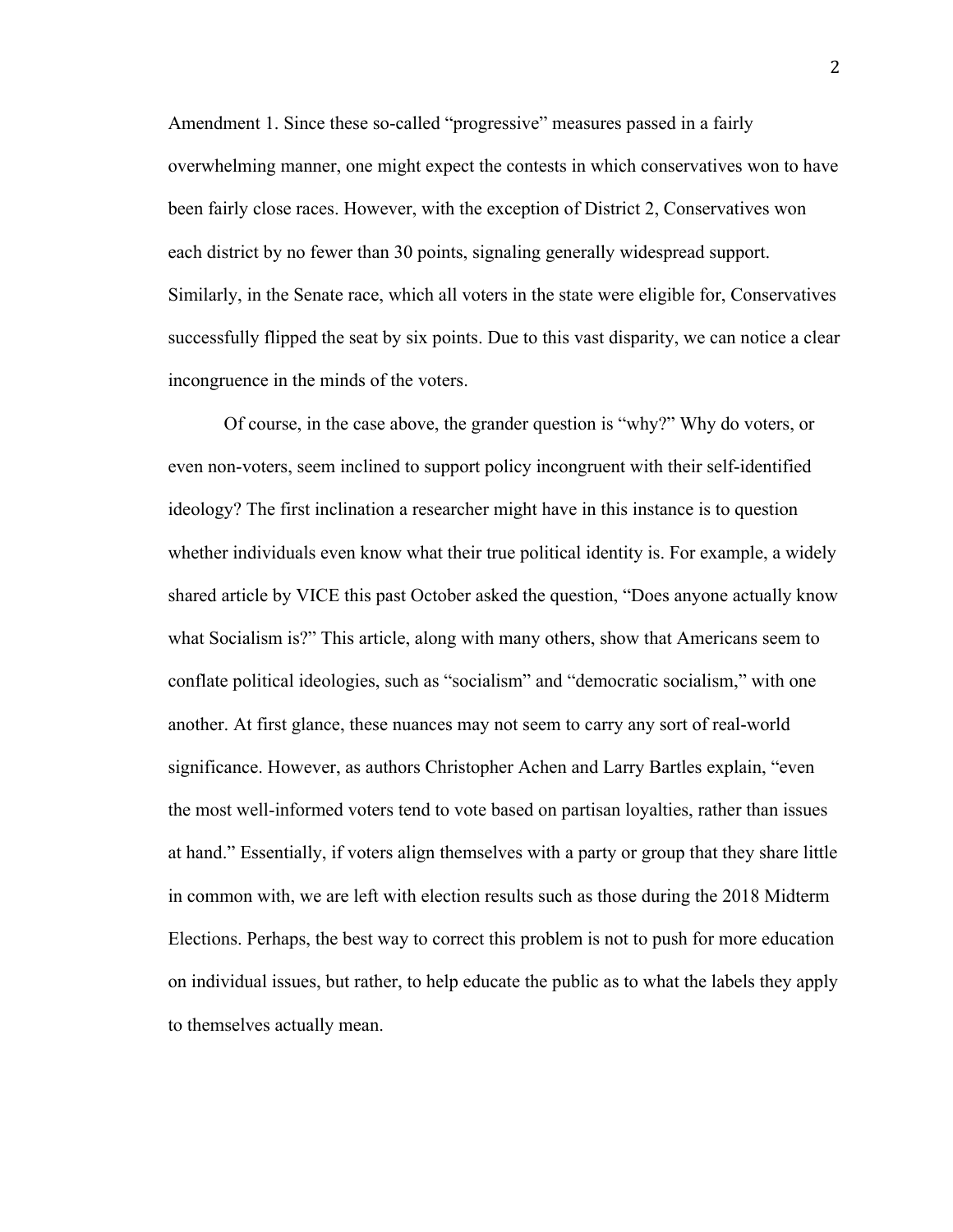As will be discussed on in this study, the media is one of the most influential factors in helping individuals forge group identities, especially in the  $21<sup>st</sup>$  century. Currently, many news outlets, whether in print, digital, or broadcast, tend to specifically state their political spin. For example, far-right news outlet Breitbart, the 61<sup>st</sup> most visited website in the United States, has explicitly stated that they are the "platform for White Supremacy," by its former head Steve Bannon (Nguyen, 2017). Moving leftward, the third most watched news network in the country, has also explicitly stated their political stance as "left-leaning" by their Senior Vice President Phil Griffin (Steinberg, 2007).

While news organizations have had general political affiliations for some time, it seems it is growing harder to find more politically neutral news. Even though this phenomenon is not inherently bad, as we will see, it has vast consequences for our political landscape. When citizens do not have access to factually accurate information, whether by their own choice, or as a result of an "anti-neutrality," the identities they form as a result of their consumption of that media will undoubtedly produce identities with contradictory foundations.

These politically biased news organizations also seem to be redefining labels themselves. For example, MSNBC, which we have identified as generally left leaning, does not always espouse views congruent with typical "left" thought. In recent times, MSNBC anchors have criticized decisions to lift economic sanctions on North Korea, as well as removal of military troops from Syria. Traditionally, both of these actions are inherently leftist in nature (in terms of being anti-interventionist in economics and antiimperialist). However, a regular MSNBC viewer may conflate military interventionism and economic austerity with leftist philosophy. In this case, leftist thought has been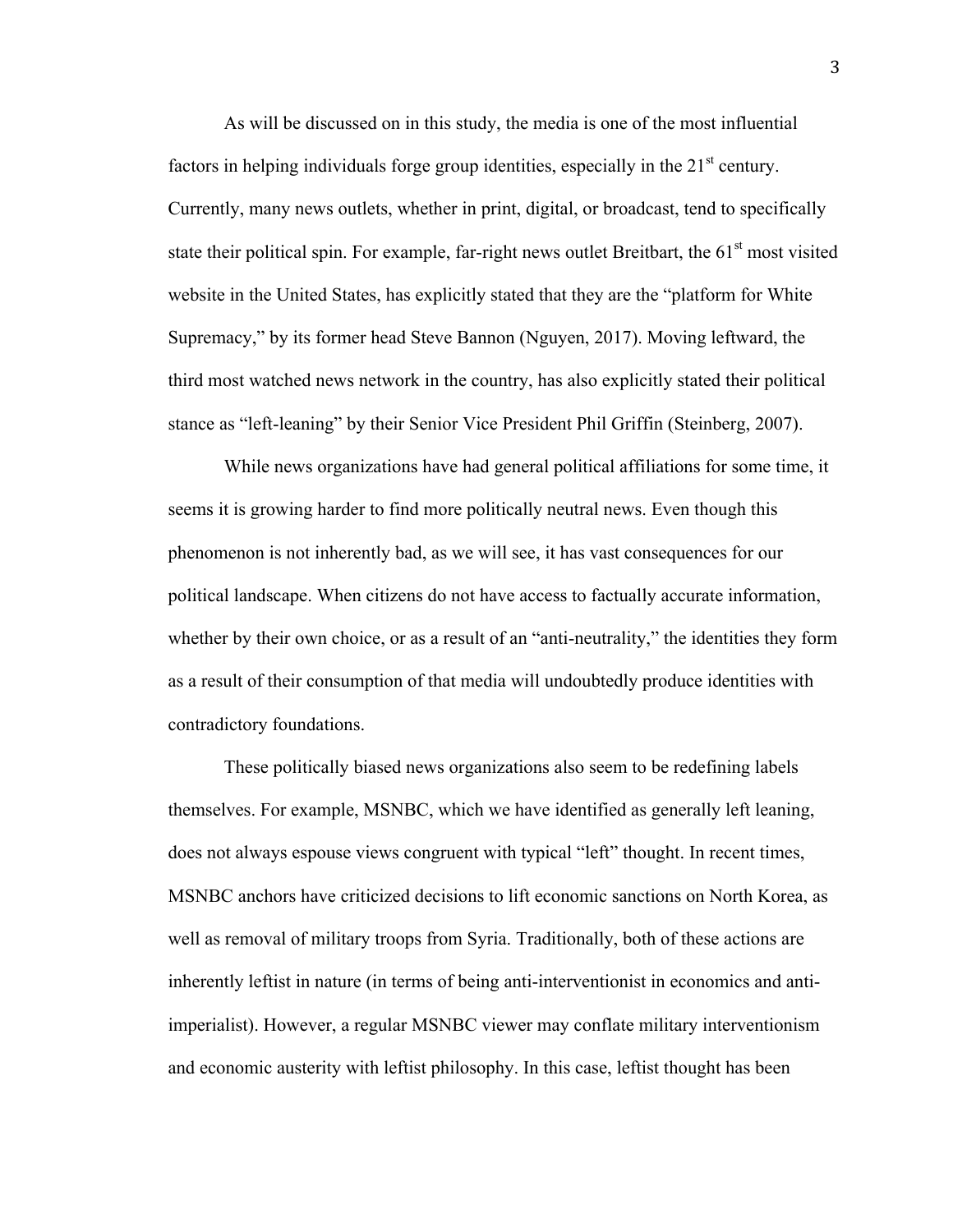usurped by corporate media in order to push a particular narrative, and in turn, has redefined popular "leftist" discourse in America.

Similarly, Fox News, which is generally conservative in its commentary, has also taken it into its own hands to redefine what is "acceptable right-wing thought and discourse." Traditionally, conservative thought is embedded in individualism and isolationism (in terms of policy), and in America, constitutional absolutism. However, conservative networks like Fox News embrace ideas such as increased government surveillance and lowering barriers between religion and the state, both of which are inherently antithetical to philosophical conservatism. In the cases of Fox News and MSNBC (amongst others), one can see how not only are party and in-group identities reinforced, but once inside those groups, the foundational understanding of what it means to be on the "left" or "right" is being deliberately shifted.

Therefore, by understanding how media consumption, specifically, news media consumption, influences voters' views on both issues and their own political label, we can begin to understand the problem, if it is pronounced as it may seem.

Exploration of how one identifies one's self politically, which may in be in accord or contrast to their active beliefs or practices, can be analyzed through a myriad of concepts - namely cognitive dissonance, selective exposure, and social identity theory. Through the course examining precedents in this area of study, we can then construct a proper framework for proceeding and understanding what the results of this study might suggest. For the purposes of this study, this research sought to uncover whether individuals are prone to "misidentifying" themselves in terms of political affiliation by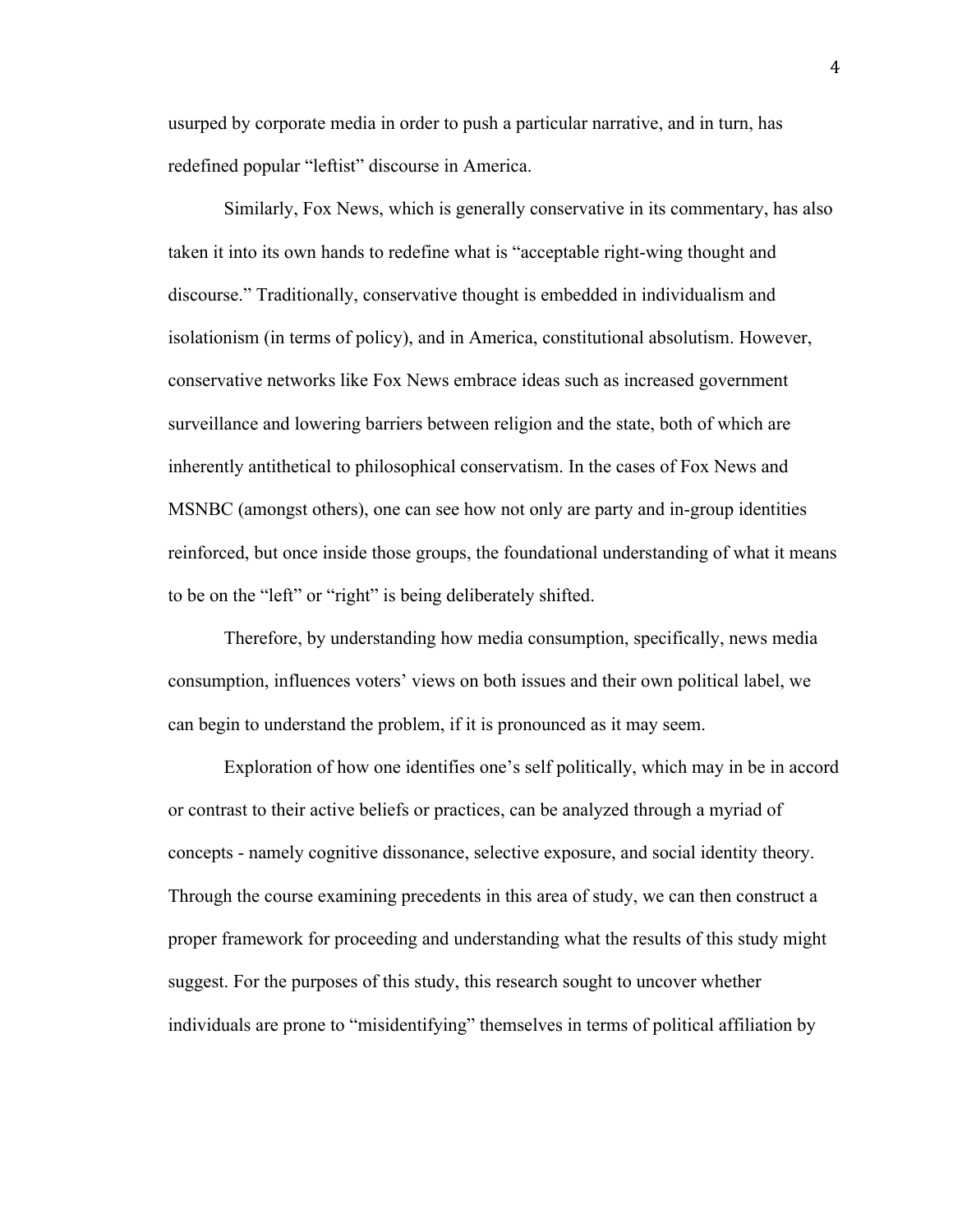examining if their held beliefs and subsequent actions align with the principles of each of the "identities" listed in the subsequent survey.

In order to flush out the extent to which the media contributes to our understanding, or lack thereof, of what it means to belong to a certain political group and what the subsequent ideals of that group entail, first a thorough understanding of basics of group and identity dynamics should be explored. In accord with group dynamics, one must also investigate the role of cognitive dissonance as it applies to seeking and attaining new political information, and how this process may also lead to selective exposure. With those ideas solidified, exploring them in practice, via a survey distributed to college students, which asks about their media habits and their political attitudes and ideologies, will help us to better understand if there is a link between certain political news exposure and incongruences in political identity and thought.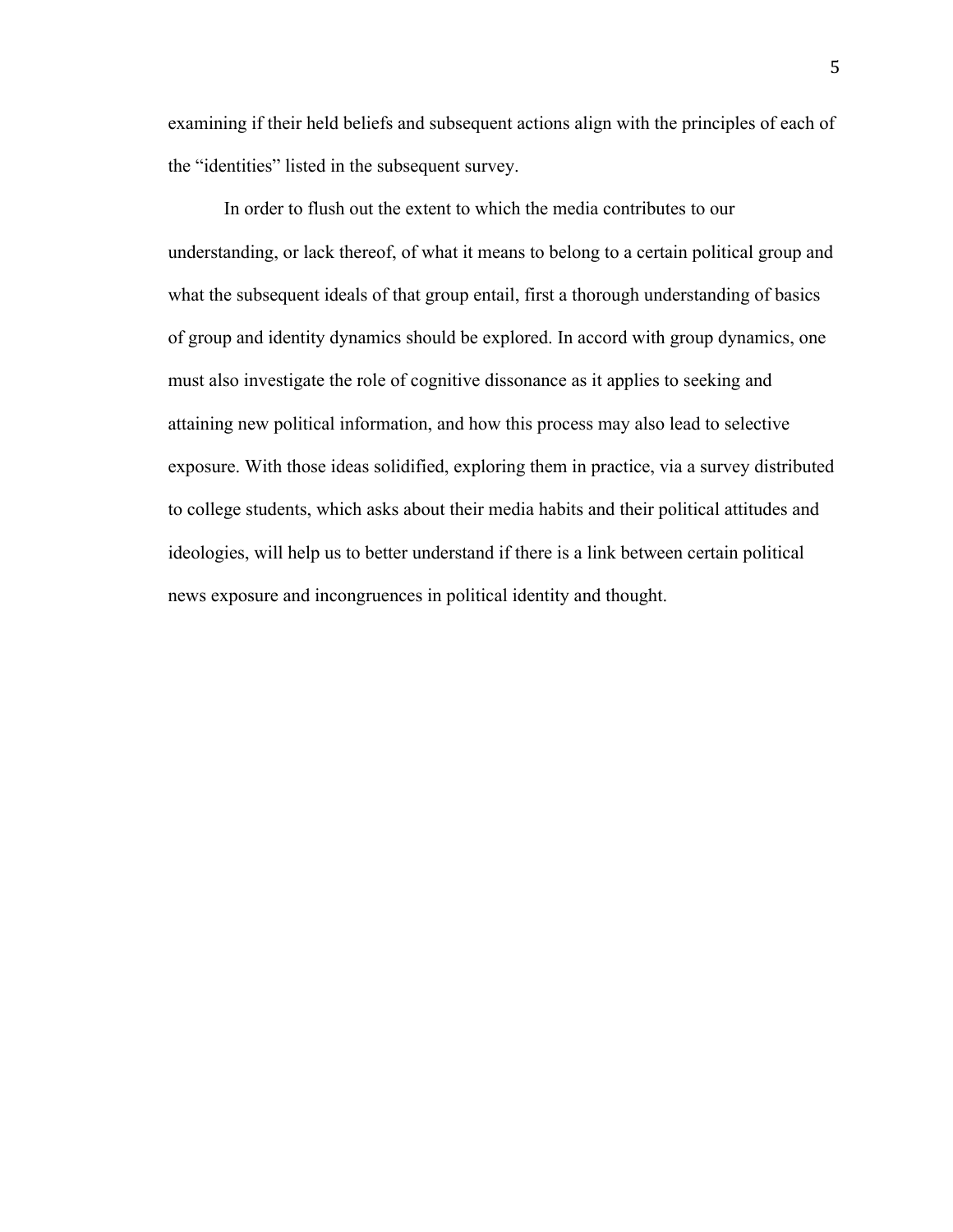# **Background studies**

As a precursor and one of the inspirations for this study, Dreier (2017) noticed a dissonance between general attitude polls towards American social and economic issues, and the number of individuals who carry the labels of "liberal" and "conservative." While this study looks to dig much further than the "liberal-conservative" binary, Dreier's observations pointed to a general trend towards this dissonance that may be prevalent. The Gallup and Pew polls Dreier cited indicate that while roughly one-third of Americans "share both liberal and conservative views," there seems to be an imbalance towards the left. For example, more than 70% of individuals surveyed indicated that they favor or support a variety of what are thought of as liberal causes, such as: abortion, environmental conservation, restrictions on firearms, corporate taxation, and solving economic inequality. While some of these figures undoubtedly are rooted in "single issue" crossover, the larger picture, and this subsequent study, may indicate that many individuals are at a crisis of identity.

In a similar vein, a recent Gallup poll showed that only about 59% of Americans actually identified as affiliated with a political party – with 25% being "Republican" and 34% identifying as "Democrat." So, where does that leave the remaining 40 or so percent of Americans? According to the poll, the remainder of the populace generally identifies as "independent." As will be discussed later, there exists a danger of conflating all political independents into one group. According to the survey, even though some 40% of the population calls themselves "independents," they do still tend to vote for one of the two major parties, with Republicans being the biggest beneficiary. This prompts the question, "Why identify as an Independent if one consistently votes for one party time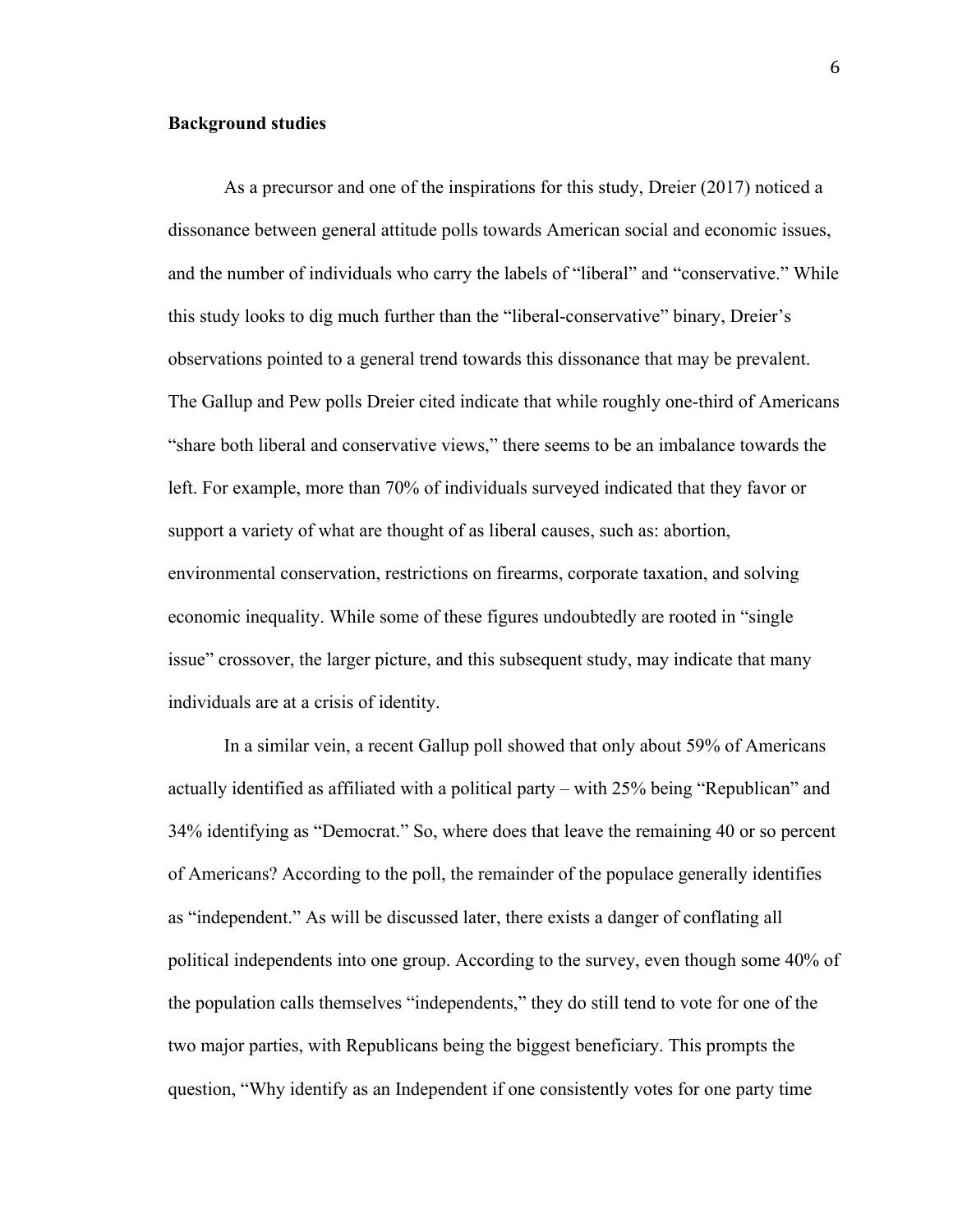and time again?" According to a 2018 Pew survey, one reason might be that there is a stigma in siding with a particular party, especially in times of perceived polarization. The survey also notes that many times, Independents claim to vote not necessarily *for* a particular party, but against another. One could draw two conclusions from this. On one hand, we could view potential party misidentification merely as a pragmatic practice, whereby individuals merely claim to be "Independent" in order to avoid stigma or ridicule, all the while actually supporting a given party or position. On the other hand, and my personal belief, is that individuals only adopt labels like "Independent" because they do not have a firm grasp on what it means to identify with a label such as "socialist" or "right-libertarian," because they merely have not been educated on the various labels and ideological positions by both the education system, and more importantly, the media.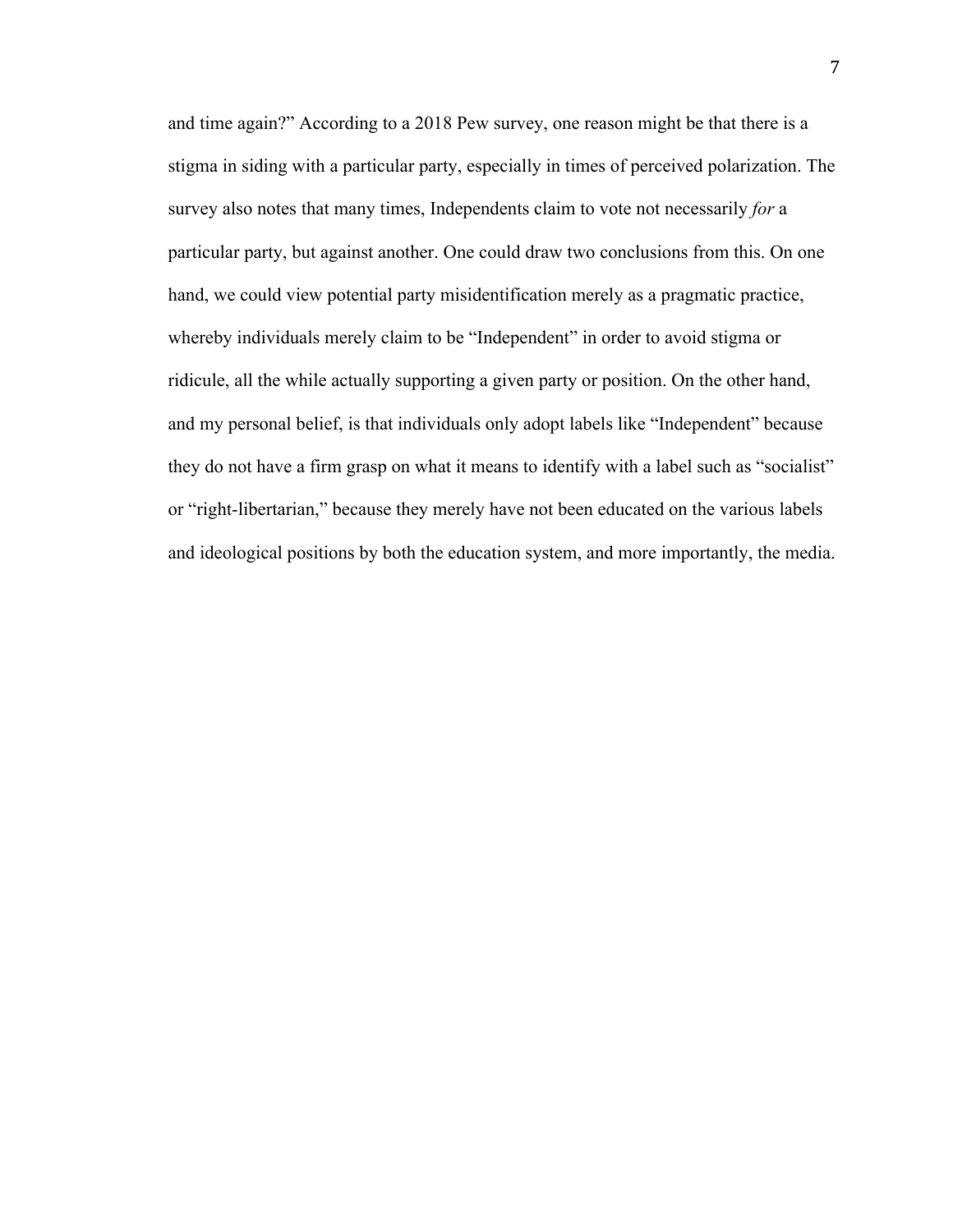## **Identification as a precursor for action**

In-group identity and attitudes affiliated with those identities are important variables in terms of predicting political action. Underlining the importance of the purpose of this study as a whole, Becker, Taush, Spears, and Christ (2011) emphasize that one strong precondition for, in this case, political activism, is in fact an acknowledged affiliation with a social "in-group." Furthermore, when an individual or group has their beliefs or values "violated" by their chosen social group, dissociation will likely follow, as noted by Glasford, Pratto and Dovidio (2008). Of course, as Monroe, Hankin and Van Vechten (2000) point out, identities that are learned through a more formal process, such as careful study of identities and stances on issues, are far more flexible than identities that are shaped primarily by social interaction. We may see individuals shed labels or attain them, based on their desired group's perception of them. An example that could be applied from Isseroff (2003) would be a religious group denouncing extremist practices, including violence. This may lead to those who previously thought themselves to be a "purist" part of that group to shed the label, even if the majority of their beliefs coincide with the majority. This phenomenon may certainly be observed within political groups, wherein, a politician may rid themselves of a label or party, based on the actions of that party, either in general, or towards them. Take former California Congressional candidate Gil Cisneros, for example, who held many of the core principles that align with conservatism, except for his stance towards the Affordable Care Act. In that instance, Cisneros switched his political label to Democrat, which coincides with a "liberal" political stance (at least as we think of it in the American sense). The dissonance sought in this research and its prevalence in the American public is further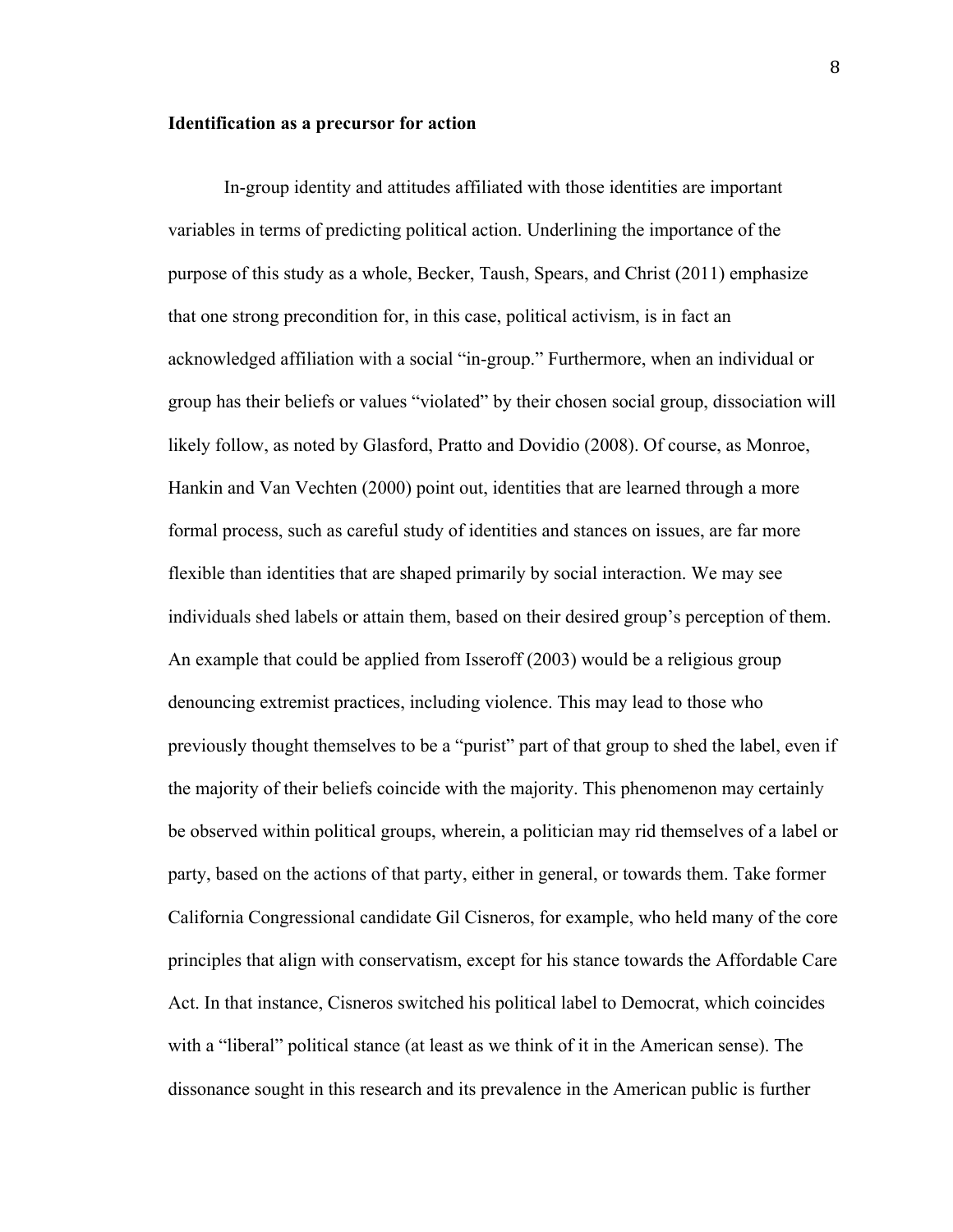punctuated by cases like this. Cisneros, who now calls himself a "liberal," in fact shares very little in common with the greater ideology. Of course, we may think that cases such as Cisneros' are done so consciously out of political necessity. That is to say, candidates may recognize that often times understand that the label they apply to themselves are more important than the policies they actually support. However, as other researchers, have illuminated, this process may be done unconsciously or by virtue of media and social faculties.

Kerpelman (1969) explored differences in political activism when groups were divided by ideology. One of the general hypotheses of this study as a whole is that those who have higher levels of political knowledge will be less likely to misidentify themselves, and therefore, will be more likely to be active members of the political process. Kerpelman noted, "those who were considered 'activists' showed significantly higher levels of intelligence than those who were 'non activists.'" This would allow one to perhaps suppose that those who are correctly able to identify themselves on the political spectrum would also be more likely to partake in political action. This would support the idea that in order for significant political change to occur, constituents would need to have higher levels of political education so that they could correctly identify their ideologies and act on behalf of the ideals of those groups.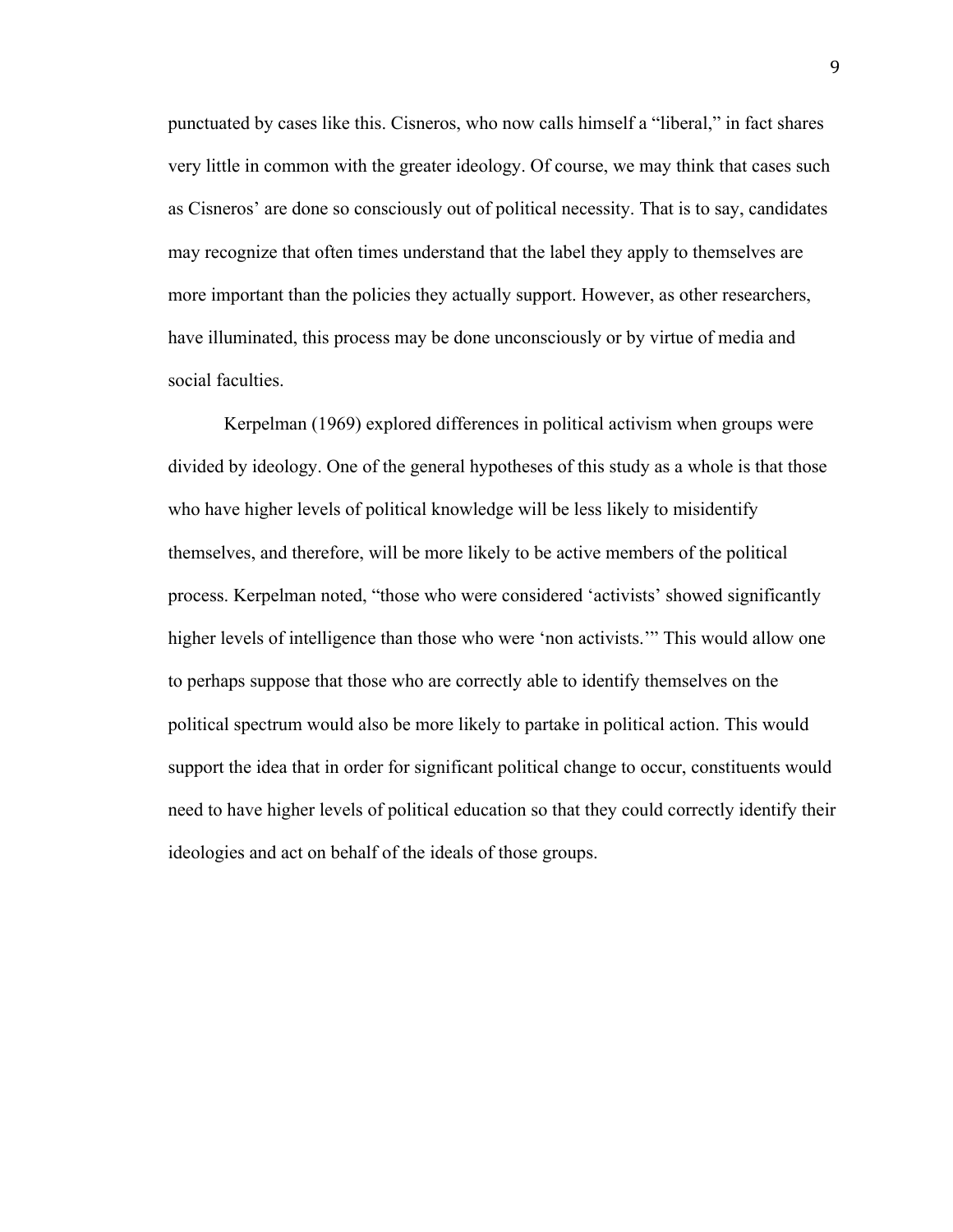# **Cognitive Dissonance's role in political identity crisis**

In his most famous work *A Theory of Cognitive Dissonance*, Festinger's (1957) main thesis is that "individuals strive for internal psychological consistency." Consequently, Festinger argues that, "when there is psychological inconsistency, the individual becomes uncomfortable and ultimately tries to alleviate this discomfort." Generally, this means individuals might simply ignore or avoid new information in order to achieve a mental balance. More specifically, Festinger believes there are four steps in which individuals will undergo in order to avoid cognitive dissonance. First, Festinger explains that a person may actually change their behavior to match their mental faculties, beliefs and cognitions. If the person is not willing to, or unable to change their behavior, Festinger states that the person may "change the cognition," which could be exemplified in the political context if one were to support a law that some consider racist, with the justification laying in some other arena, such as economic impacts of the given law. If the person does not change their cognition, Festinger states that they may, "add cognition," which might be exemplified by believing a more serious situation can be rectified by undertaking a much less serious action. For example, if a municipality were to take measures to ban single-use plastics and assumed they were doing all they could to combat climate change, when in reality, the problem at hand would hardly be affected. Finally, and perhaps most importantly for the purposes of exploration of cognitive dissonance in political campaigns, Festinger stipulates that the individual "simply ignores or discredits the new conflicting information."

Building off of this, Festinger and his colleagues sought to uncover the conditions in which individuals and groups "harden" their beliefs when presented with contrary

10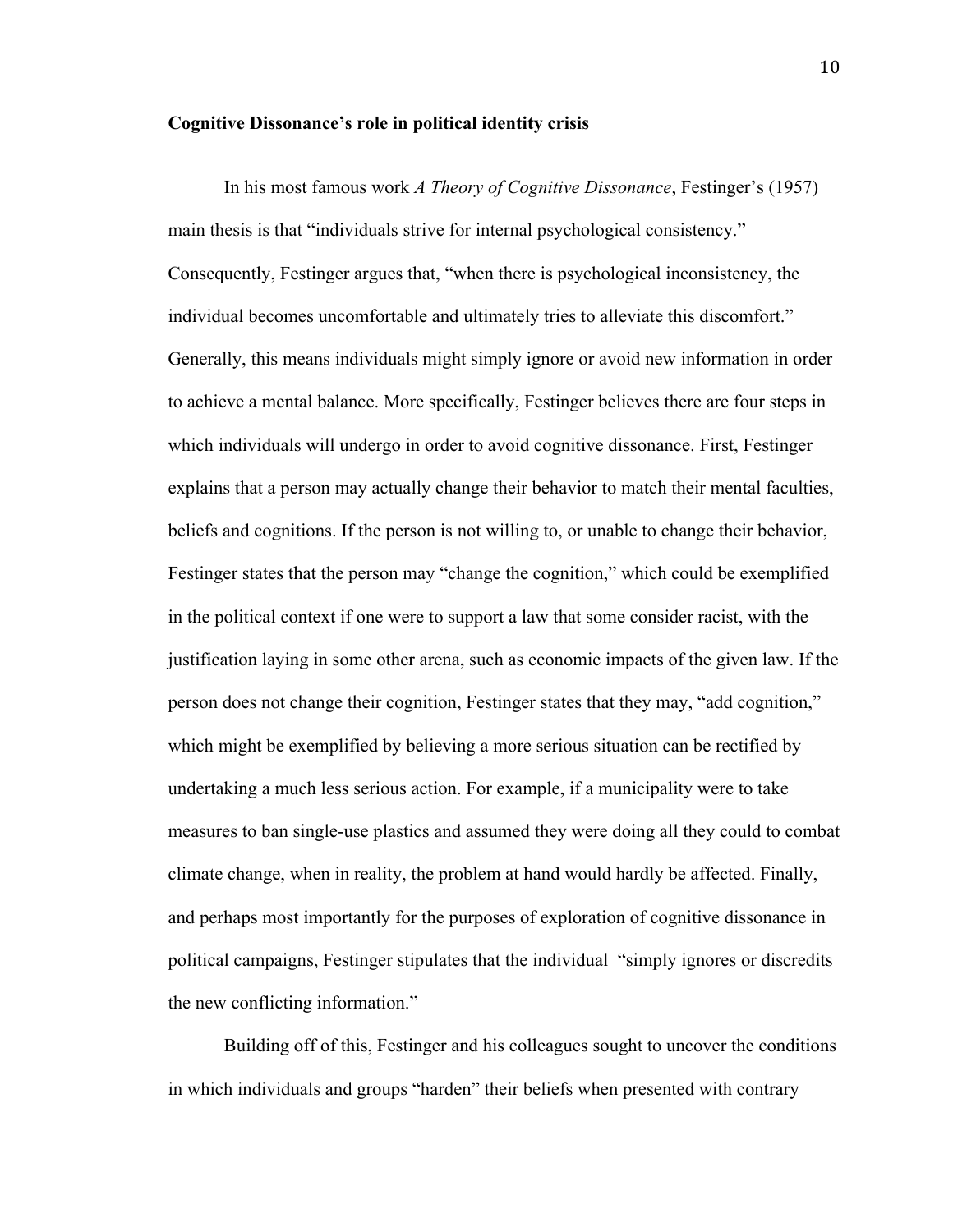information. In their book *When Prophecy Fails* (1956), Festinger and other researchers examined the factors that lead to increased "conviction" in beliefs amongst doomsday cult members. According to the authors, the first major factor is that "beliefs must be relevant to a believers actions." In the political realm, this might manifest in a citizen voting for a border wall, despite evidence that a wall would not reduce harm, merely because they live near a national border. The second major factor is that "beliefs must have already produced actions that are difficult to undo." This could play out politically by a citizen who voted for a border wall that was eventually made, despite evidence that it produces significant ecological damage, continuing to support its existence. Third, Festinger and his colleagues acknowledged that, "the belief must be sufficiently specific and concerned with the real world that it can be clearly disconfirmed." A political example of this may include voicing support for the concentration camps sprouting up along the southern US border by making the issue an argument over semantics, rather than what is physically happening. The fourth factor identified by the researchers is, "the disconfirming evidence must be acknowledged by the believer." For example, in order for a voter or constituent to "double down" on a claim, they must first acknowledge that a given point, such as "a border wall does not reduce the number of illegal immigrants," is factually correct, before they will find other reasons to delve deeper into their beliefs. The final factor illuminated by the researchers is that, "The believer must have social support from fellow believers." For example, a collective acknowledgement of a falsely held fact, will likely lead to further solidification of other beliefs that are also wrong, according to Festinger. In the political realm, we see this behavior reinforced often times by partisan media, which this study hopes to illuminate.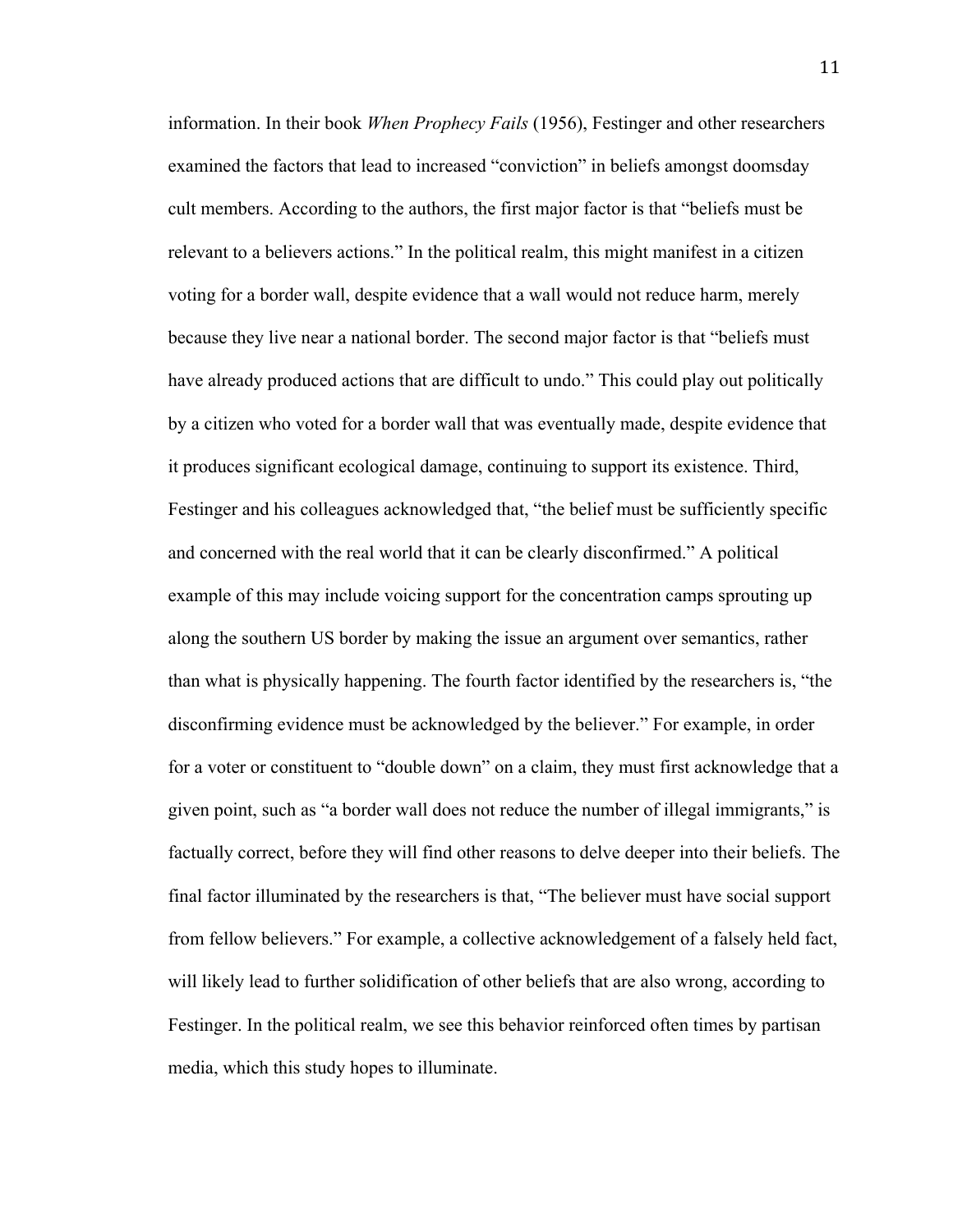Festinger's theory has also helped cultivate the idea of "selective exposure," to explain media consumption habits in accord with cognitive dissonance. Klapper (1960) famously argued in his magnum opus that the media primarily exists as a tool to reinforce our beliefs and values. This idea of selective exposure also leads to what Klapper calls "selective retention," whereby an individual will either interpret a message in such a way that fits their predispositions, or simply discredits or discards information that does not fit their worldview. Important to this study, Stroud (2010) indicates that this selective exposure has led to the increased polarization that permeates American politics, since there are an abundance of readily available media options that can suit nearly any political dispositions.

The sheer number of available news sources may also play a key factor in the significance of selective exposure. According to Fischer (2008), when an individual has a plethora of information sources to choose from, they are more likely to select the source that holds information closest to their precognitions. Given the vastness and general availability of news outlets to the public, individuals have more options at their disposal than ever before – and therefore, they have a higher likelihood to pre-select news to confirm their biases. This theory is further solidified by measures related to selfidentified partisanship amongst viewers of explicitly partisan news, such as Fox News. For example according to a Pew (2014) study entitled *Political Polarization and Media Bias*, 47% of Fox News viewers identify as "consistent conservatives." Similarly, those who identify as "consistent conservatives" also rate explicitly right-wing news outlets such as Breitbart, the Rush Limbaugh Show, and The Blaze, as "generally trustworthy." The study also shows that those who self-identify as being on the left also tend to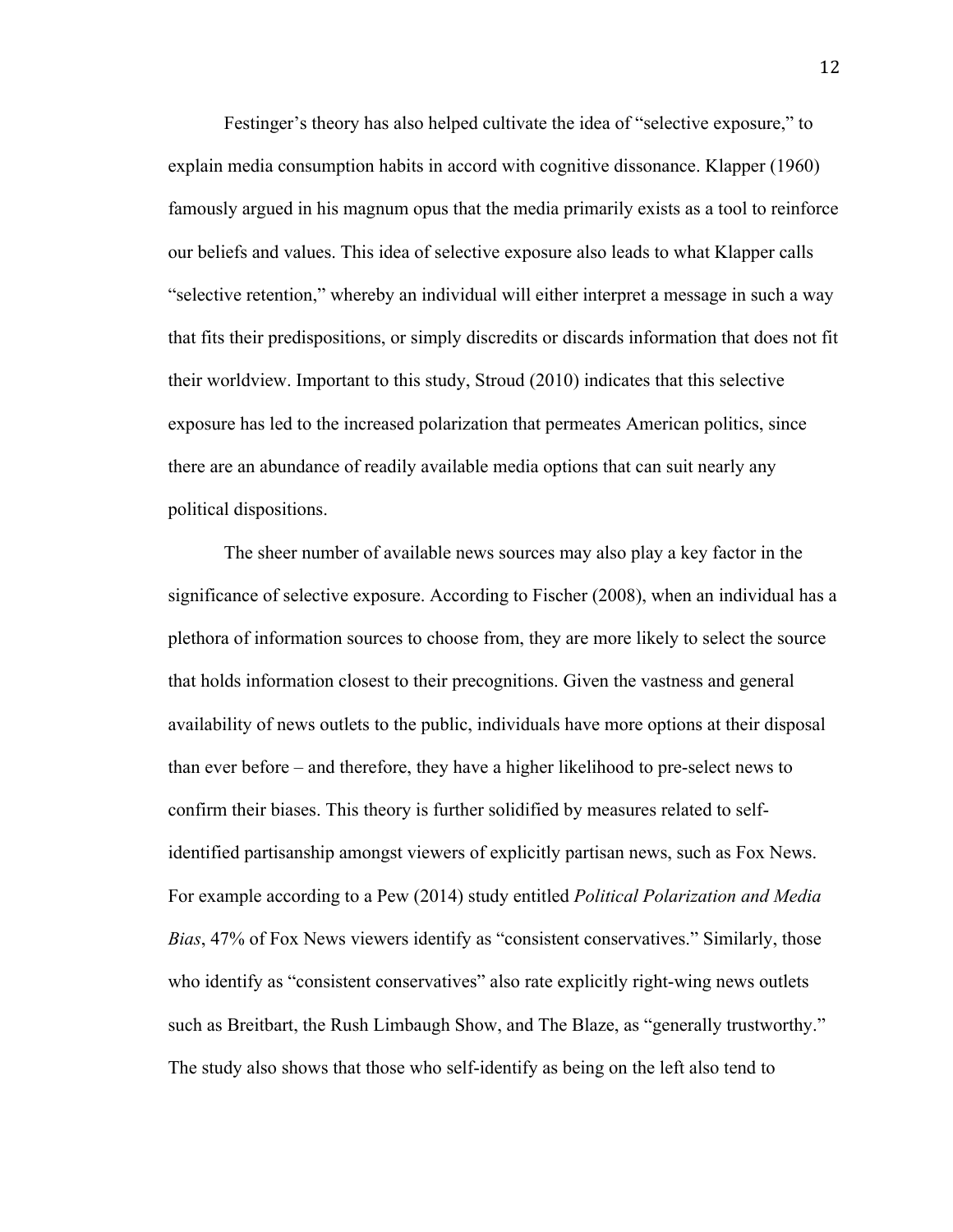gravitate towards more left-leaning news sources, thus showing a clear example of selective exposure as a significant force in political news and discourse.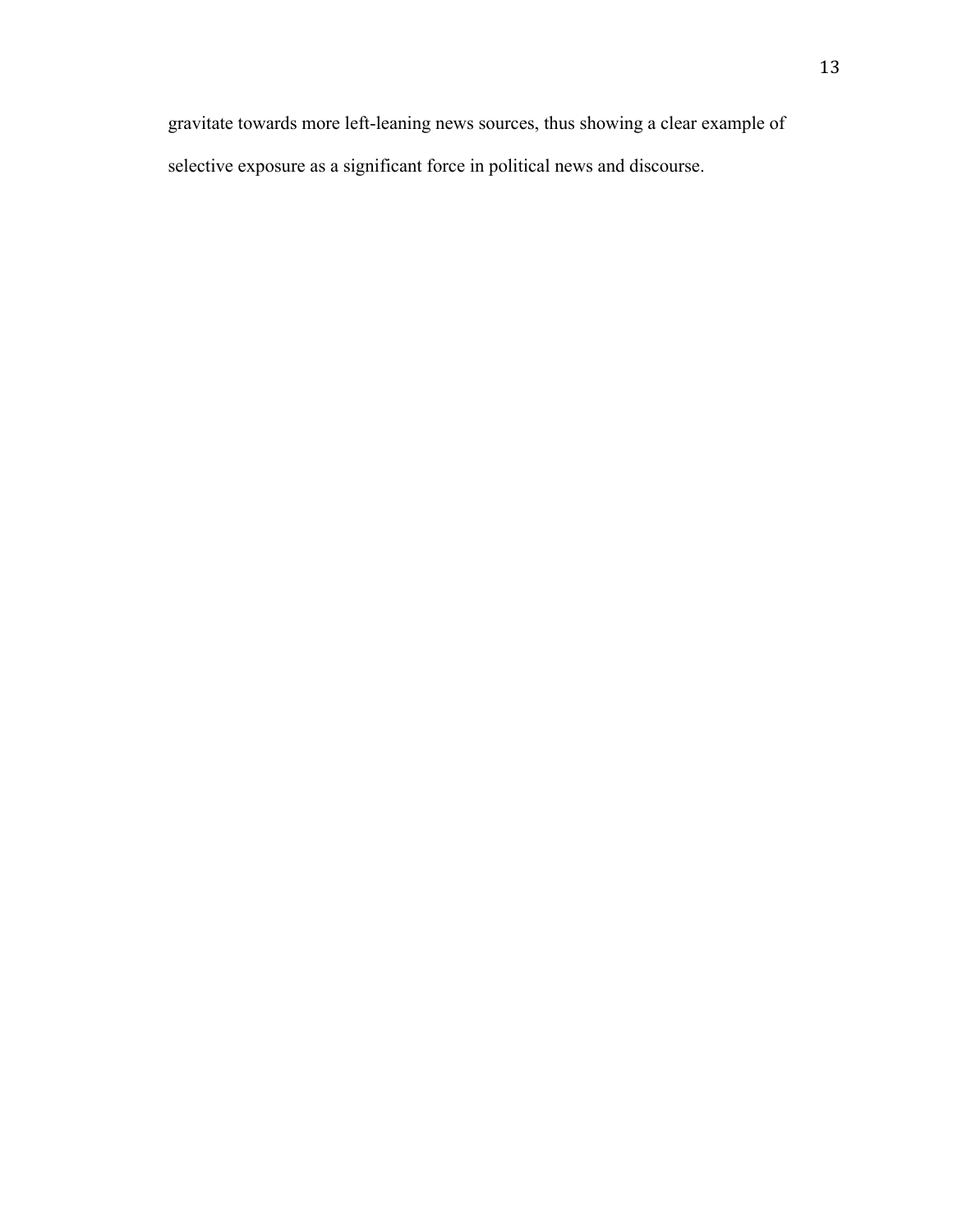# **Identity as ideology**

As a plethora of researchers have pointed out, membership within a group may actually be a leading cause of attitudes, ideologies, and behaviors. The first phenomenon mentioned, with pertinence towards the research questions, is the observable disconnect between political identification and ideology. This second phenomenon is also quite noteworthy of exploration, as misinformation about a political affiliation or ideology would certainly lead to a dissonance in terms of label and personal stance on issues and attitudes. Through the scope of Social Identity Theory, we can begin to see patterns emerge in terms of how ideology may be constructed based off of a label, and vice versa.

Tajfel et al. (1974) explored the idea of "minimal group" paradigm, in which individuals who were arbitrarily placed in a group tended to favor other group members and their practices more favorably than those who were matched up with others, even if the "other" members had more in common with them in reality. In effect, that "group," in Tajfel's case, became the ideology of its members. Similarly, those in the political realm tend to experience the same phenomenon. Gerber, Huber and Washington (2010) sought to show that the relationship between political label and ideology is not necessarily mutual in terms of influence. While their study pertained to a rigid set of affiliations, in this case, Democrats and Republicans, they still were able to show general strengthening of ideology, simply by being reminded of their chosen political identity. On a larger scale, Huddy and Khatib (2007) observed that a more grandiose identity, such as a national identity, has direct influence over secondary identities, which ultimately influences ideology. For example, if an individual identifies as a "steel worker" primarily, and a "union member" secondarily, they may limit their union behavior based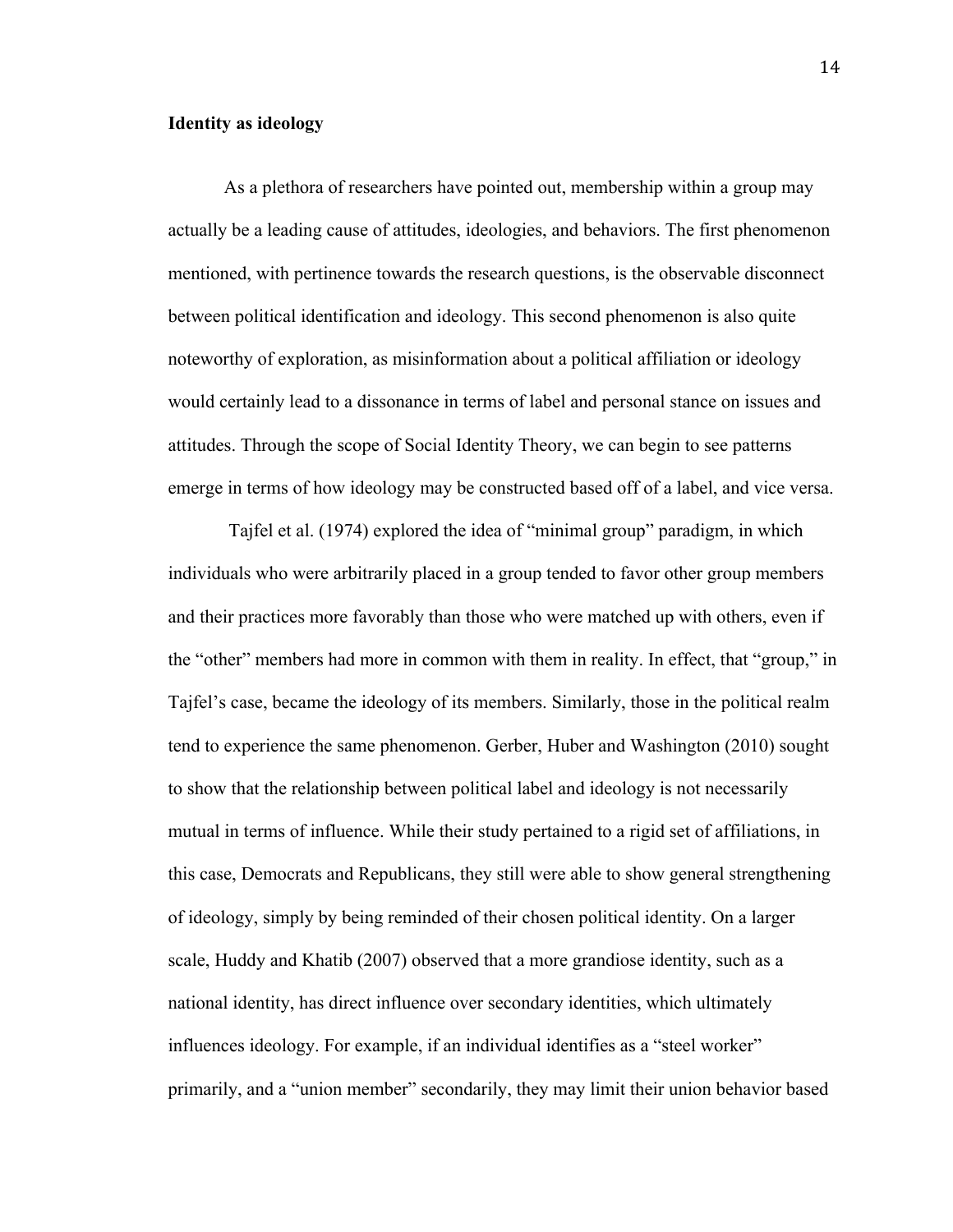on what they believe it means to be a "steel worker," such as abiding by different codes of ethics or interactions with others. Of course, Huddy also notes that an incomplete or subjective understanding of a political affiliation or ideology leads to what amounts to a dissonance between the two. One such instance explored in this research is a problem observed by Citrin, Wong and Duff (2000), where individual's understanding of what comprises a "true American," affects what they deem as American values, leading to a disconnect in understanding over what is seemingly the same label. Similar to the last example, if one believes that a "true American" ought to be based on inclusivity and absolute freedoms, while another who identifies with the same label believes that label is grounded in patriotism and religion, the label itself loses value as it is being construed in various ways, leading to breakdowns in communication.

According to Greene (2004), Americans, specifically, may tend to maintain a more muddled political identity. For Greene, due to the strong emphasis placed on the idea of "independence" in the country, constituents may more often identify as "independents," even when their ideologies are more or less attributable to another label. Greene also states that this phenomenon is exacerbated by news outlets "treating independents as a singular group." Often, voters or constituents may understand "independent" to be politically center, however, this ignores the nuances that, say, a leftlibertarian may have with a Marxist-Leninist in terms of ideology, which would make someone between those positions an "independent" as well by these same standards. Similarly, the media also tends to attribute politicians who are not in total accord with the rest of their political parties as "independent," such as Vermont Senator Bernie Sanders, for example, though, ideologically, he is clearly left of center (by American standards).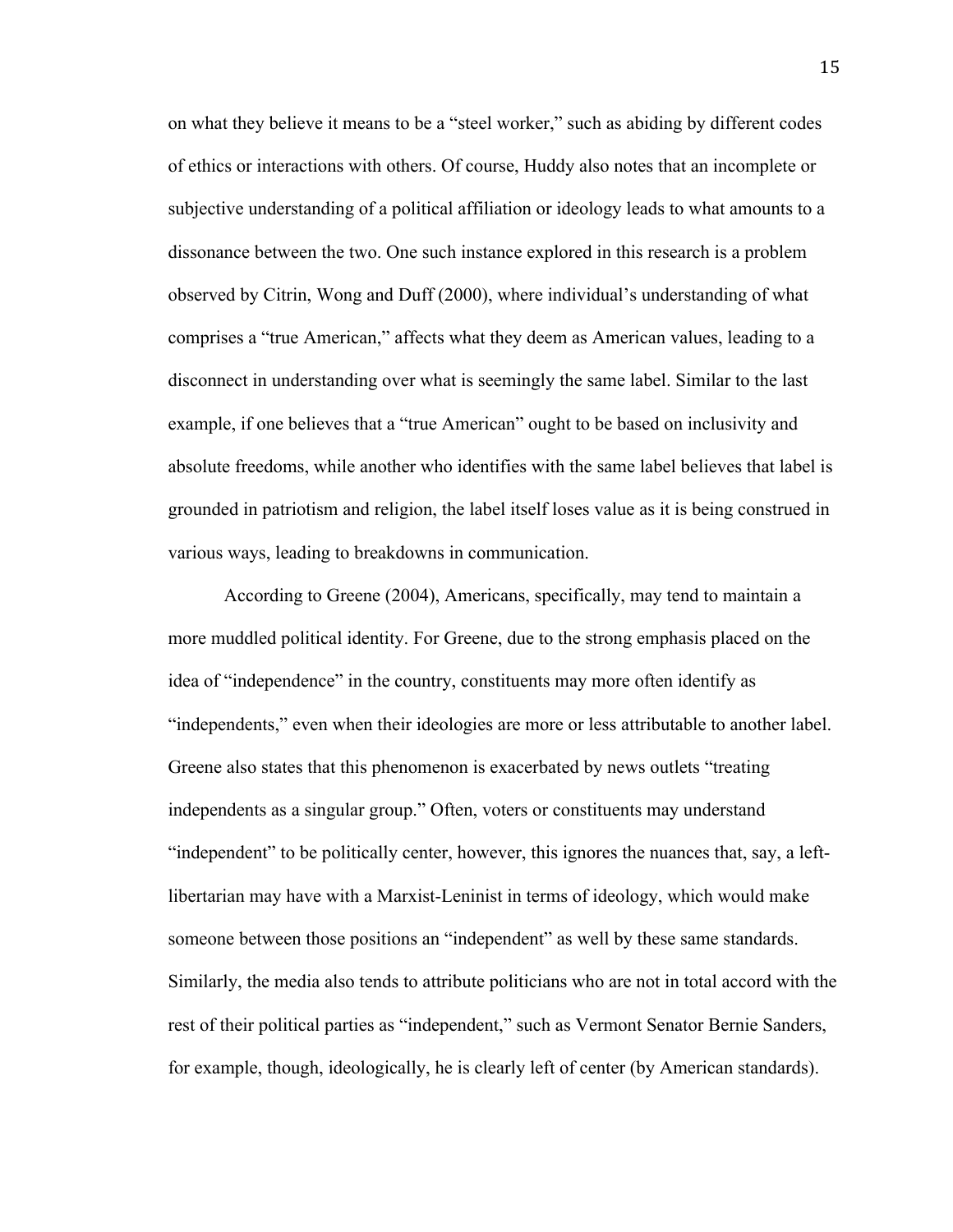At the same time, Maine Senator Susan Collins is also labeled an "independent" by news outlets, even though she is ideologically right of center, according to the vote tracker on fivethirtyeight.com (2017). This conflation of what it means to be "independent" conveyed by the news media undoubtedly has an impact on how voters label themselves, as well. For example, if a politician or canvasser is speaking with an individual who labels themselves as "independent," they may not know how to steer the conversation or how to relate to the voter, given the polarized definition of what it means to be "independent."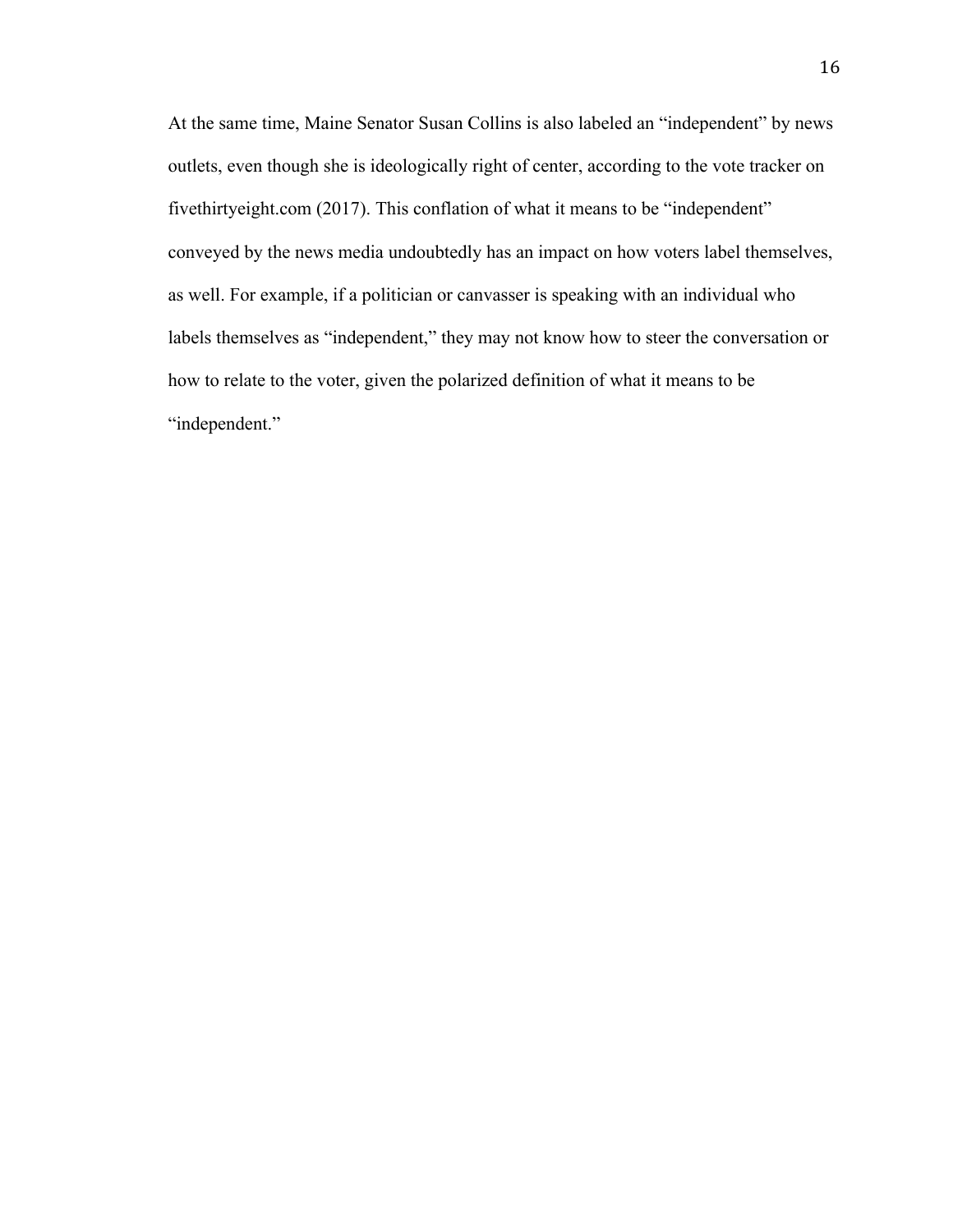# **Media as ideology**

We have discussed the relationship between group identity and ideology, but crucial to this study is the role the media plays in both forging and maintaining this relationship.

Litt (1963) commented on the role of media and education acting as an "indoctrinator" for the state, in terms of political values and ideals. Of course, as numerous commentators, such as Chomsky have noted, when an ideology can run contrary to the state's position, this may relay to misconceptions about those ideologies, and a strengthening of the "desired" valuative outcomes. For example, if an ideology like socialism or collectivism were to spread in popularity in the United States, likely what would follow would be a campaign of misinformation about that ideology in order to gain more support for rebuking it. In essence, there is a great incentive for the government, media and education institutions to misinform the public about general political issues and happenings, as more education would likely have an adverse effect on the status quo.

Sociologist William Gamson (1988) examined how muddled political discourse, shaped by the media, seems to lead to confused ideological stances amongst the populace. Gamson states, "Public discourse draws on a catalogue of metaphors, catchphrases, and appeals to principle…elements within these catalogues are clustered, and therefore, we encounter discourse in terms of not individual items, but packages." Essentially, Gamson is eluding to the idea that by referring to events and ideas through frames that would generally be incompatible for one another (he uses the phrase "Peace through Strength" as an example), the media does not lay a proper foundation for the public to discuss and become educated about relevant issues. For example, Fox News has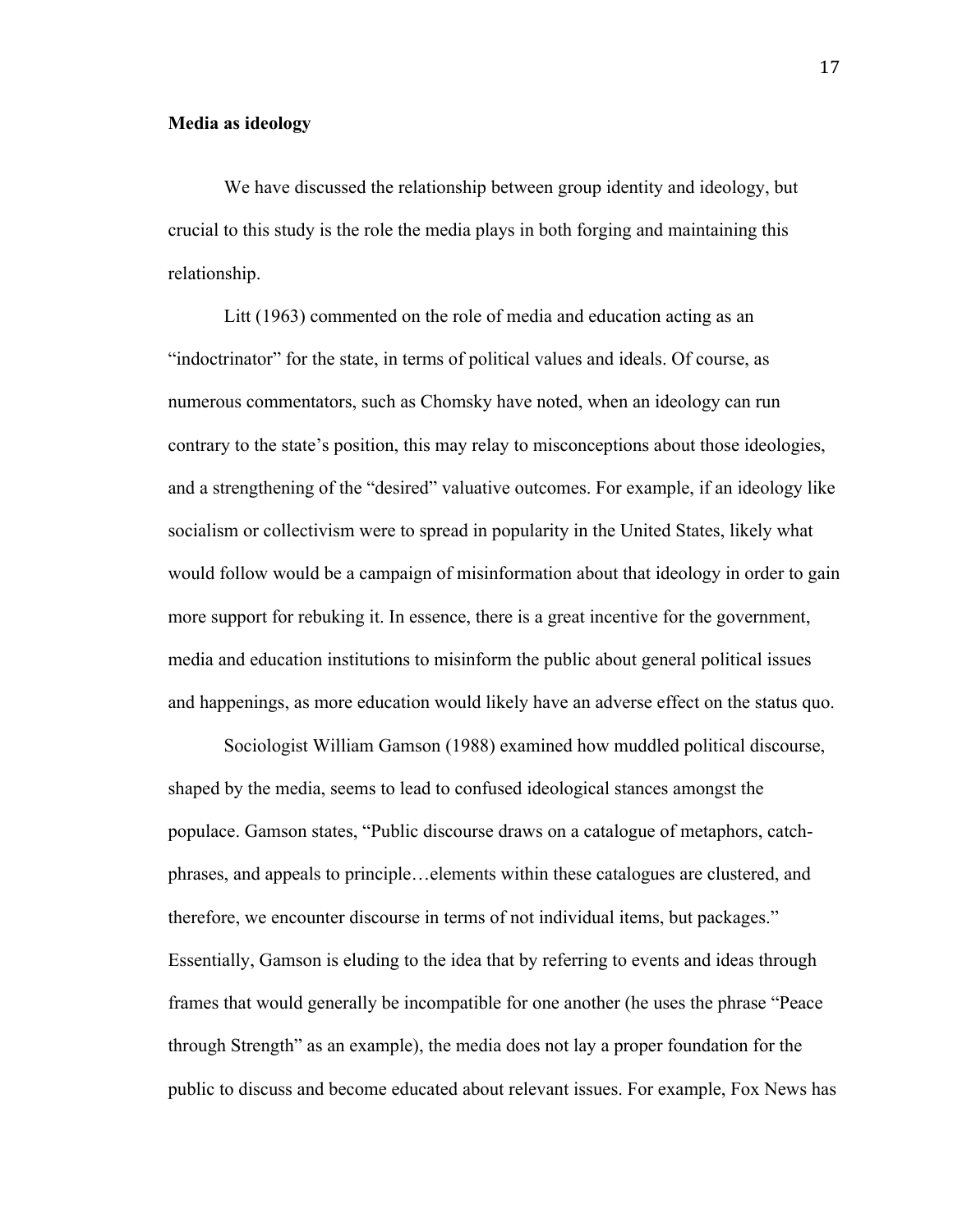reported on a so-called "War on Christmas," where their commentators believe that Christian values are under attack. In this case, there is no "war," and "Christmas" is the stand-in for all of the values they hold dear. However, this metaphor may confuse the viewer into believing there is an actual assault on Christians and Christian values are at real danger of being phased out. Of course, this is not wholly true, yet politicians still use this fear mongering rhetoric in order to appeal to voters and constituents, since the media has conditioned them to speak in these false terms. We see this exemplified during campaign rallies for now President Donald Trump, where he exclaims, "You can finally say 'Merry Christmas' again!" when in fact this tradition had never ceased (.

Similarly, Gamson notes that the media generally borrows metaphors and motifs from non-traditional political discourse and injects them into the popular discourse. For example, Gamson points to the phenomenon of automation and its political ramifications being framed as a "loss of self-reliance" by the media, since American culture is very much based on valuing individualism. Examples like these, where Gamson has shown the media to appeal to generalized values and conflating them with events that have realworld consequences, media viewers, and Americans, especially, are at a significant disadvantage of forming a fact-based political ideology. As we will see, when individuals do not have a proper ideological foundation, they will continue to perpetuate the cycle of misinformation or ignorance through devices such as selective-exposure.

Taber and Lodge (2009) explored the nature of individuals' news-seeking habits as it pertained to their self-identified political label. Their study determined that individuals were not only more likely to select information on a given topic from a source that they agreed with, but they also were more likely to rate opposing arguments for the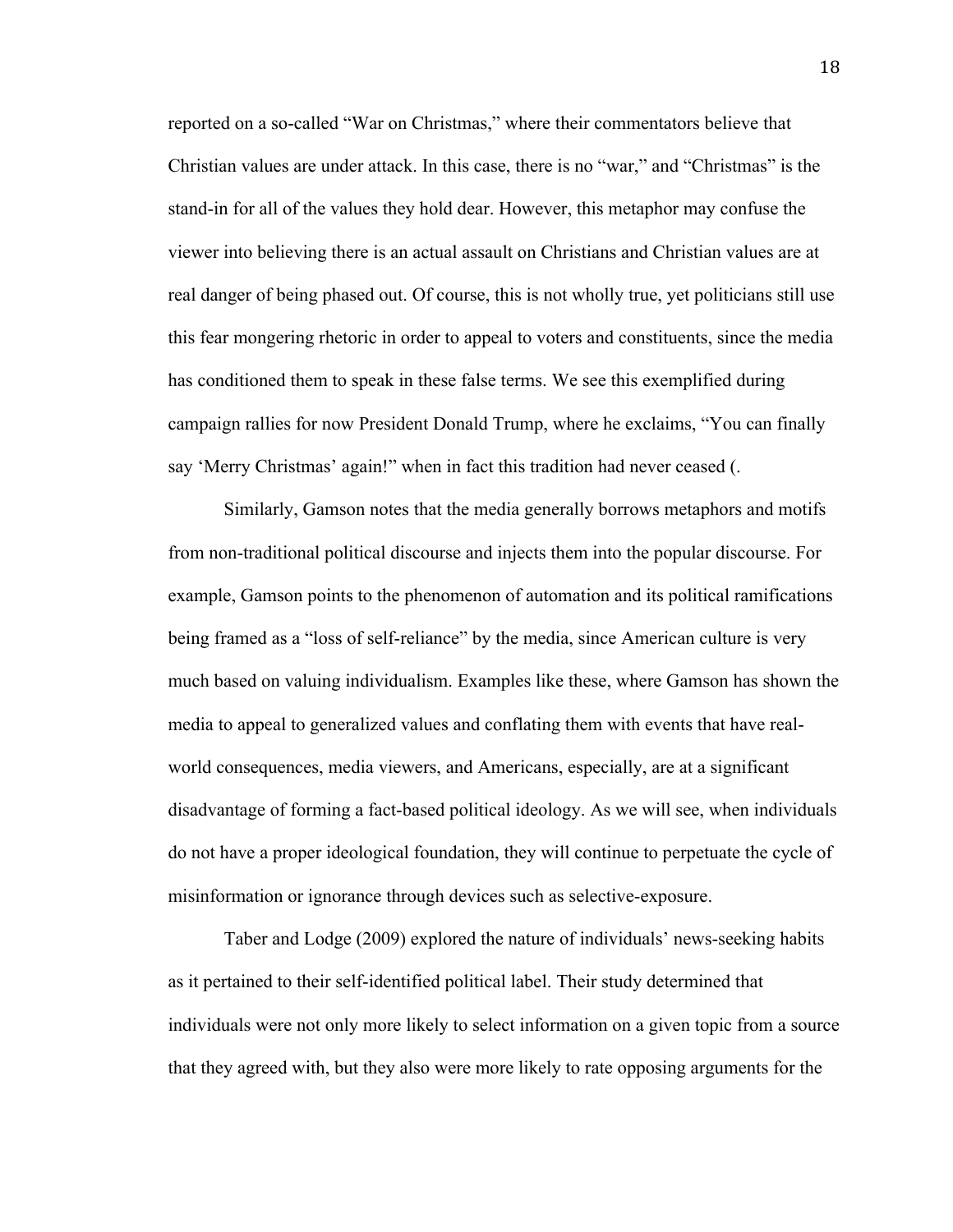same issue to be "weaker," so long as it came from an adversarial source, regardless of logical merit. This phenomenon mentioned by Taber and Lodge harkens back to Kunda's (1990) idea of "motivated skepticism," wherein an individual will apply their preconceived beliefs and attitudes in the search or confirmation of those beliefs when alternative information is presented.

With this information in mind, it is important to consider to what extent individuals and groups' identities are influenced by the media and the information they gather from it. A Pew News Attitudes Survey (2013) indicates that 63% of self-identified Democrats listed CNN as their primary news source. Conversely, the same study indicated that 63% of Republicans use Fox News as their primary news source. Given the overtly partisan nature of those two networks, we can observe a fostering of ideals that cater to the bases of each of those two groups, by the network. The aforementioned example of Fox News pandering to the "War on Christmas" also fits this mold. Given that Fox News has identified their audience to be both staunchly conservative and Christian, the language used by their commentators to stir up fear that its audience's way of life is under attack is utilized in a manner to push the audience further to the periphery of the political spectrum. An even more current example of this at play is the coverage of the New Zealand mosque shootings. While other news outlets like MSNBC expressly labeled the shooter as a terrorist, Fox News shifted the conversation towards mental health, since they were reluctant to label a Caucasian who killed Muslims a "terrorist," since that label would be counter to the prevailing narrative of who terrorists are.

To state the obvious, knowledge of history, as well as a certain amount of political literacy are essential in molding the political outlook of an individual and groups. Oswald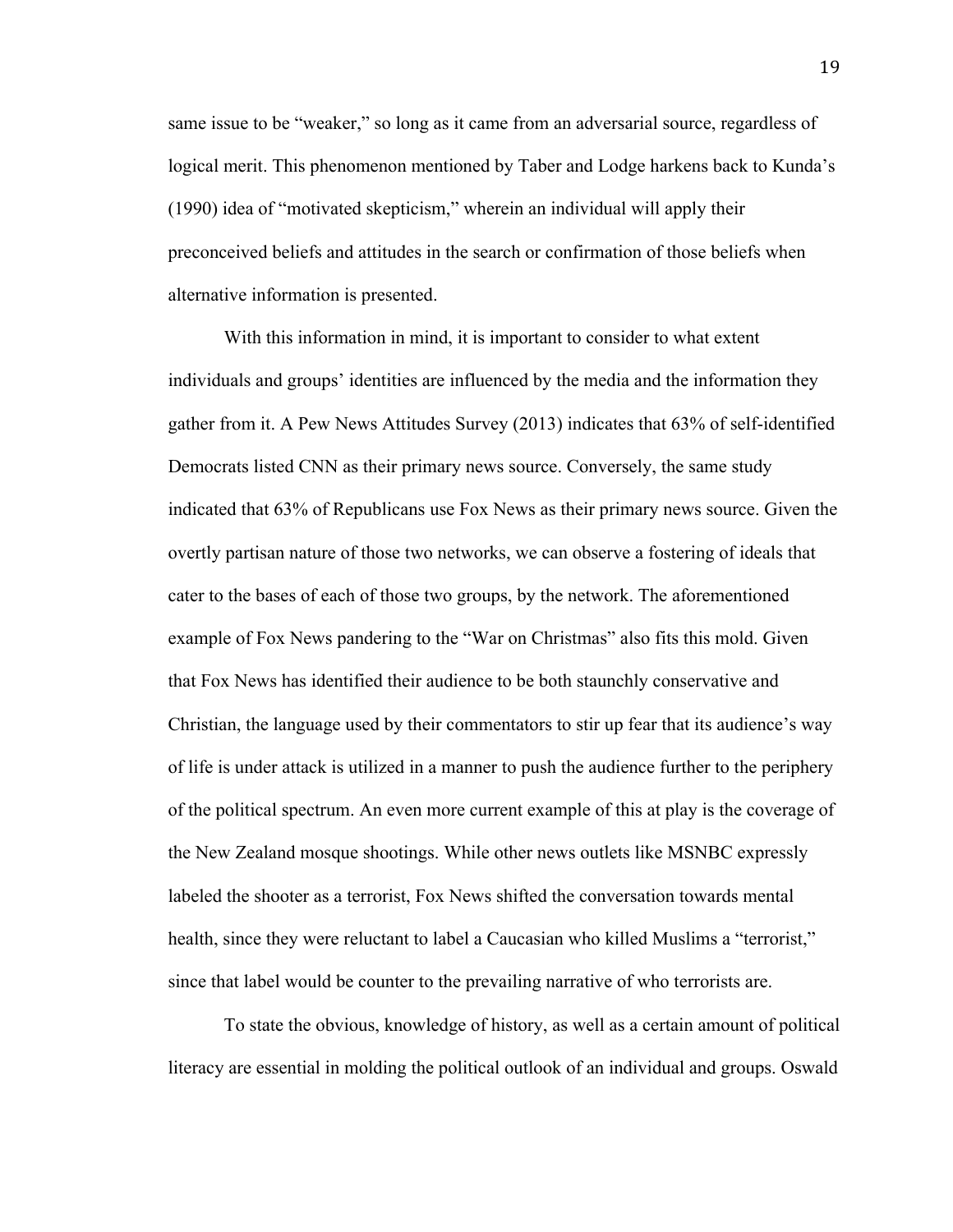(2009) points out that, "Media only cover established values and conventional perspectives that uphold the status quo." Regardless of political affiliation and preferred news source, both of the aforementioned networks report news in such a way that upholds the "conventional" perspectives held by both liberal and conservative ideologies as a whole. Those perspectives, one could argue, are still very much the same, with only superficial differences, and still exist in a way that seeks to uphold the status quo. This status quo is propped up with help from both liberal and conservative ideologies being hostile to others. Hostility in this regard, as it relates to news consumption and shaping of ideology leads to misinformation amongst the citizenry. This is not exclusive to certain subjective ideals, but for verifiable facts and definitions, as well. For example, a Gallup Polling Matters Survey (2018) reported that Americans had a very uneducated view of what the word "Socialism" meant. In that survey, 28% of respondents did not even know what "socialism" meant, while 46% expressed minimal to no understanding of the term nor concept. It goes without saying that the misinformation that is attached to certain terms with fixed, verifiable meanings, like "socialism," have a significant impact on the shaping and reforming of an individual's political alignment. This gap in knowledge then opens the door for mainstream media outlets to cultivate an idea of what a term like "socialism" means, which may make its viewers even more hostile to that ideology. For example, Fox News has labeled newly elected New York representative Alexandria Ocasio-Cortez as a "socialist," and attributes various out-of-context soundbytes and misinterpretations of her ideals to be tenants of socialism. When this happens, viewers of networks like Fox News (though others like MSNBC are also guilty of the same practice) end up believing that "socialism is when we do not get to eat meat," and "socialism is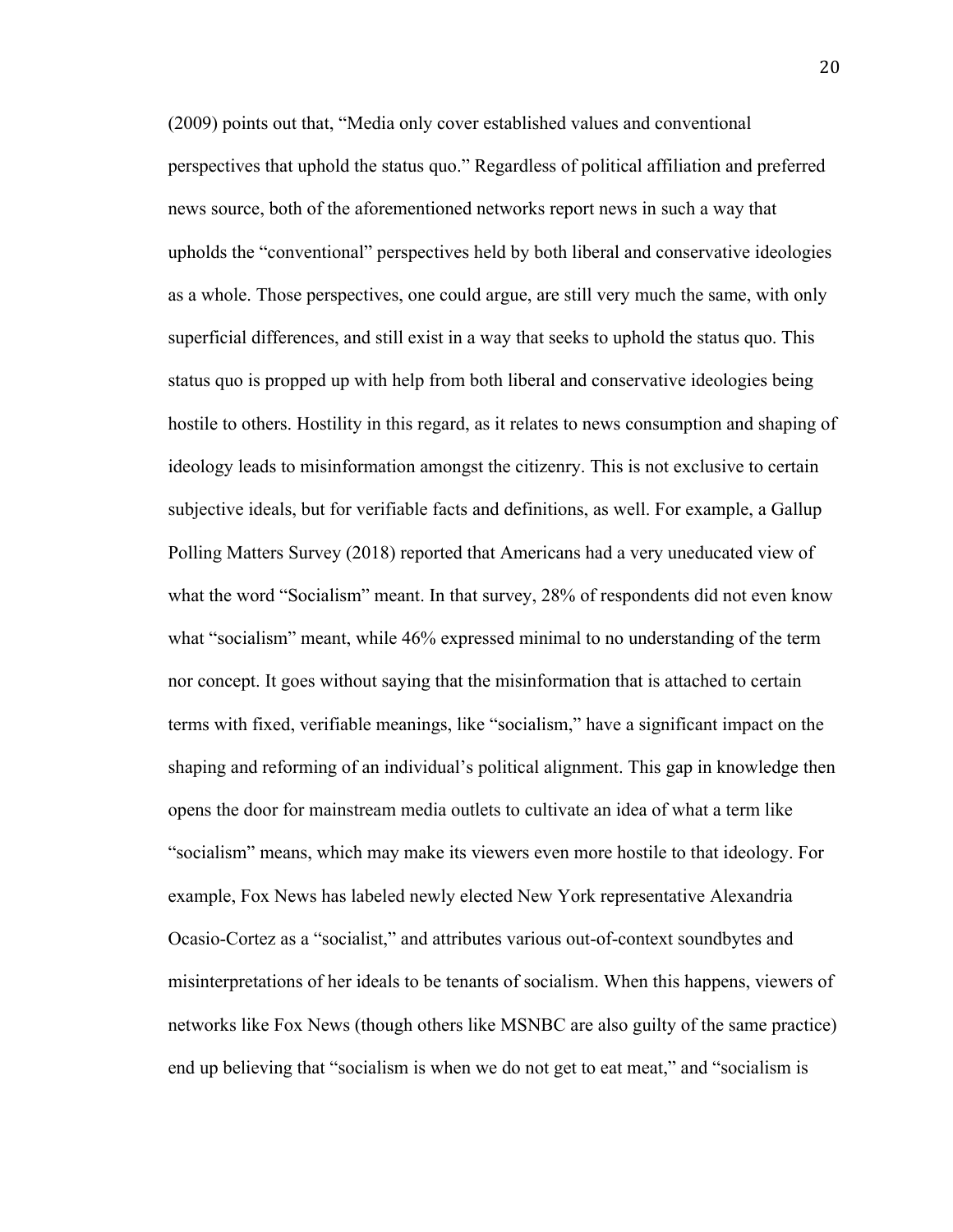where everyone gets half of your income." Of course, to a politically literate individual, these assertions are obviously untrue. However, to a person that solely relies on a cable news network for political information, these assertions are taken literally, and that person may be irrationally hostile to that given political ideology.

If we use Chomsky (1988) for guidance as to why this phenomenon exists, we would find that misinformation of this nature exists for the explicit reason to uphold the status quo, and mold citizens to be of similar mindsets that are not hostile to the state. As argued with this research, even the extent that this misinformation is disseminated by each of the individual news networks is of the utmost importance in determining one's assumed political affiliation and the implications of society at-large.

Media illiteracy, coupled with misinformation passed off as fact by the media, can also affect people's ideology and their propensity to engage with politics. Ugland (2019) alludes to the notion that even though media and information is accessible to more people now than ever before, media illiteracy has a substantial impact on people's ability to critically reason, and subsequently, form a coherent ideology. While one might assume that current 18-24 year-olds are more media literate than the same cohort was in previous periods, and are therefore more likely to responsibly consume news and to engage politically, that is not the case. Ugland mentions that only 40% of 18-29 year olds were politically active (in terms of voting in national elections), although deciding on what candidate to vote for should theoretically be easier than ever before. This gap in information as it relates to real-world action is likely indicative of a lack of political efficacy, but where does this sentiment come from? One might conclude from this research that because many are not well-versed in media and civic terms (and their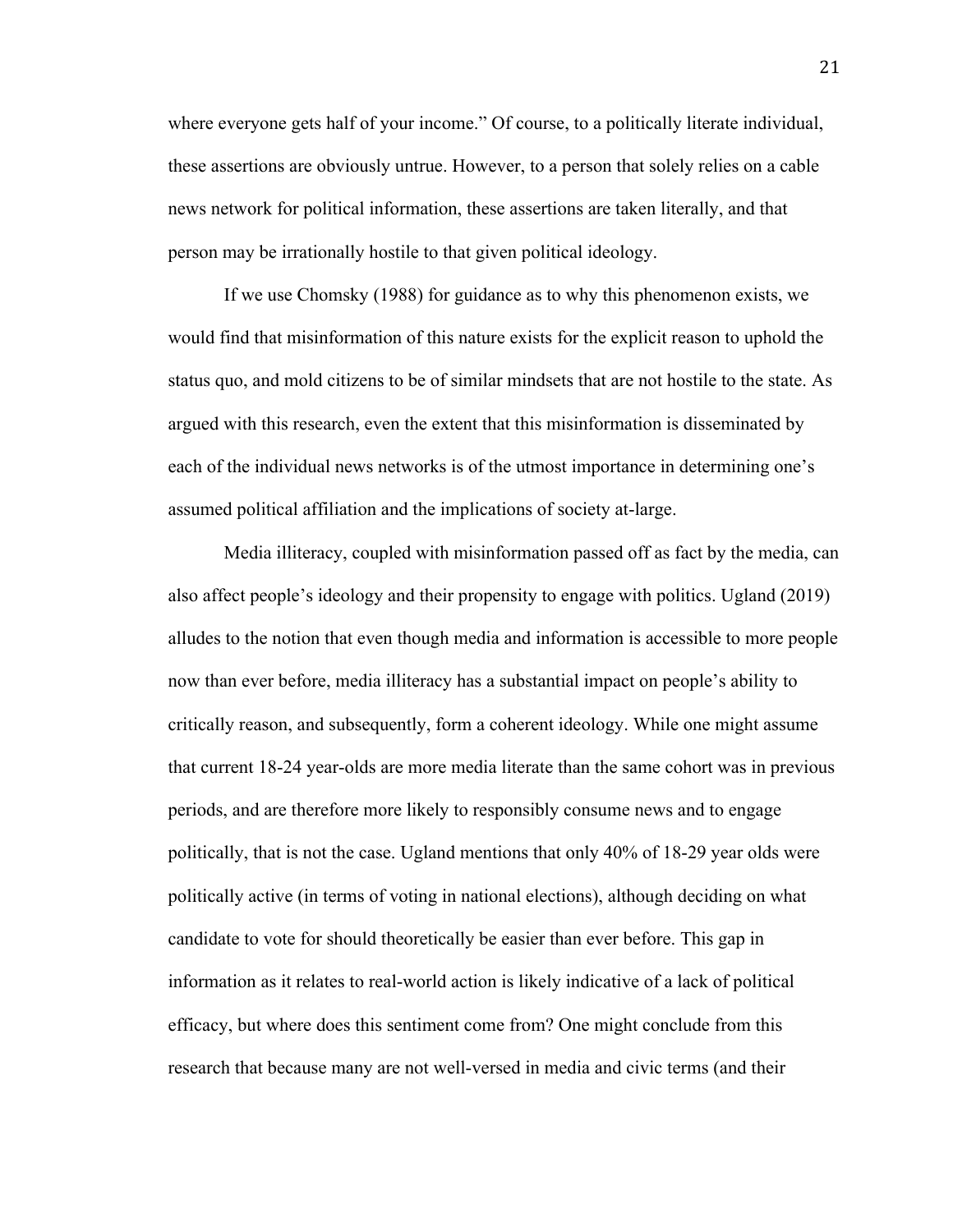consequences), perhaps news media fills a void in terms of setting attitudes to have toward government. While this thesis focuses on college students, who are likely more media literate than the average of this age demographic, perhaps certain parallels will remain in terms of sentiment towards government and ideological dissonance due to their media consumption habits.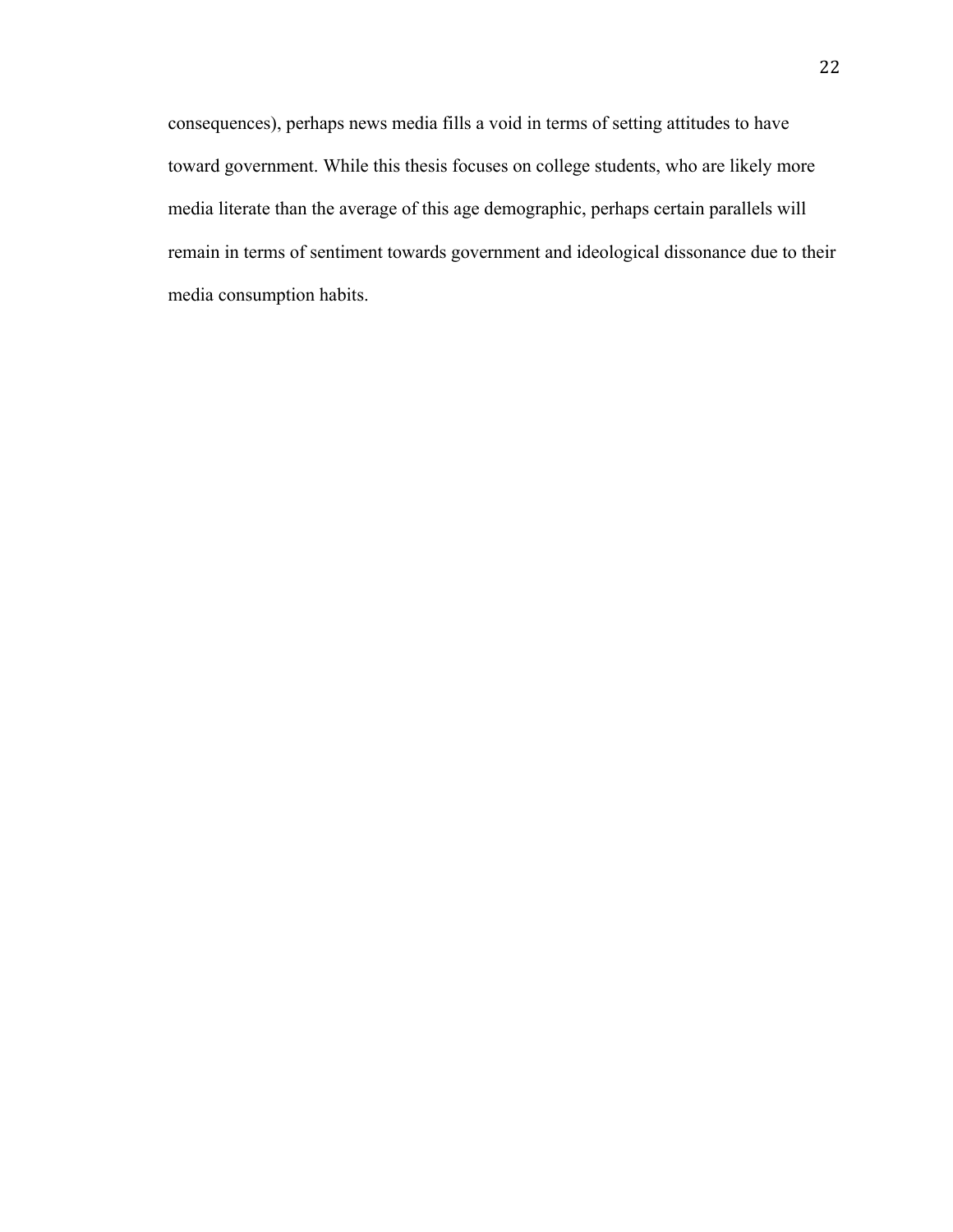#### **News Media Consumption Trends**

To serve as a proper basis for understanding exactly what news media is having the most profound impact on the American public, in terms of swaying one's political ideology, we must first consider the greater general trends in news media consumption.

According to the Pew Research *State of the Media* report (2018), cable news networks experienced a relatively sharp 12% decrease in primetime viewership to about 1.2 million combined viewers across three major networks of CNN, MSNBC and FOX over the past year. Similarly, network news (as defined by over-the-air broadcasts, rather than cable) experienced a 7% decrease in viewership over the past year, with approximately 5.8 million viewers per night combined. Local news networks experienced essentially the same trends as national network news as well. Despite the sharp declines in viewership, the report still maintains that television is the primary news source for most Americans.

If television news consumption is declining, we must turn our attention to the fastest growing medium for news consumption, digital media. According to the report, approximately 93% of Americans consume news from an online platform. For the purposes of Pew's report, digital media was defined as "a digitally native news service," which means that the organization was founded online, rather than being a spin-off of an existing media company. The report stated that there were 35 websites that generated at least 10 million visitors each month, contributing to a massive diversity in terms of sources and ideologies woven into news coverage. Of these 35 sites, majority of them also had a presence on aggregator services, such as Apple News, and nearly all of them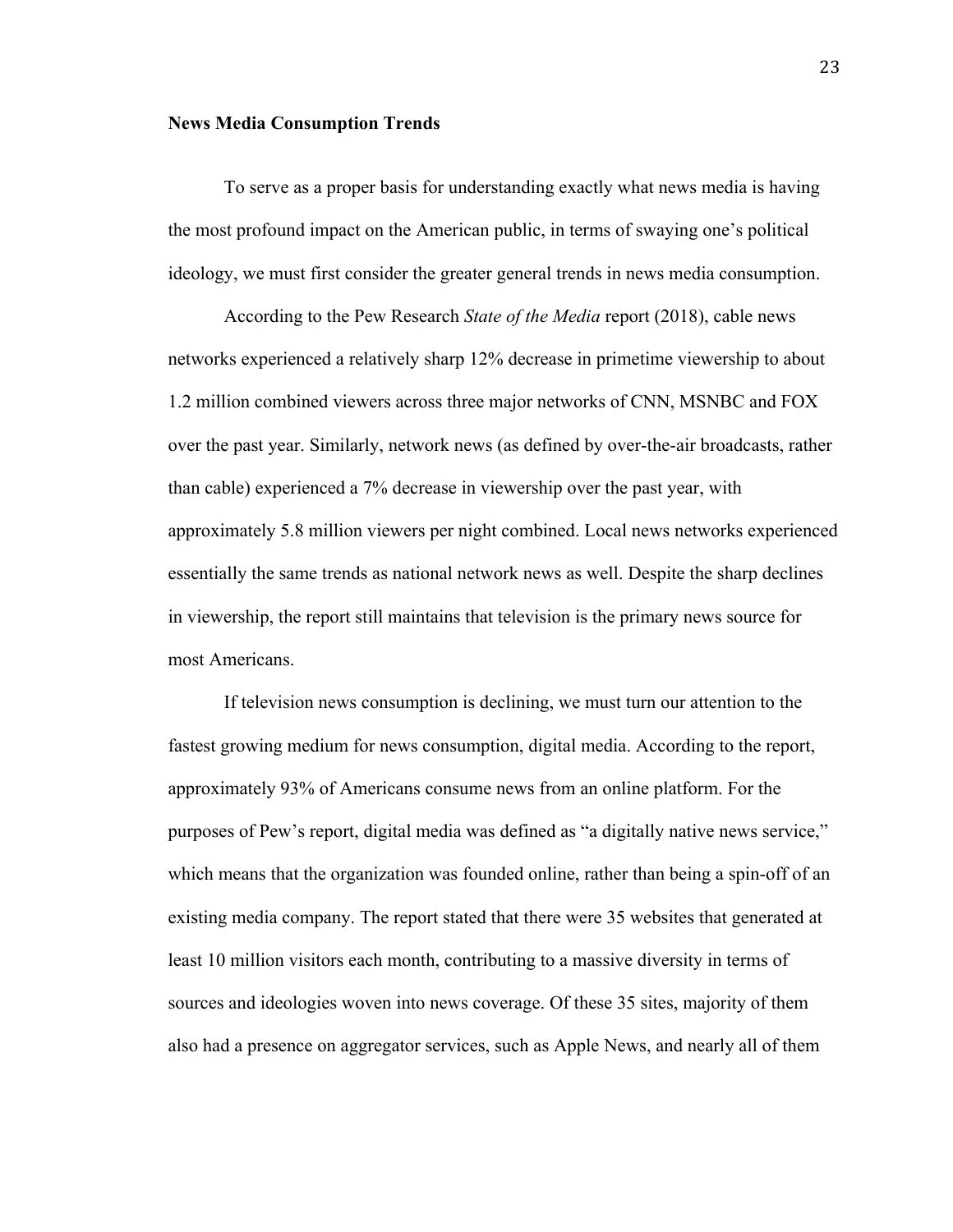had social media accounts across platforms like Facebook, Twitter and Instagram, which allows more access points for the public to consume news.

As we can see from this report, Americans are getting their political news from a more vast field than ever before. While television continues to be the primary platform for news consumption, the emergence of digital-native news companies, which often times fill a niche market in terms of political ideology, is generating a landscape where Americans can get news tailored to their political preferences. Conversely, Americans may also have their political identities altered by hyper-partisan media, which makes for a more complicated political arena as a whole.

Overall, the effects of cognitive dissonance, selective exposure and social identity theory, all seem to be driving forces of not only our political identities, but our political misinformation as well. As evidenced by the 2018 elections, inconsistencies in ideology and voting patterns have not gone away, despite a plethora of information being available to prospective voters. This thesis attempted, first, to uncover the extent to which the media is responsible for misinforming voters to the point where they fail to possess consistency within their ideology, and, second, to understand the extent to which this phenomenon leads to inaction or political cynicism.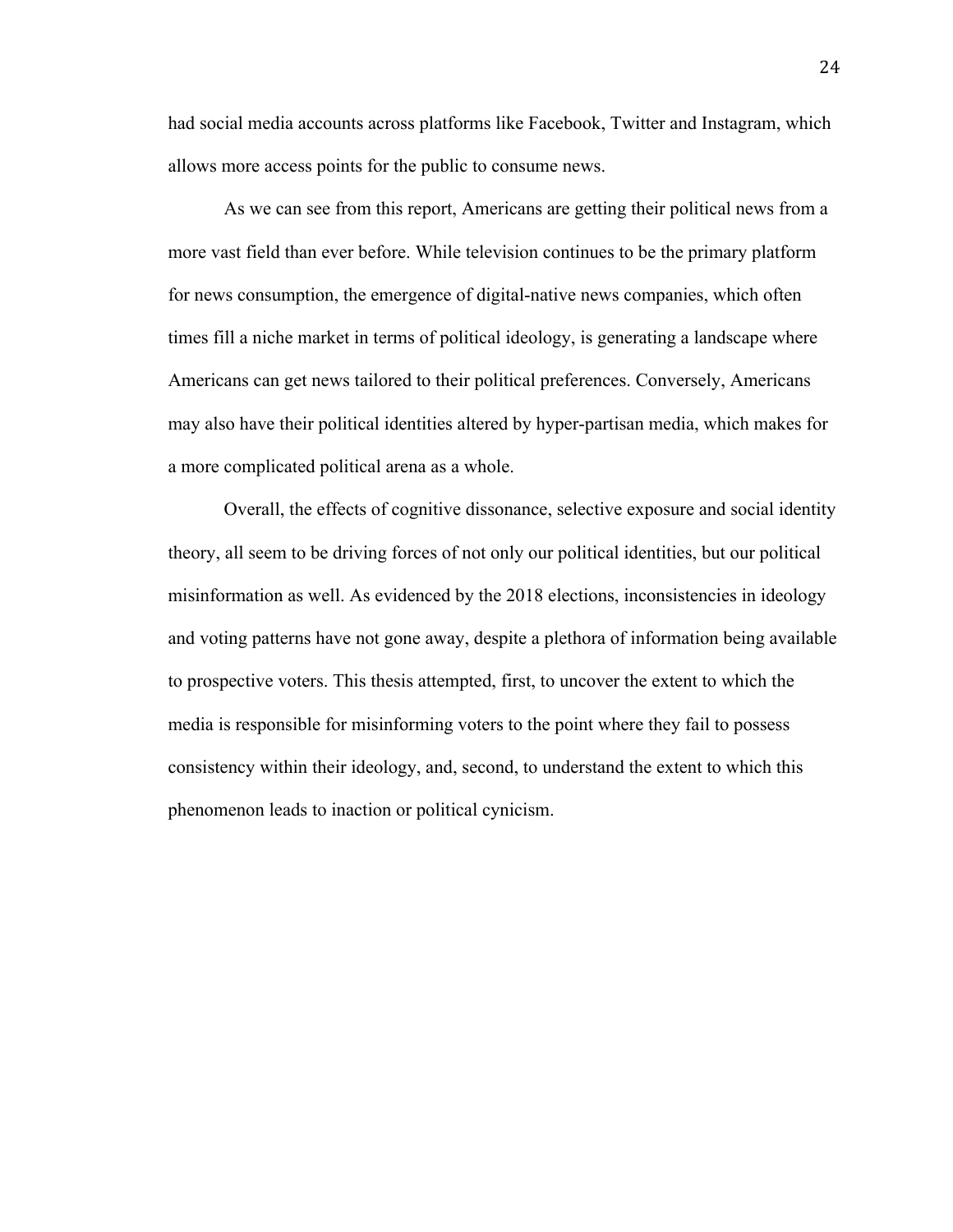# **Research Questions**

In this research, the following questions were explored:

Q1: Is there a relationship between what media sources individuals pay the most attention to and their attitudes toward individual ideological positions?

Q2: Is there a relationship between an individual's feelings of political efficacy/action and their ideology score? Furthermore, is there a relationship between trust placed in media and one's feelings of political efficacy?

Q3: To what extent do individuals accurately label themselves politically?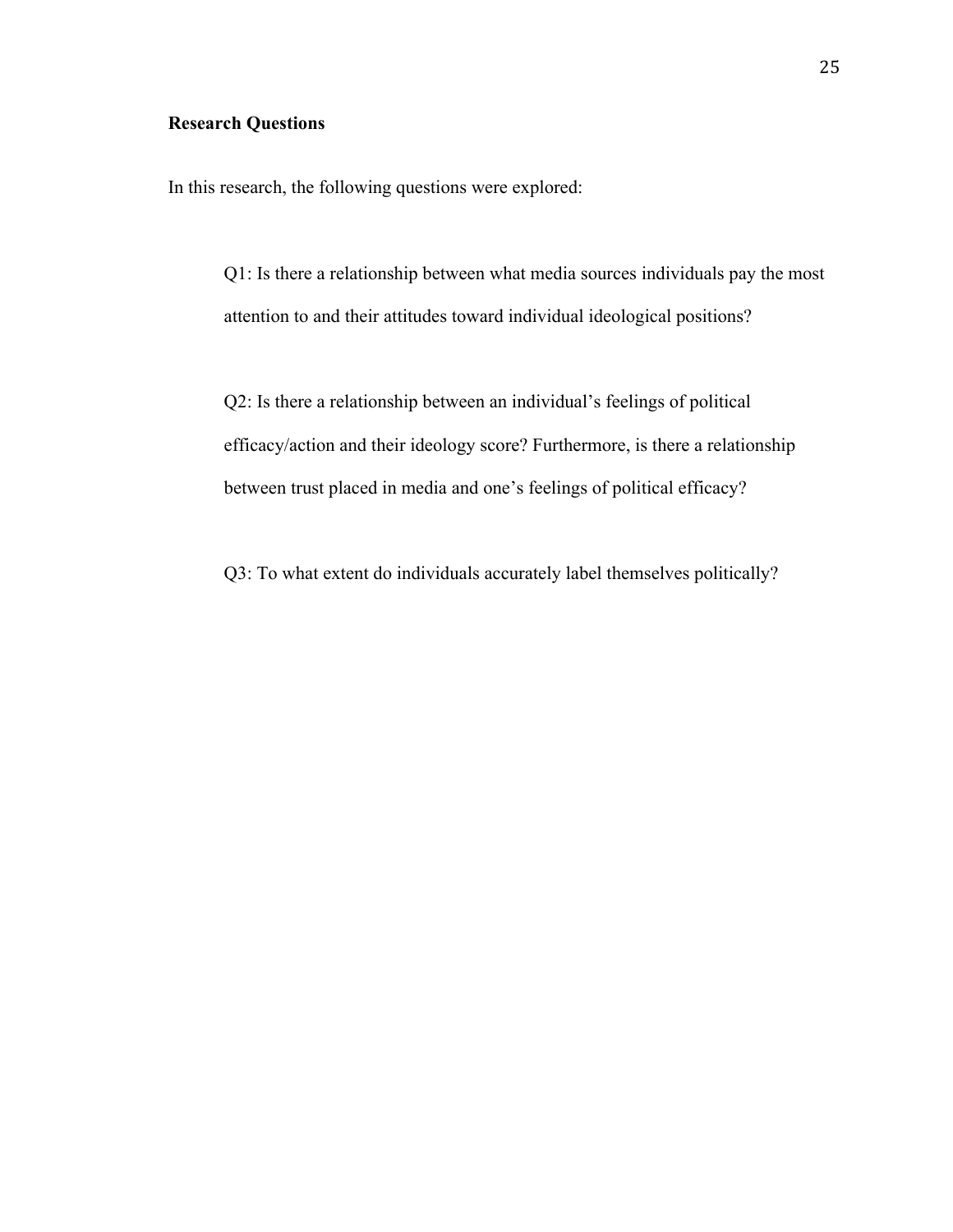# **Methodology**

# *Participants*

The participants in this study consisted of college students of various disciplines. By targeting college students rather than the general population, this study has a novel focus. These student participants are of different disciplines in order to get a better gauge on overall media consumption habits and their ideological effects. One would assume today's youth are more media savvy than previous generations, and therefore, a more unique circumstance exists where college students may be less likely to accept news media information at face value. Therefore, this potential skepticism will certainly affect how these individuals identify politically and their level of ideological consistency, as this survey tried to explore.

In total, there were roughly 300 respondents for this survey. Of this population, approximately 200 were Communication students, while roughly 100 were Psychology students. Students who participated in this anonymous survey received extra credit for the course in which the survey was offered. In order to ensure anonymity of the participants, the survey did not require participants to list their name or student identification number on the survey itself. Instead, they submitted a screenshot of the completion screen of the survey and submitted that to an online Dropbox. This ensured that participants were compensated while maintaining their anonymity.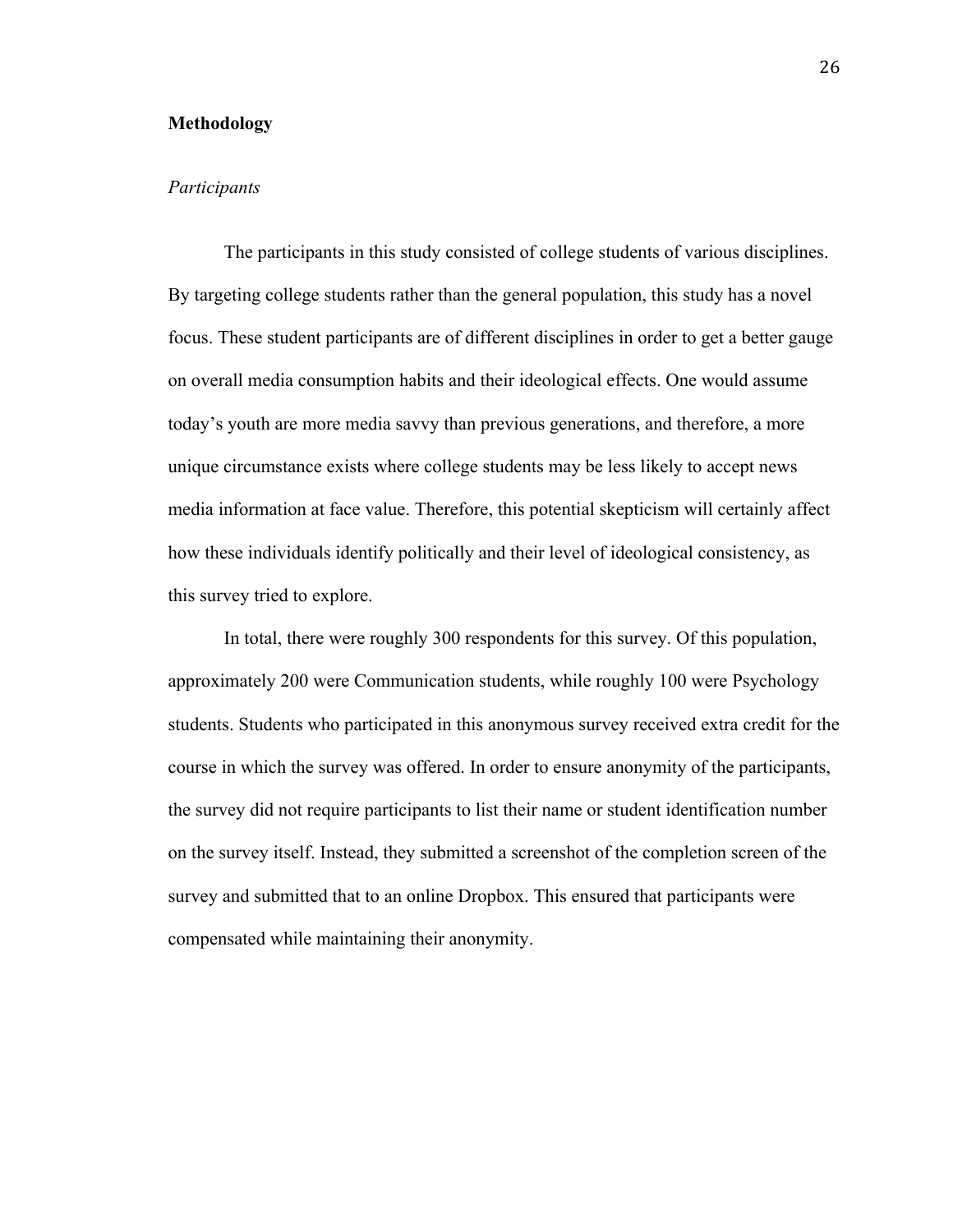*Survey*

The survey for this research consists of three parts. The first asks general media usage questions, such as ranking various media outlets in order of trustworthiness, and asking how much time the participants spend consuming news. This section also asks important political identity and efficacy questions, which may serve as predictors of ideological consistency when coupled with other variables, such as preferred news outlets.

The second section of the survey is based off a pre-existing survey from Chaffee and Schleuder (1985). This segment asks participants how much attention they pay to different political news media when seeking political information. For example, participants are asked on a scale of "1 to 5" (with 1 being the highest and 5 being none) how much attention they pay to national newspapers, national political talk shows, and social media accounts of political commentators when seeking reliable information.

The final section of the survey is composed of various "level of agreement" statements to gauge the respondents' ideological leanings on specific issues. Some of these questions are borrowed from the Pew Ideological Consistency Scale; however, many of them are new additions or are modified for clarity. For the sake of consistency and ease of coding, the statements are all from a far-right ideological perspective, so that responses can help determine an aggregate score to determine where the participant falls along the political spectrum.

In order to help determine the effects of media consumption on perceived political ideology, a quantitative survey asking about participants' views on certain ideological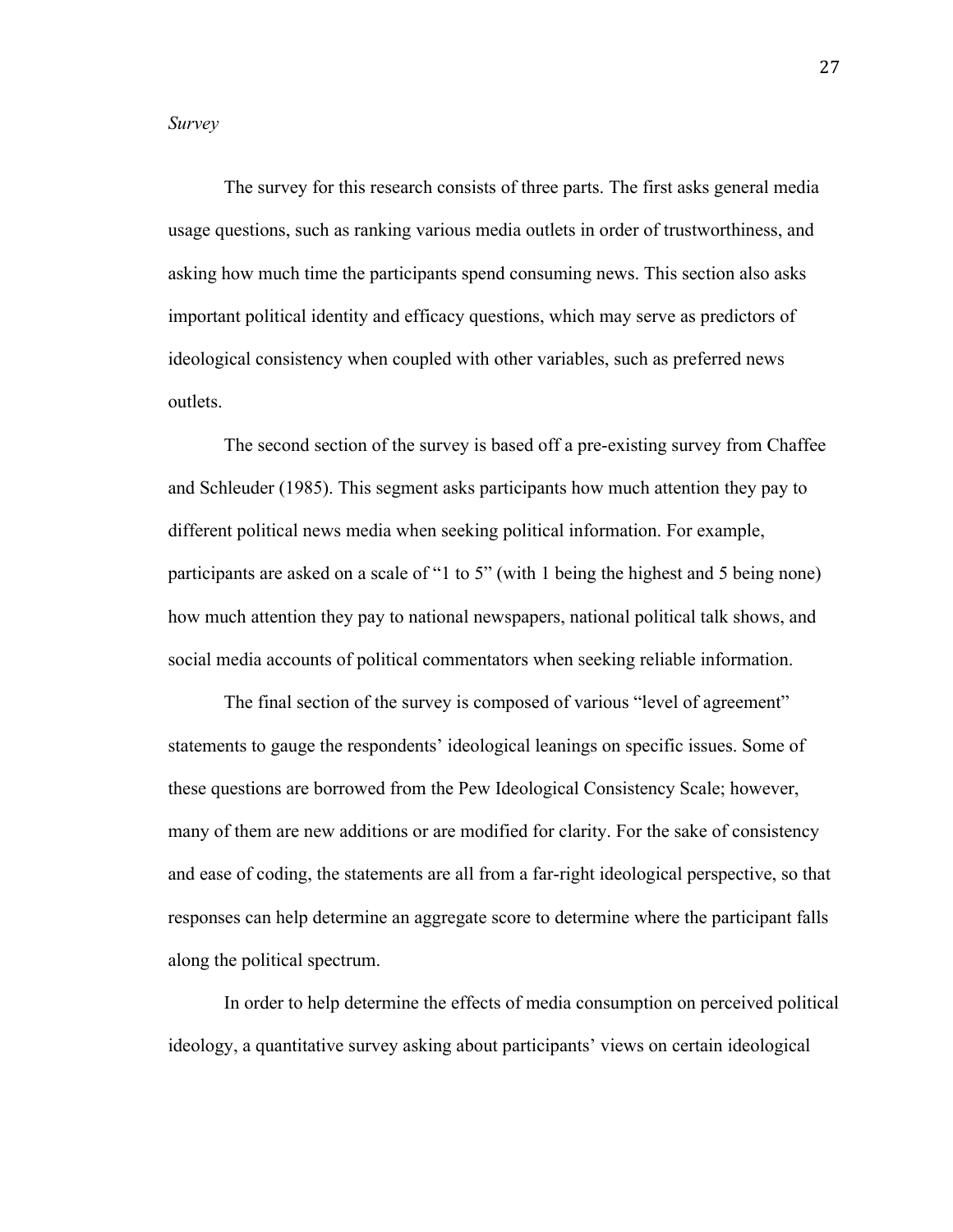positions, juxtaposed against their media consumption habits, gave some insight about the extent to which media consumption can shape political identity.

Due to the purpose of this study, which seeks to cover a more complete political picture, existing political scales were inadequate. Given that the main two ideologies that individuals in the United States identify with are "liberal" and "conservative," most of the scales merely reflected this binary. However, there are many problems with this dichotomy. First, the definitions of "liberal" and "conservative" used in common political discourse are imprecise. Historically, "liberal" was used to merely describe someone who placed individualism and personal liberty above all else, as political philosophers, such as Locke, described. Today, many think of the term "liberal" as exclusively on the left, though many supposed "liberal" politicians have views that more closely align with rightwing policy. For example, Democratic primary candidate Beto O'Rourke is generally described as "liberal," though, he has various right-wing views. According to political fact-checking website On The Issues (2019), O'Rourke supports military expansion, opposes single-payer healthcare, and has a record of opposing housing for low-income individuals – all of which rebuke a left-wing ideology.

We also see examples of this inaccurate binary presented in contemporary research. The Pew *Ideological Consistency Scale* asks questions designed to characterize people as "liberal" or "conservative." One question, for example, asks participants to select which these two statements most closely aligns with their ideology: "Government is always inefficient," *or* "Government does a better job than people give it credit for." Because these are not necessarily opposing viewpoints, nor does the "liberal" answer represent a true leftist position, it is hard to ascertain where someone truly lies on the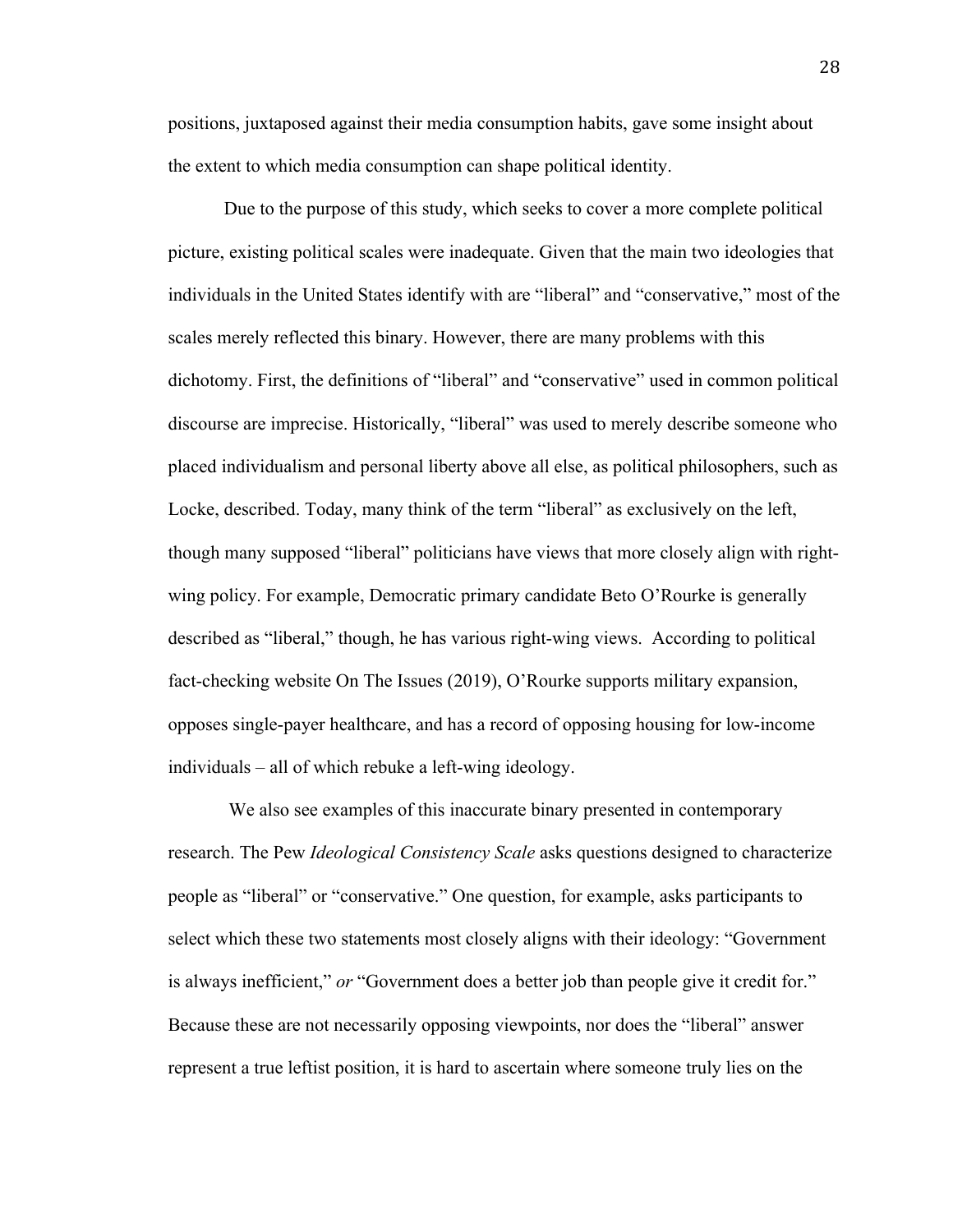ideological spectrum. With this in mind, one can see that a dichotomy between liberal and conservative ideologies is a false one, because their views are not necessarily opposite of one another. Since "liberal" versus "conservative" does not produce a true dichotomy, it is important for the purposes of this study to produce a scale that more fully represents the political spectrum. Therefore, using truly opposite terms, such as "Solidleft" and "Solid-right," allowed for a better distinction between ideologies.

Due to the participant pool of this study being college students, simplifying the range of choices in terms of political identity they have was beneficial as they may not all have adequate political knowledge. Therefore, where respondents are asked about their political ideology, they have the option to enter their preferred labels, which could include anything from "anarchist" to "libertarian," respondents could also choose from a list of more generic choices: "solidly left," "lean-left," "centrist/moderate," "lean right," and "solidly right." While these labels may or may not correspond with the more specific labels political scholars may use, these choices gave participants more clearly identifiable labels, that could then be essentially translated into different labels, based upon the answers given. In addition, what it means to be "far-left" and "far-right" are more easily understood and agreed upon, as opposed to attempting to parse through the intricacies of the various strains of Marxism, for example.

The set of "level of agreement" questions are a combination of affirmations taken from the Pew Ideological Consistency survey, as well as textbook definitions of far-right positions and ideologies. For example, questions borrowed from the Pew survey ask questions such as "Should homosexuality be promoted?" as well as "Does too much government regulation of businesses hurt economic development?" With these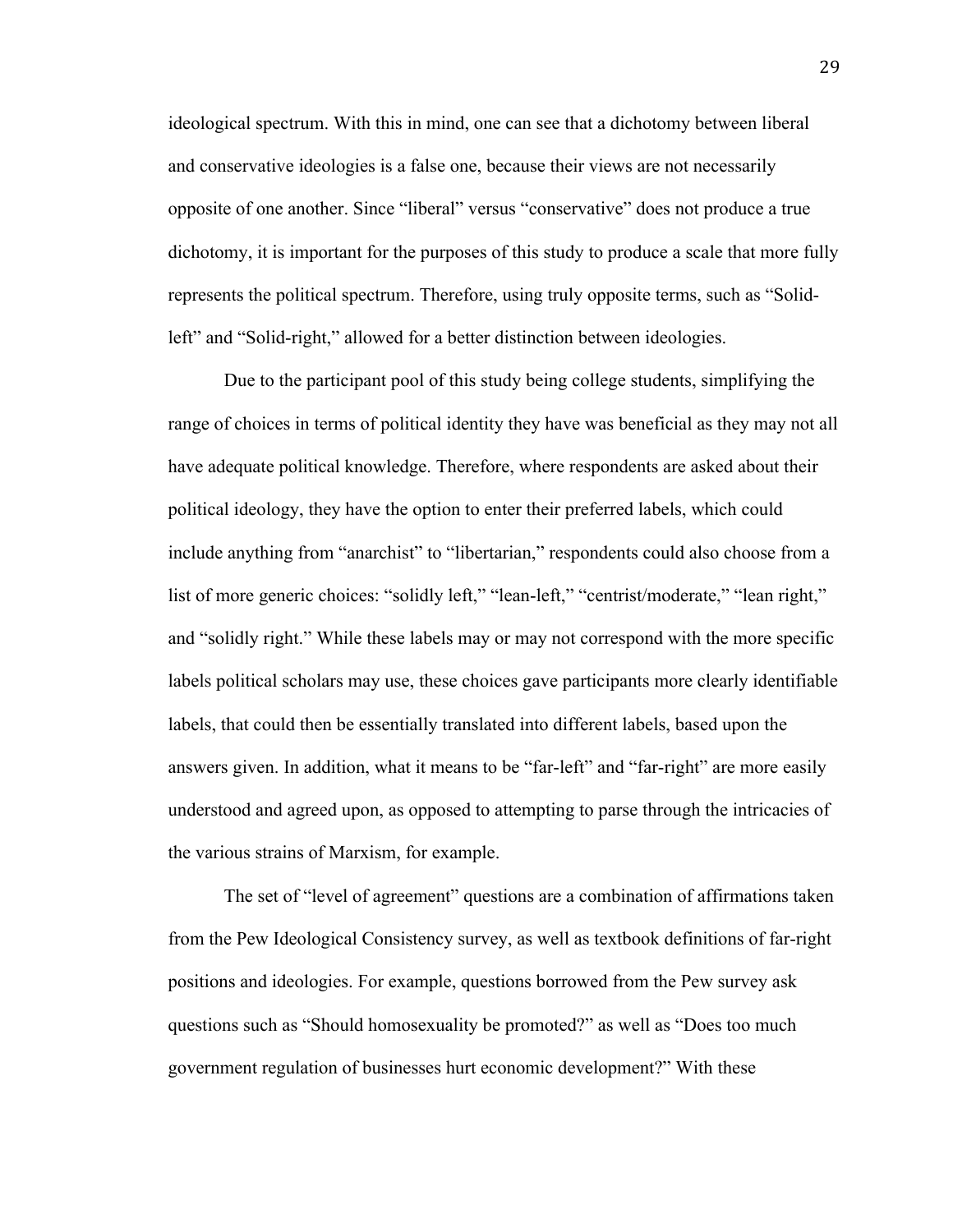standardized questions, a certain measure of validity in the responses can be counted on, since they have been used in prior research. In addition, questions that ask about issues that are pertinent in today's political landscape are phrased from a far-right perspective in order to have a consistent level of measurement to work from. For example, the survey asks, on a Likert scale, to what extent participants agree with the statements, "Strong enforcement of national borders are necessary for security," as well as, "Government surveillance of individuals is necessary to protect our safety." The responses to these statements are not only telling about an individual's political leanings, but they are also important because they are tests of how much of a role media plays in shaping ideologies, since these are very contemporary issues, given that the participants do not have fully self-formed positions on them. Lastly, level of agreement statements are asked, in which the participants evaluate far-right positions, such as, "My culture is superior to others," and "Worker's unions impede economic progress." The aggregate of these scores likely provided a fair insight as to the participant's positioning along the political spectrum, which was then be compared to where they initially placed themselves in the question about political self-identification. These two items were used to gauge the extent of any cognitive dissonance.

Beyond uncovering whether what media consumption habits lead to ideological dissonance, this study also helped illuminate to the extent to which media consumption habits affect certain political beliefs. Given that the questions in the "level of agreement" section all deal with contemporary issues or topics, there may be an association between, say, heavy cable news consumption in general, and strong anti-immigrant sentiment, regardless of the individual's political party affiliation. Similarly, if one is more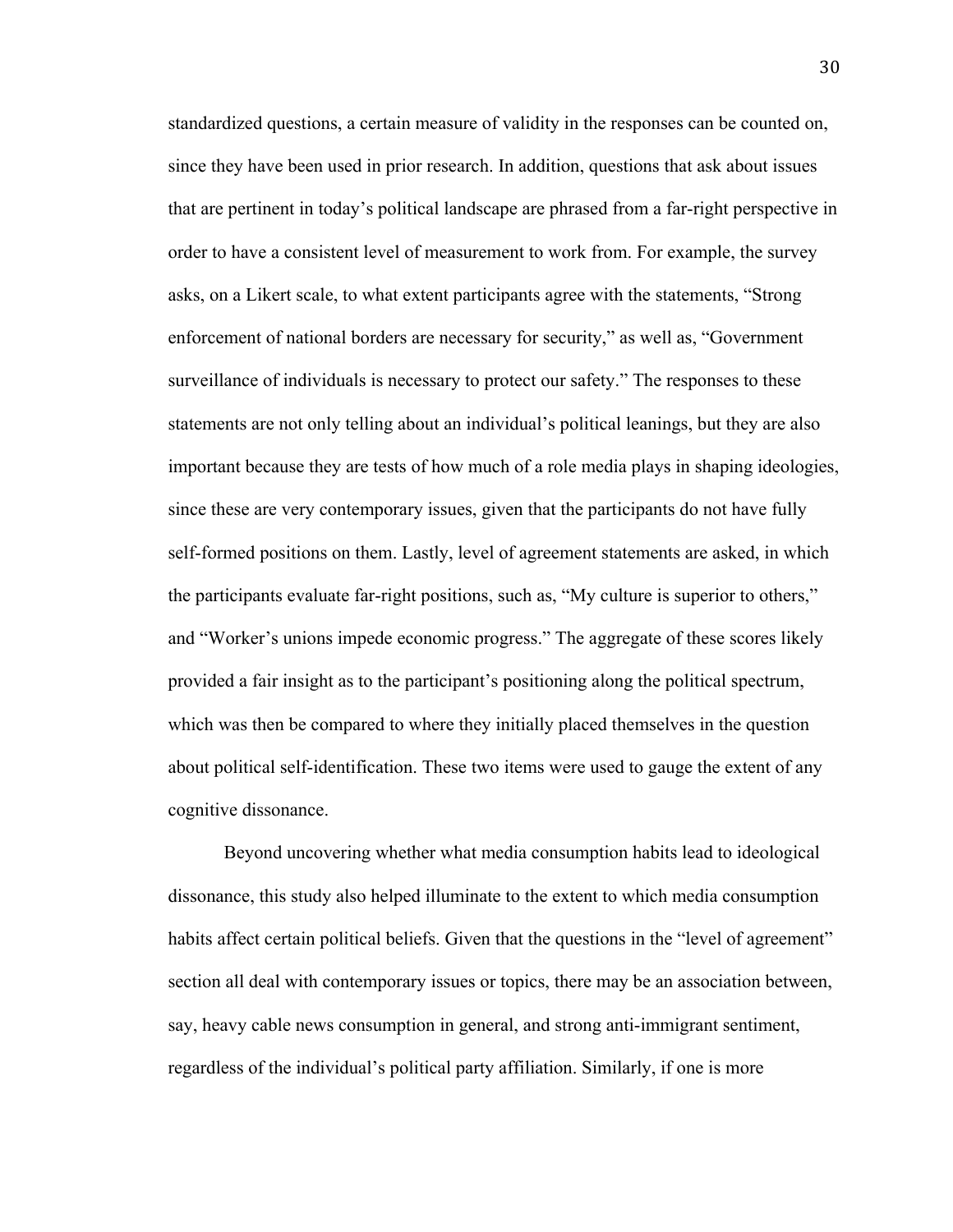passionate in regards to a specific issue, like LGBT rights, those individuals might tend to gravitate to a certain news sources or platforms because of their coverage or spin of that issue.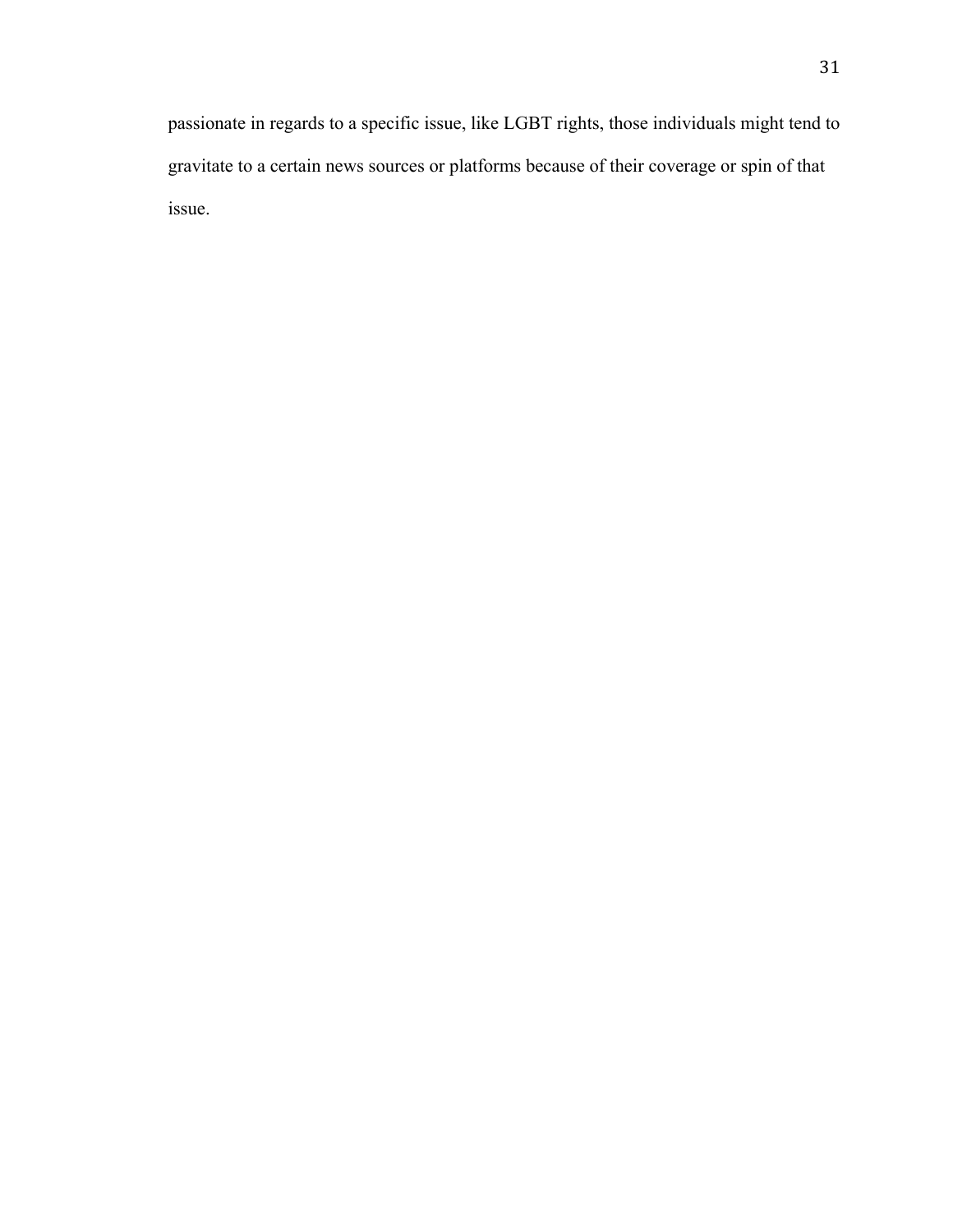Primarily, most of the data collected was quantitative. This data was in the form of numbers derived from participants' answers to the "level of agreement" statements, ranging from "-2" to "2," with -2 being farther left and 2 being farther right along the political spectrum. These numbers were aggregated to give the participant a total score in order to place them along the political spectrum. For example, since there are 18 level-ofagreement questions, the maximum score would be 36, which would place the participant at the farthest right edge of the political spectrum. If the participant were to score a 14, for example, they would be slightly on the left side of the political spectrum. These scores were then be compared to how they self-identified, in order to determine a level of ideological consistency.

One answer necessitates qualitative data: where participants were asked to key-in any specific political label they use to describe themselves politically. This response allowed the participant to more accurately detail their chosen position along the political spectrum, which also allowed for an even more accurate comparison of their ideology and their actual beliefs.

Other patterns were analyzed from the data collected, such as if a participant heavily favors one news source over another in terms of "trustworthiness," and its association to views on a given issue, as well as the frequency they rely on a news source for political information. Similarly, participants were asked if they have voted in either of the prior two national elections, in order to help gauge political activity. Given the generally youthful demographic to be surveyed in this study, some new insight could be gathered as to whether this generation's sense of political efficacy, their level of political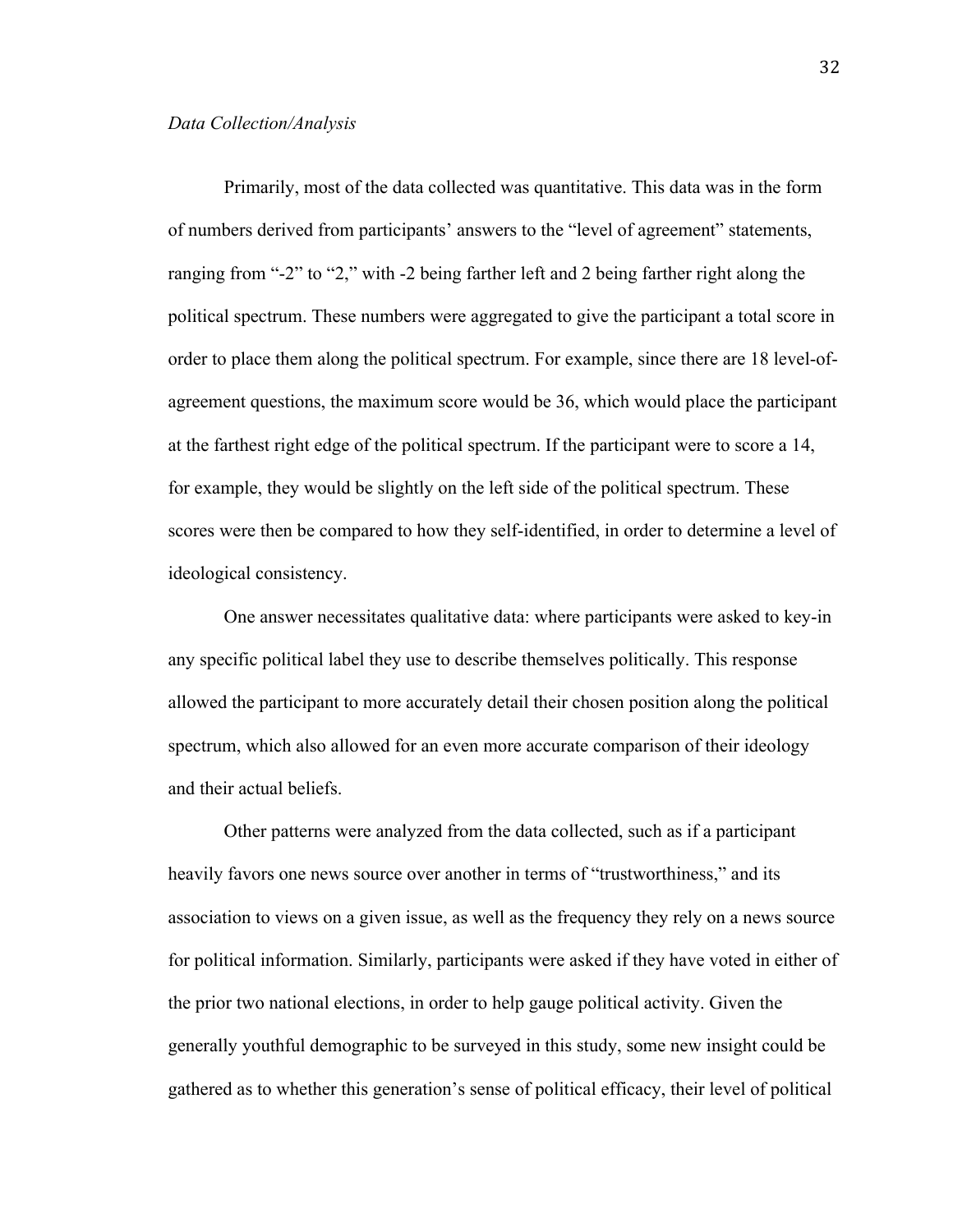engagement, and their political ideologies correlate with their media consumption patterns.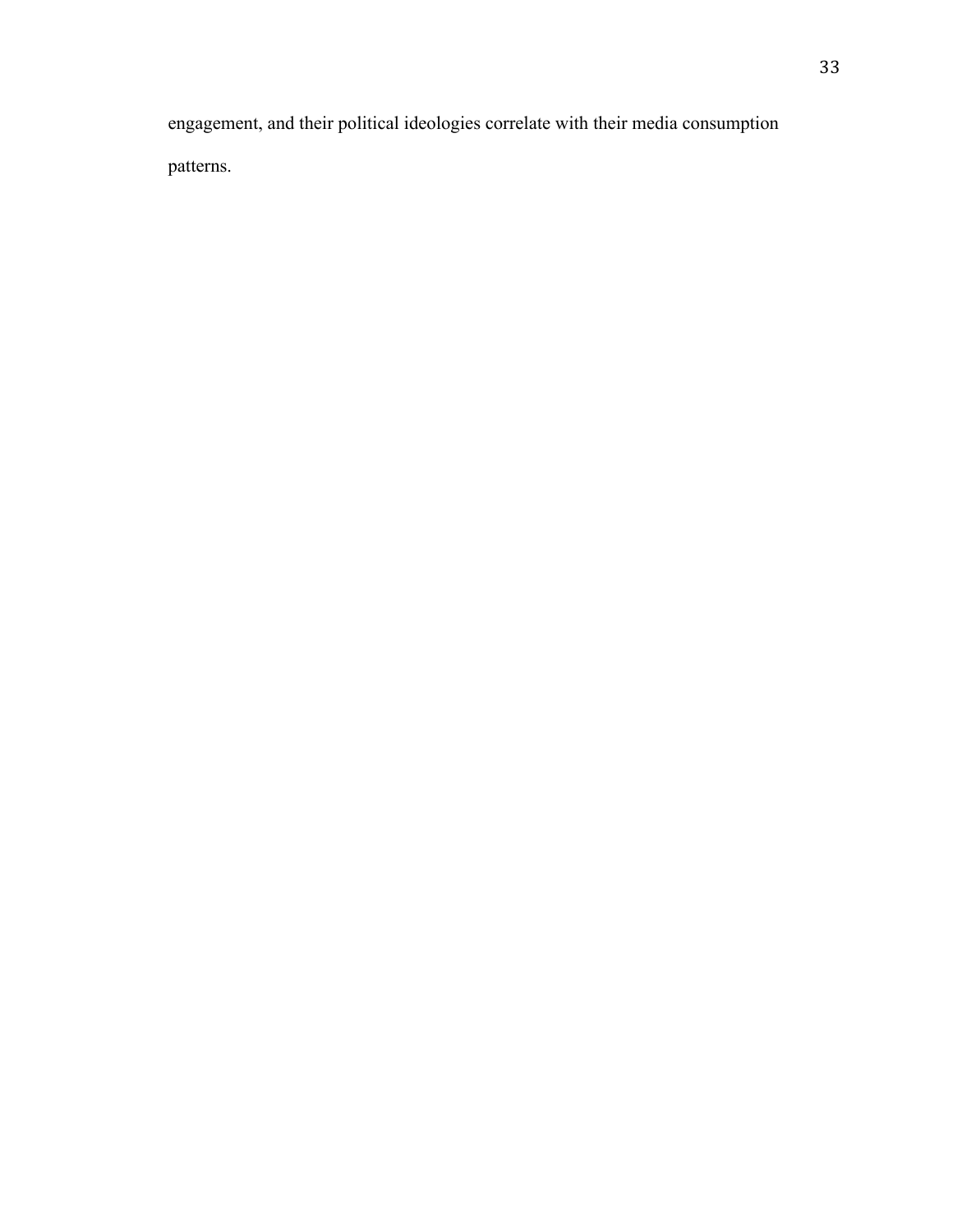# *Challenges*

In terms of challenges that this particular research may face, the first may be the validity of the answers produced by some of the questions. For example, while some questions are based off of prior academic surveys, others are based off of more nontraditionally academic sources, such as the Pew Research questions. Similarly, other questions in the "political ideology" section are based off of generally agreed upon features and positions regarding one's political ideology, rather than being utilized directly from another source. While not all of the questions are necessarily grounded in prior studies or scholarship, this may also prove to benefit the study in terms of adding a layer of precision, if these questions yield any significant results.

This research may also be complicated if a significant group of participants do not understand some of the political terminology used in the questions, or if they are not familiar with the various news media organizations named in the media consumption questions. While these potential problems may be somewhat mitigated by giving participants multiple selections to choose from, these questions are in operation under the assumption that the participants are at least generally aware of the nature of the news and the manner in which that news is presented by the various media outlets. While the survey asks participants about both political party affiliation and if they have another political ideology they identify with, if the participants have limited knowledge of the parties, or any of the ideologies they have to chose from (though an option for "other," with the ability to type in one's own answer exists in the same question), the answers they give may not provide the proper information needed.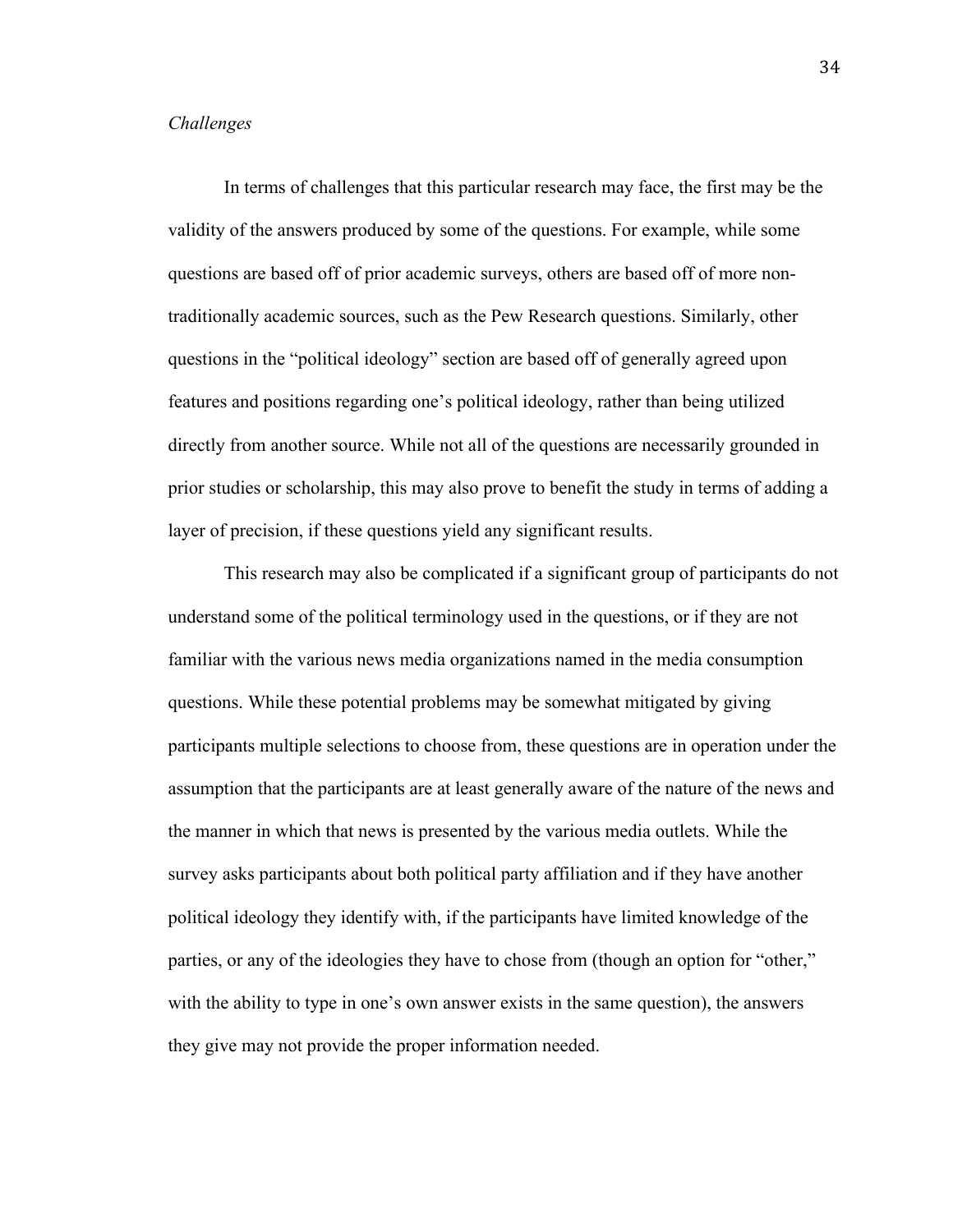One limitation present in this research was the population/sample, which consisted of college students. In this case, college students are likely more politically and media savvy than the rest of the general population, which undoubtedly skews some of the data. However, general trends present in the data point to larger phenomena, making this research a sort of pre-test.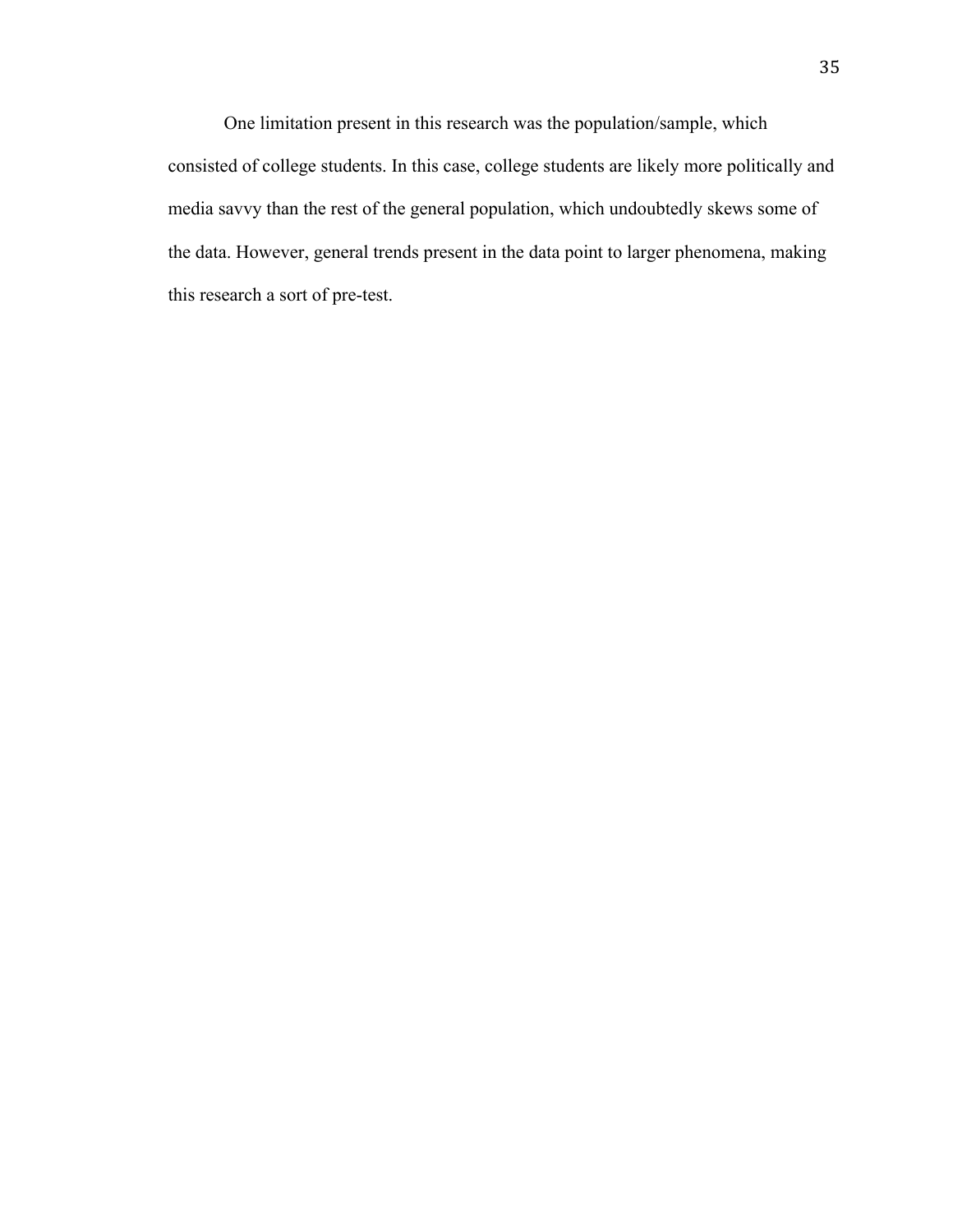# *Ethical Considerations*

Various precautions were taken to ensure the anonymity of the participants and their answers to this survey. The survey did not require the participant to record their name, age, or gender anywhere on the survey. Furthermore, the survey itself did not require the participants to sign-up for an account of any kind, nor did Qualtrics, the survey tool used for distribution of this survey, ask for any identifying information. Instead, a link directly to the survey was provided to a large sample size of potential participants, who are then able to decide whether they are willing to participate or abstain (of which there is no penalty). Participants in this survey were communications students at Marquette University. The assisting professors of these students made the survey available to their students via a link on their courses website, and allowed students to obtain course credit while maintaining anonymity.

Since the questions in the survey are asking about general attitudes and sentiments common in political or social discourse, it is highly unlikely that answering them would lead to any distress on the behalf of the participants. Respondents also have the ability to skip any question in the survey, so they can skip anything that might make them uncomfortable. The answers recorded from the survey were not tied to the individual participant in any way, which ensures that they need not be fearful of truthfully answering any question in any manner.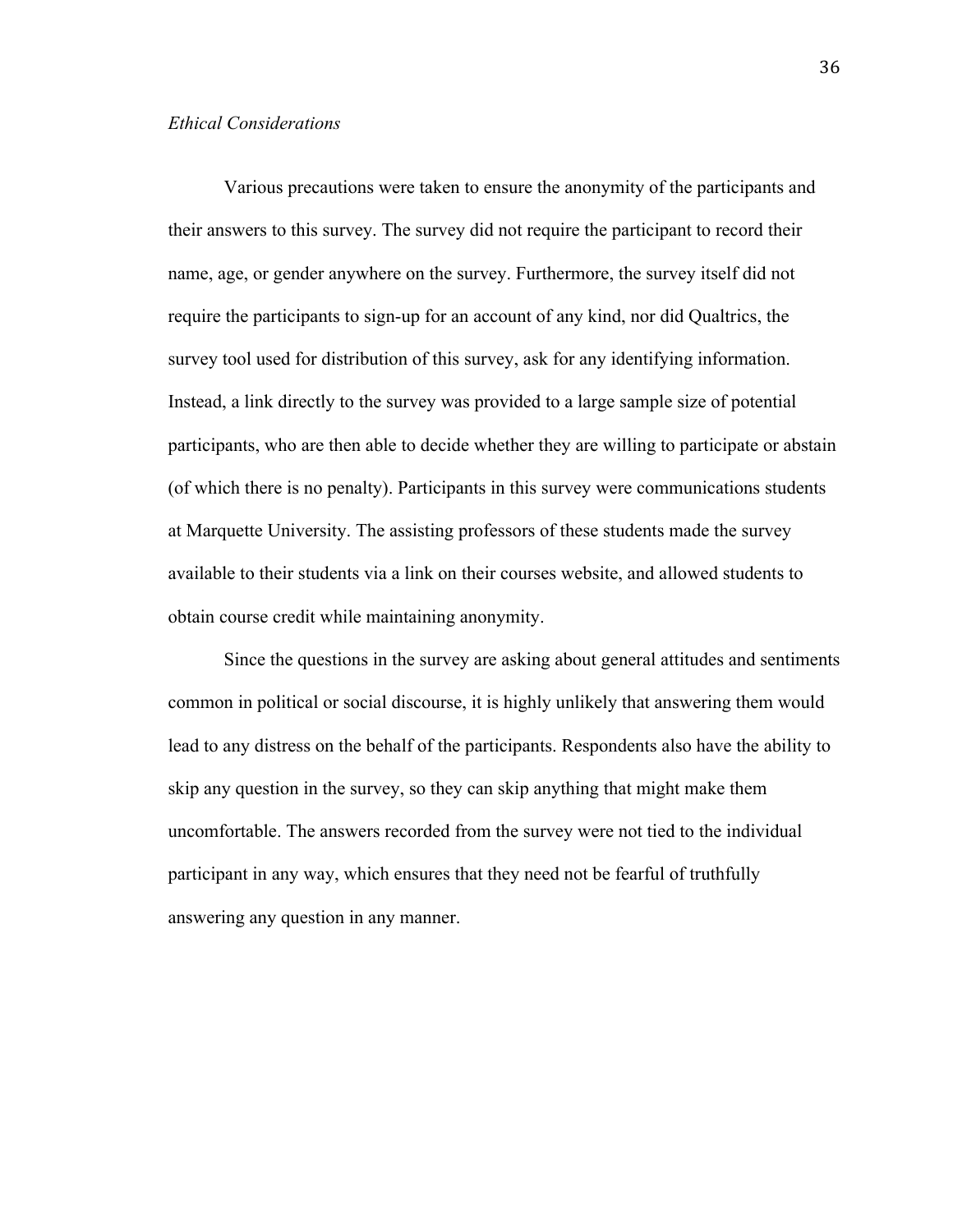Given that the political landscape is constantly in flux, this research not only served to reinforce existing research, but possibly shed light on new and interesting associations between media consumption, political ideology (and disconnect), and willingness to engage in politics amongst the nation's newest voters. In addition, new patterns in media consumption as they relate to specific contemporary issues may also emerge. Lastly, the results of this survey may highlight a need to further media literacy programs in order to increase political participation and general feelings of political efficacy.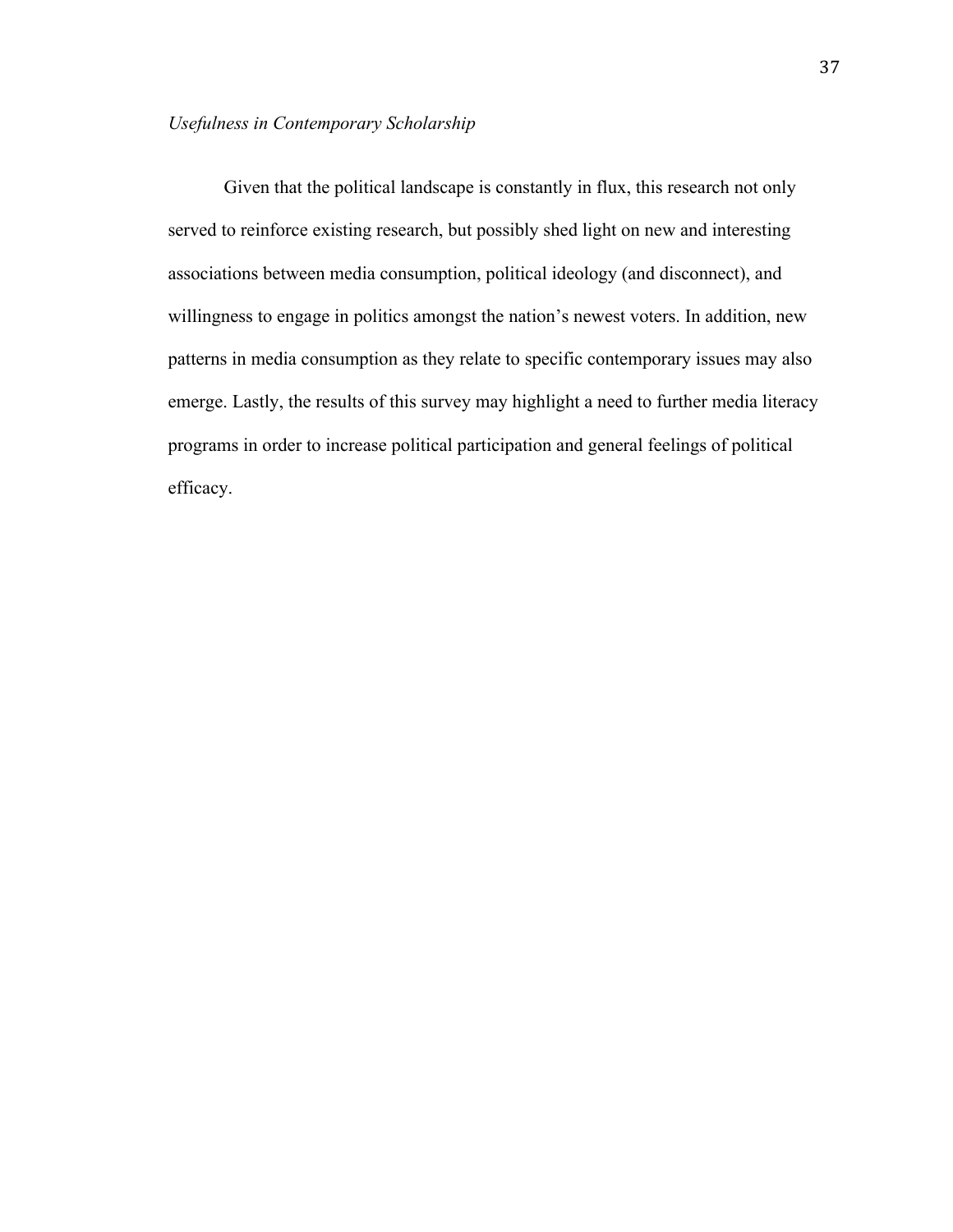# *Summation*

Ultimately, this research aims to serve as a pre-test in order to help determine to what extent the media fosters political action and ideological incongruence. While the conclusions are not necessarily generalizable for the whole population, the trends observed can help focus research efforts in the future in order to uncover the extent of the media's influence on our political beliefs.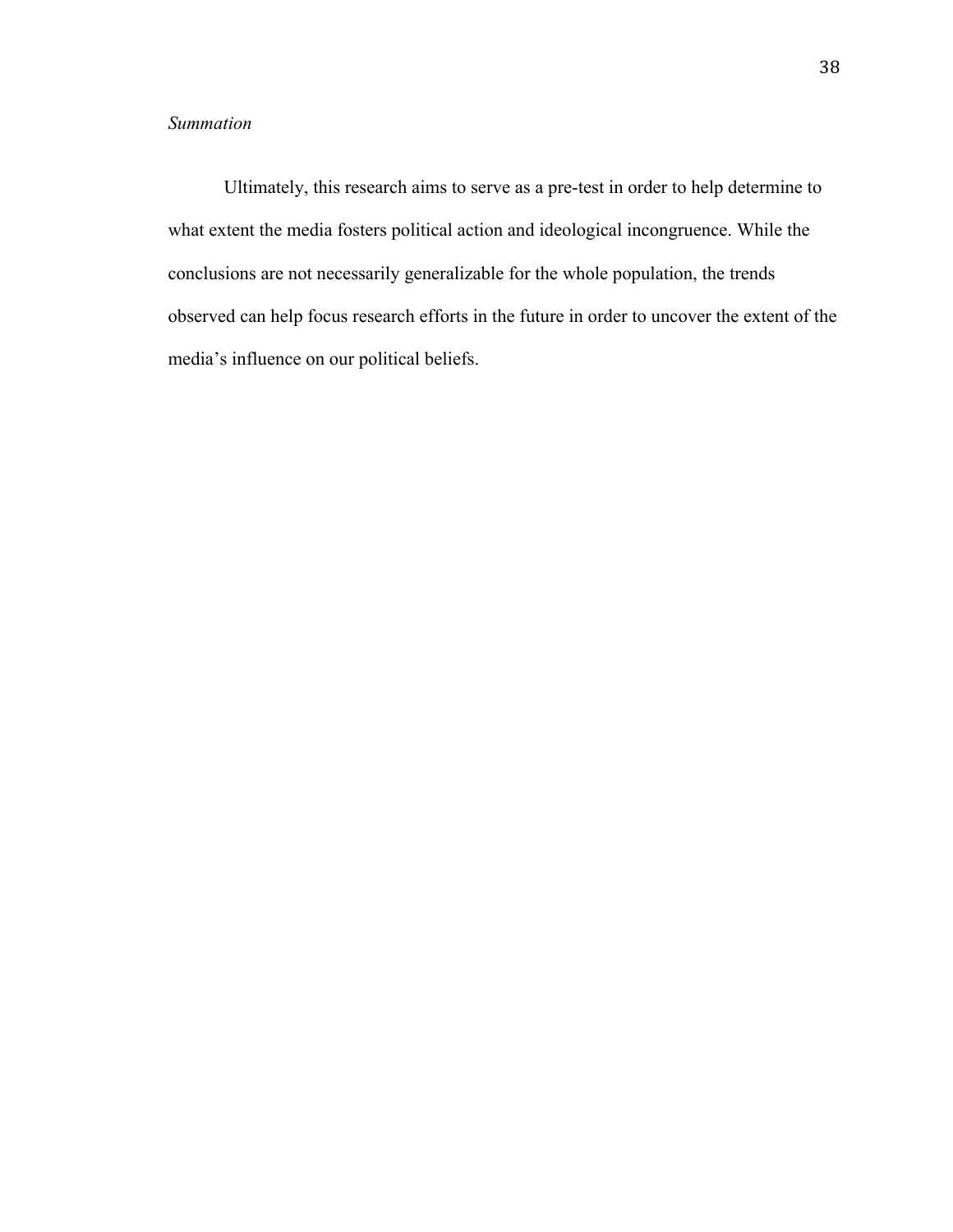#### **Data and Analysis**

# *General results*

After gathering the data, SPSS was used in order to first aggregate general trends in the survey. Among the important frequency tests ran, the "ideological score," when compared to where each participant placed themselves along the political spectrum was the most helpful to affirm one of the core theses of this research. First, in order to calculate the "ideological score," each participant's answers for the Likert scale questions were coded where a "-2" represented the most leftist position on the issue, and a "2" represented the most right-wing position on the issue. The numbers in between represented the remainder of the political spectrum. For example, if participants answered with a "-2, 0 and 1," on three given questions, their score would be a "-1" or lean left. For this study, all 17 Likert scale questions were added for each participant to give them their own unique Ideology Score.

Because one of the main premises of this study was to determine to what degree individuals misidentify themselves politically, comparing the participants' ideology scores to their chosen place along the political spectrum. While one could make these comparisons on each individual participant, a much more time-efficient method is to compare the frequencies of the scores, as well as where most participants placed themselves along the political spectrum.

Of the 309 participants, 305 of them responded to the Ideology score questions. The ideology scores from the participants ranged from "-32," which would be almost extreme left-wing, to "36," or extreme right-wing. In order to merge the Ideology score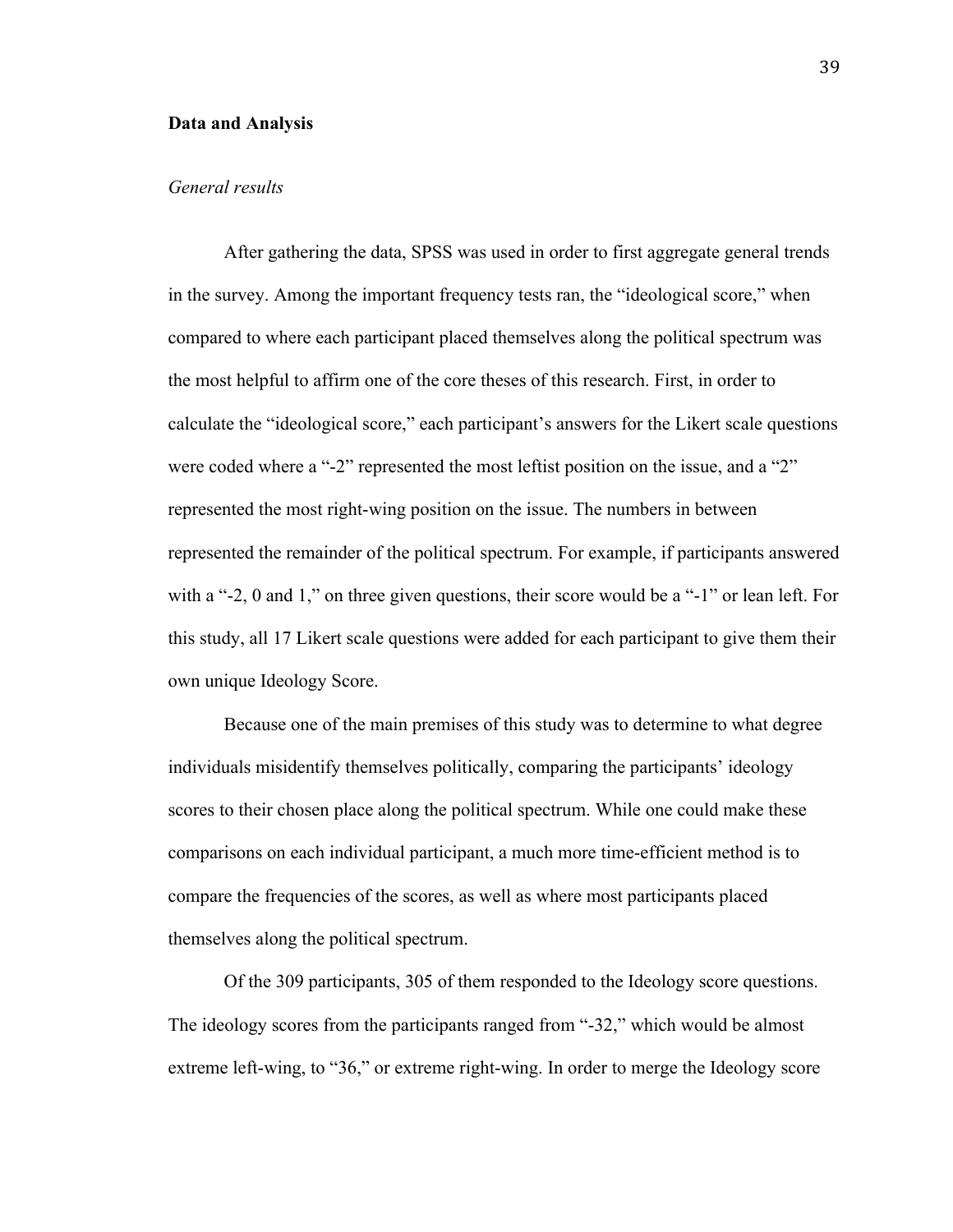scale and the political spectrum placement score on the same scale for comparison, the parameters for the scale are as follows: Solid left would be comprised of scores ranging from "-36" to "-18." Lean left would be comprised of the scores of "-18" to "-9." Centrist would be comprised of the scores "-9" to "9." Lean right would be comprised of the scores 9 to 18. Finally, Solid right would be comprised of the scores 18 to 36. Alternatively, we could also consider scores from -18 to -1 to be Lean left and scores of 1 to 18 to be Lean right.

The dispersion of those scores can be matched up and compared to how participants identified themselves on the political spectrum. 11.5% of participants identified themselves as Solid left, whereas 9.5% of participants actually answered in a manner consistent with being solid left. 29.2% of participants self-identified as Lean left, whereas 27.7% displayed Lean left tendencies in the survey. 34.1% of participants identified themselves as Centrist, while 56.7 % answered questions in the survey consistent with centrism. 20% of participants identified as Lean right, though only 3.7 had scores between 9 and 18. However, 24.6% of participants had scores between 1 and 18. Finally, 5.2% of participants self-identified as Solid right, though only 2.4% answered the survey in a manner consistent with right-wing thought.

Furthermore, a regression model was run with participants' self-declared political position constant, and their ideology score was dependent. The model showed a significant relationship between the two  $(p< .001, b=5.918)$ , meaning that participants, in general were fairly accurate in their self-placement along the political spectrum in relation to their views. In addition, a Pearson's correlation model was performed using these same variables, which also showed that there is indeed a correlation  $(p=.623)$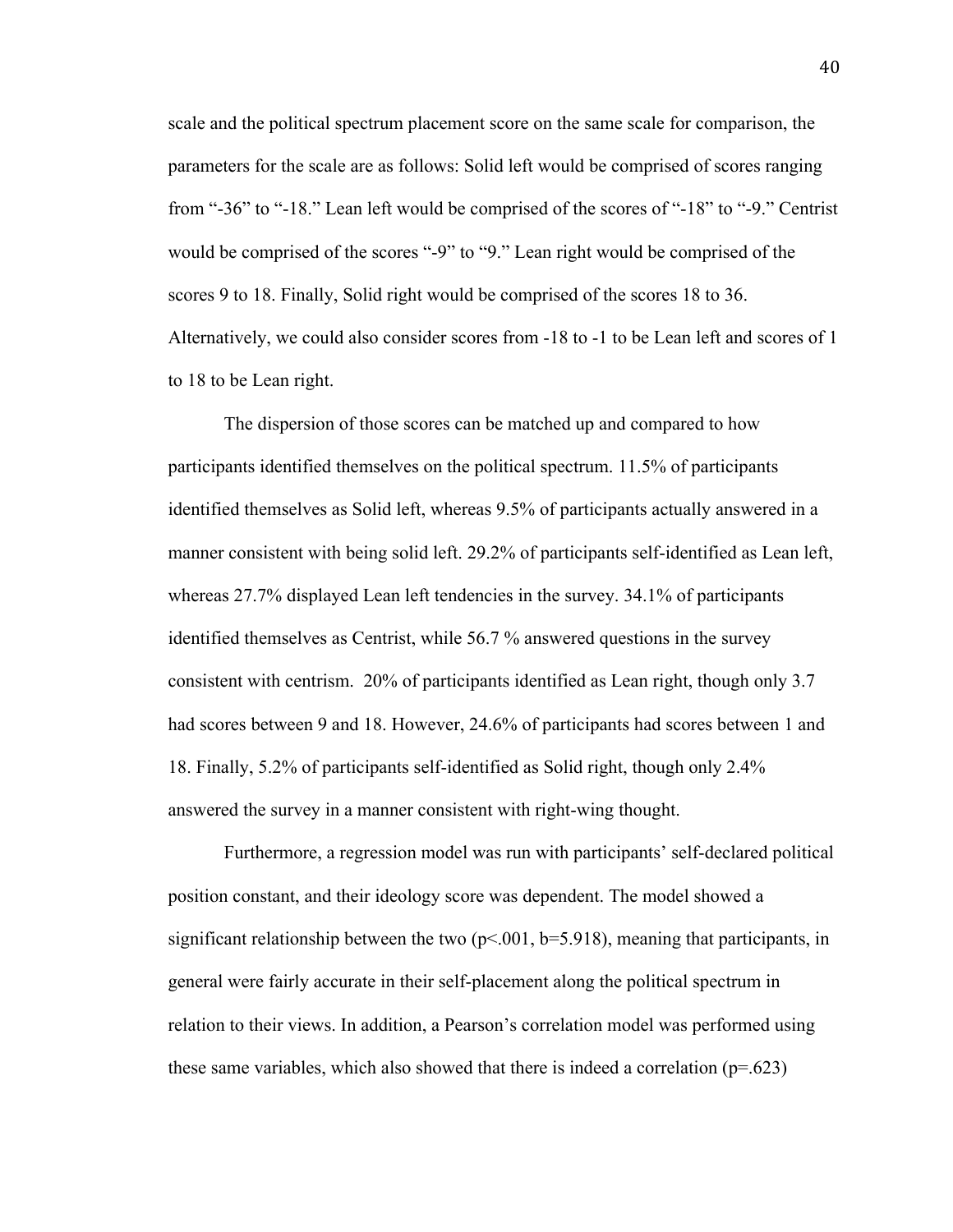between participants' self-assessment on the political spectrum and their corresponding views, thus, answering RQ3.

From these comparisons, a few general conclusions can be reached. Overall, against one of the central research questions, participants were actually fairly accurate in self-identifying their political labels. Perhaps the population used in this study was a key factor in this dispersion. Because the participants were from fields other than Political Science, their views on politics remained more neutral, possibly because they were not as well-versed on these issues as those from other disciplines. One might also suggest that because of the polarized climate of politics in America, participants may have felt more inclined to choose either a left-wing or right-wing label, rather than identifying as a centrist, where a significant amount of participants ended up in terms of ideology score. While the results of making these general comparisons were not as skewed as previously theorized, we can see other significant relationships at play in regards to media consumption and participants' ideological scores.

#### *Ideological score as it relates to political satire shows*

The level of attention paid to certain media forms had a significant impact on participants' ideological scores. Regression models found a strong association  $(p<.001,$ b=1.656) between paying more attention to political satire shows, such as Last Week Tonight with John Oliver, and having more leftist beliefs. Perhaps this is not surprising, given that there is a dearth of right-leaning political satire shows, so those with rightwing beliefs likely shy away from these types of shows. One may also conclude that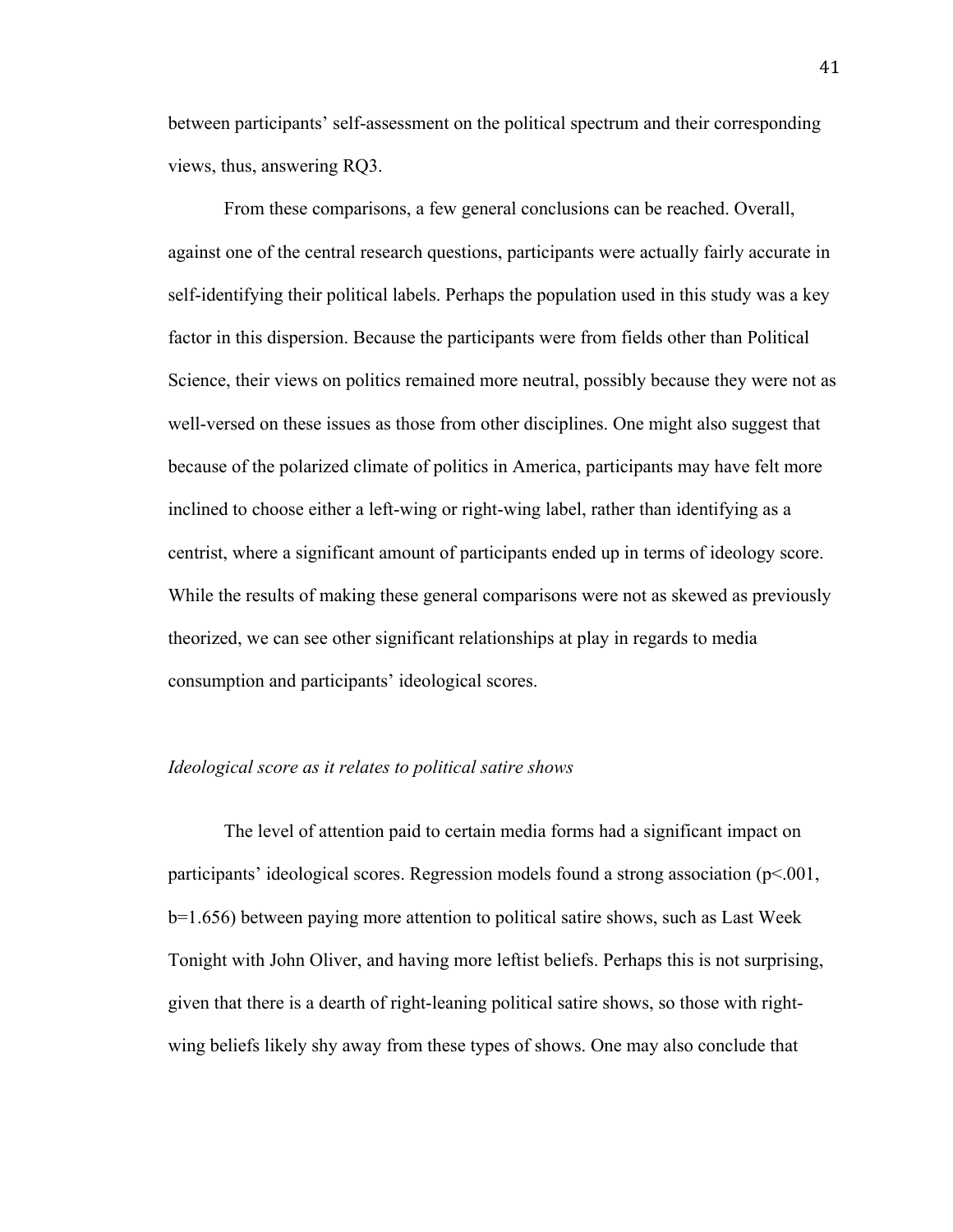viewers that would otherwise be neutral have gravitated towards these shows, and their ideologies have been shaped by repeated viewership.

# *Ideological score as it relates to political talk radio*

The level of attention paid to political talk radio had a positive association to one's ideological score, according to regression models  $(p<.001, b=-2.246)$ . That is to say, the more attention one pays to political talk radio, the more conservative they answered the ideological questions. Of course, political talk radio has generally become more conservative. Shows hosted by the likes of Al Franken are long defunct, and instead, prominent figures such as Rush Limbaugh dominate the airwaves. Often times, these shows do not make their intentions ambiguous, as they cater to a right-wing audience, which likely helps solidify a conservative identity for that group of listeners.

# *Ideological score as it relates to cable news*

While not as high of a degree of association as political satire and talk radio shows, the amount of attention one pays to cable news networks has a fairly high degree of association to one's ideological score ( $p=0.051$ ,  $b=-1.045$ ). That is to say, the more one relies on cable news for political information, the more likely they are to have conservative tendencies. While it is well-known that Fox News, a conservative network, is among the most highly watched stations in America, there is a higher variation of prominent cable news networks that span the political spectrum than satirical and talk radio shows. Therefore, this result is at least mildly telling, in that right-leaning cable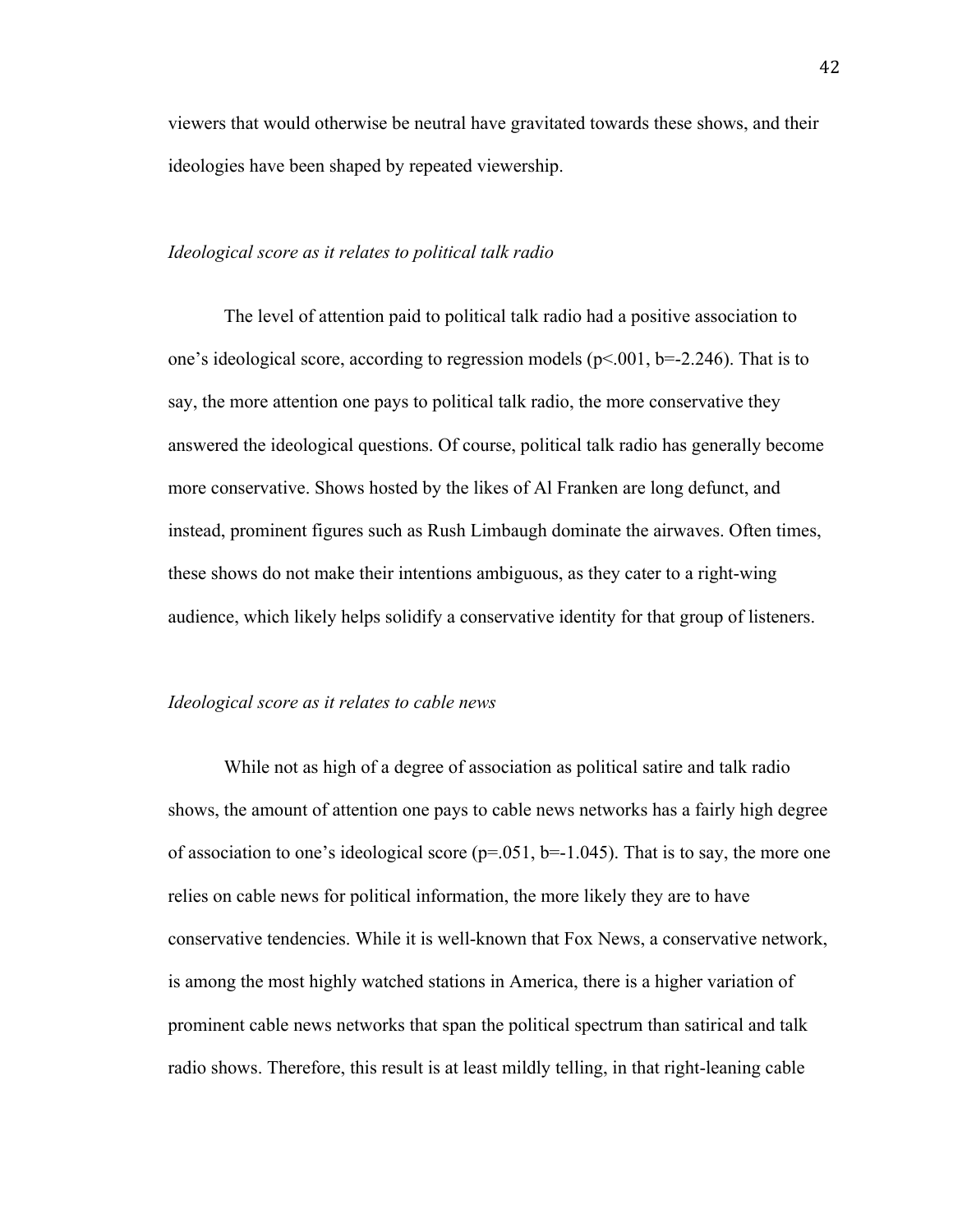news networks seem to have more influence. One point of note, given the population, is that college students generally watch the least television of any age demographic. What that means for this data, is that perhaps those with conservative tendencies choose to seek out information from networks like Fox News, rather than stumbling upon them and having their views subsequently shaped.

#### *Ideological score as it relates to other mediums*

While the three aforementioned mediums were found to have statistical significance in relation to the attention paid them and one's ideological score, the other mediums did not. Participants in the survey reported using the Internet as their primary preferred medium to access news far more than any other (television, print, radio). Therefore, one might have expected commentary from web-based sources to have a more significant impact on one's ideology, however with high scores in the regression model  $(p=.261, b=.530)$ , we see this is not the case. Perhaps with this more media savvy and literate population, participants may not be as prone to pay as much attention to these sources if they are seen as less credible than traditional news sources.

Attention paid to national newspapers for political news was also not found to have a significant impact on one's ideology (p=.319, b=.471). The age demographic represented in the study's population was likely to not read newspapers on any regular basis. Also, at a time when rhetoric declaring traditionally credible news sources as "fake news" has become en vogue, perhaps trust has eroded for this particular age demographic, leading fewer individuals to pursue information via newspapers.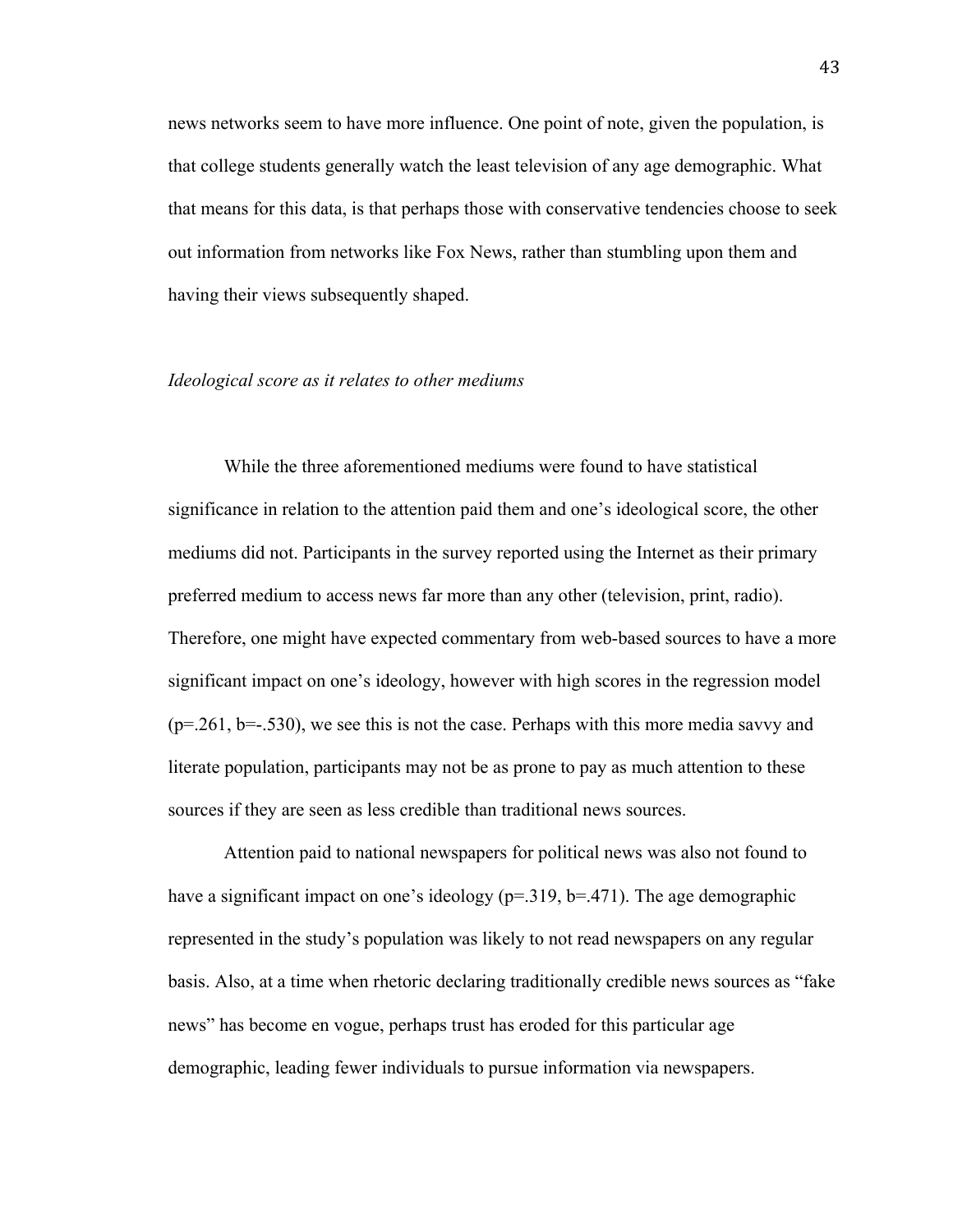Lastly, gathering political information from political fact-checking or candidate websites was found to have the least significant impact on one's ideology ( $p=920$ , b=.-060). One might hypothesize that those who regularly check fact-checking sites for information would have their ideology experience larger shifts due to concrete evidence being levied against misconceptions. However, as we have reviewed in previous literature, confirmation and selectivity bias likely would mitigate any significant impact that these websites would generate. Perhaps it is no surprise that political candidate websites had the least amount of sway on one's ideology, given that these websites often lack any real substance in terms of policy information or news. In addition, one would assume that most information seekers would not visit the website of a candidate that had opposing views to that of the information seeker, and therefore, there would be little chance of any of these sites shifting or shaping one's ideology.

#### *Ideology score as it relates to news consumption time*

Another surprising result from this study was that the total amount of time one spends consuming news does not have a significant impact on participants' ideological scores ( $p=.842$ ,  $b=.180$ ). One might assume that the more time spent gathering information, in general, would have an impact on ideology. Considering the population of the study, which likely has higher critical thinking and reasoning skills than the general population, one might assume that regardless of their preferred news sources, they would be able to parse and reason with information from any source in order to transform their ideology. However, regression models run with this data did not find this to be the case. Instead, the model found that the amount of attention paid to national television news,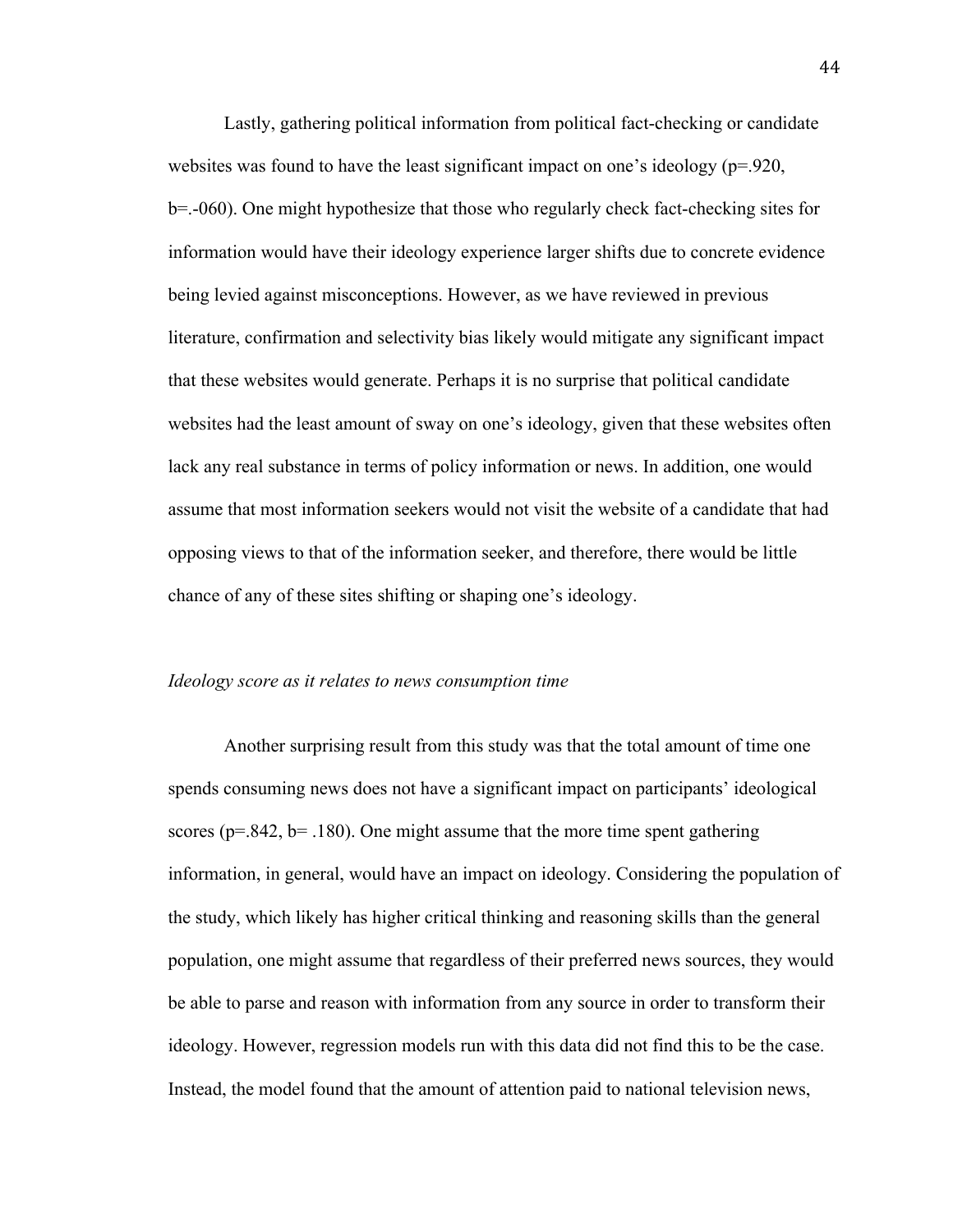political satire shows, and political talk radio, had more impact as opposed to raw news consumption time. This phenomenon may be attributed to the perceived lack of substantive political information in the media, in general, therefore, individuals may gravitate towards the aforementioned three mediums for actual information, and browse the others without much thought directed at the information presented to them.

# *Relationship between voting and ideology score*

Regression models found a significant association between one's political efficacy and their ideology score ( $p = 0.005$ ,  $b = -3.494$ ). Those who reported having voted in a national election were significantly more likely to have a lower ideology score, meaning they have more leftist tendencies. Conversely, those who reported never voting in a national election were found to have a higher ideological score, meaning they have more conservative tendencies. Interestingly, the same model found that one's ideas of political efficacy did not have a significant impact on ideological score ( $p=0.598$ ,  $b=0$ .315). That is to say, believing that an individual does not have the ability to influence government in any meaningful way is not a significant component of one's political ideology. However, the relationship between one's political activity in the method of voting and one's ideology should not be ignored. This shows us that the less conservative one's beliefs are, the more likely they are to vote. This is further evidenced by greater numbers of individuals voting for the Democratic Party in previous elections.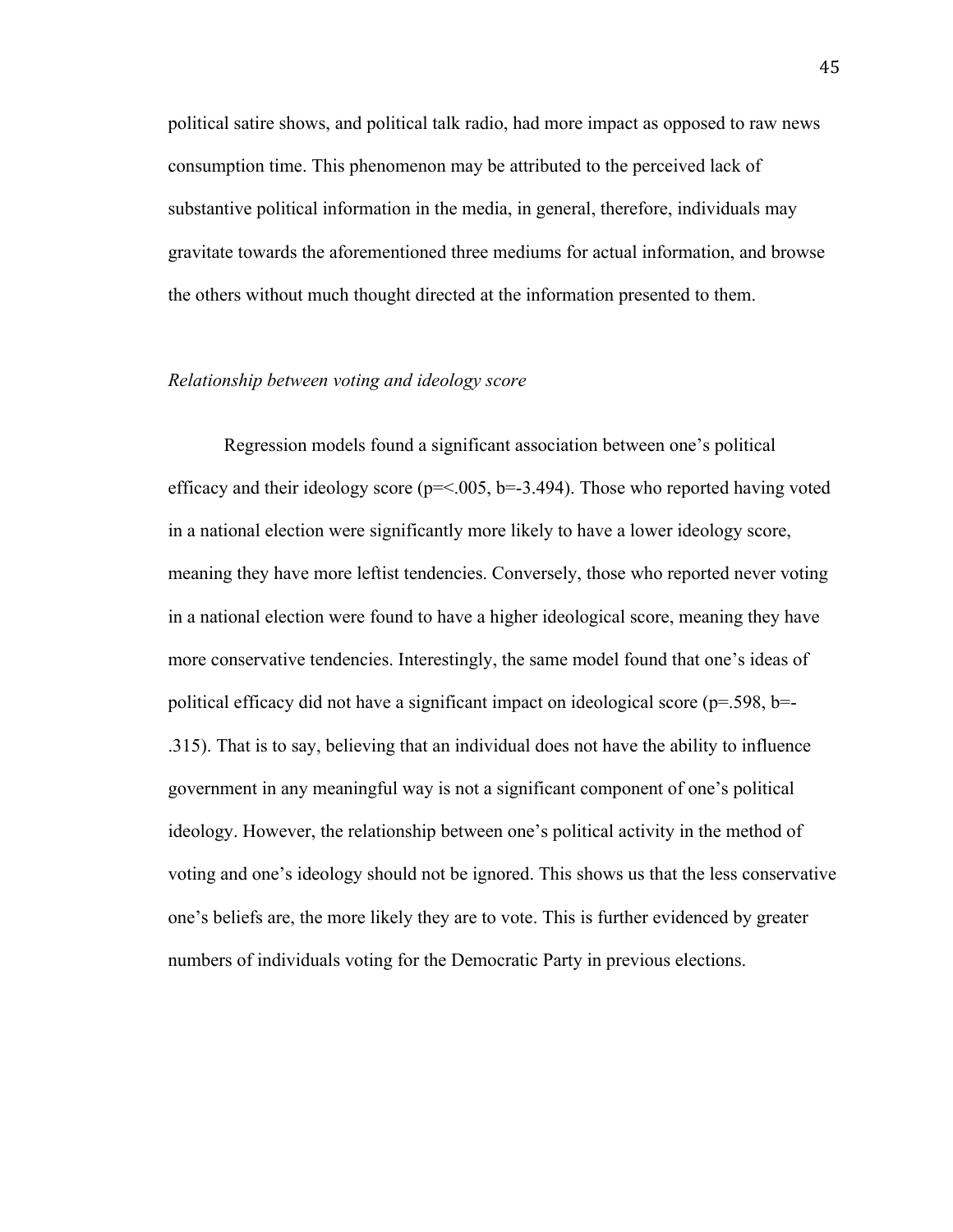Regression models also found a significant relationship between one's level of trust in the media to report news fully, fairly and accurately, and one's ideology score  $(p<.05, b=-2.205)$ . The more a participant reported trusting the media, the lower their ideology score, meaning they had more leftist tendencies. Conversely, the more distrust reported by participants, the more likely they were to display conservative tendencies. As previously discussed, rhetoric on the political right regarding the prevalence of "fake news" likely allows for more rampant cognitive dissonance, leading otherwise trustworthy sources to be distrusted.

Furthermore, in order to answer RQ2, a regression model was performed to determine if there is a relationship between trust placed in news media and political action. While not showing extremely significant results, the model did show somewhat of a relationship between both trust in media and voting ( $p=0.098$ ,  $b=0.075$ ), as well as trust in media and feelings of political efficacy ( $p=163$ ,  $b=-133$ ). Therefore, we can say that the level of trust one places in the media has at least some impact upon political efficacy and action.

# *Relationship between individual issues and media selectivity*

We can also observe significant relationships between amount of attention paid to certain news sources and one's position on various individual issues. In these results, which help answer RQ1, we can see just how significant of an impact the media has on framing and presenting political topics and information: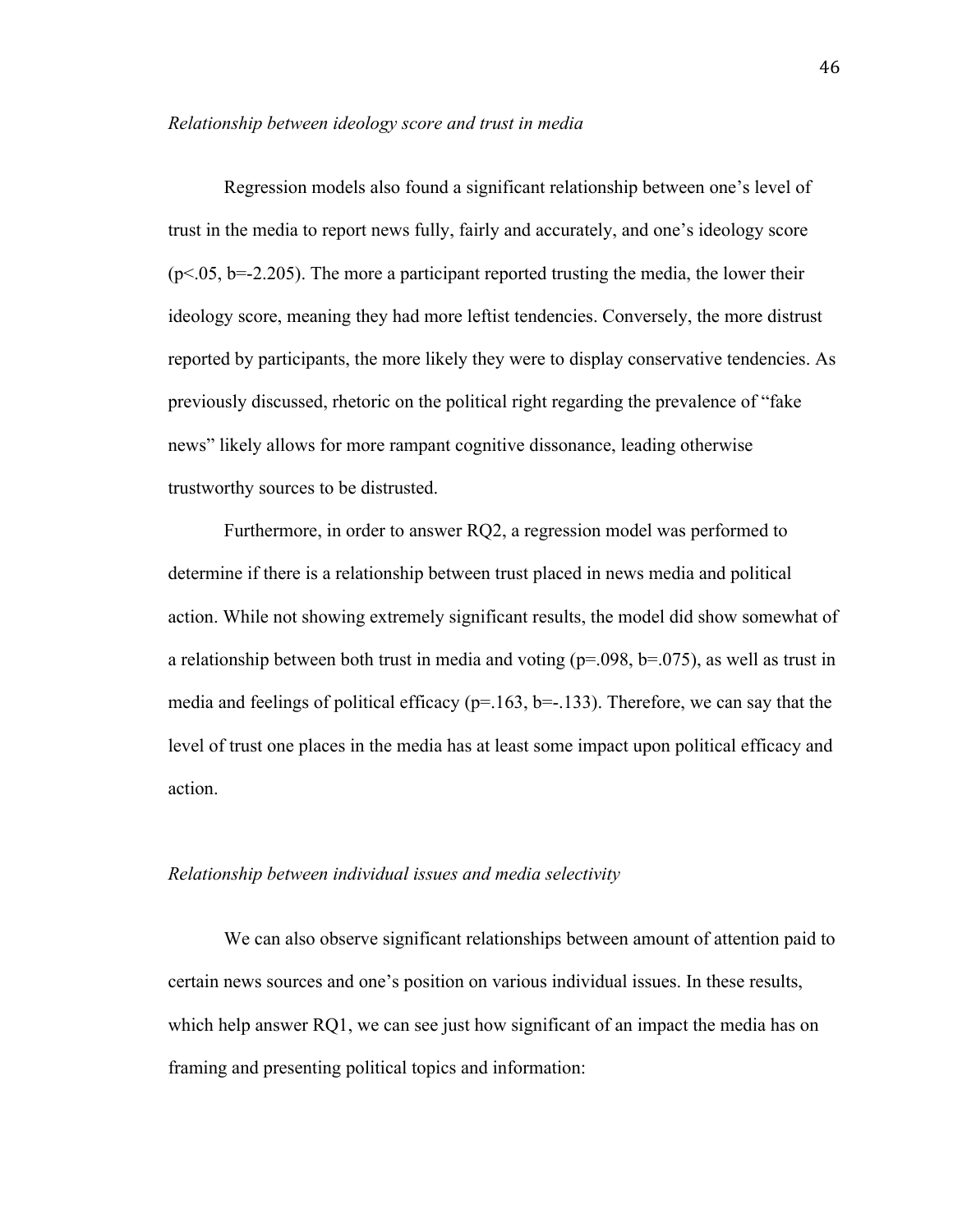#### *Border security*

Regression models found a significant relationship ( $p=0.014$ ,  $b=-1.145$ ) between the amount of attention one pays to national network television news and their stance on border security. Data analysis shows that the more attention one pays to national network news, the more likely they are to identify border security as a major pressing issue. Given that this study has also found that conservatives are more likely to watch national network news, they are more likely to have their views of border security shaped by those sources. Since networks like Fox News often prominently feature stories about border walls and illegal immigration, the commentary that those stories generates is likely to influence its viewers. Because networks like Fox News frame those issues as grave national security threats, it is not surprising that its viewers adopt the same stance. Interestingly, the same model found that while border security was likely to be identified as a pressing issue by national network news viewers, the related topic of illegal immigration was not as likely identified as a pressing issue.

# *Climate change*

One interesting note from this data is the idea that perhaps there are certain issues that have become so entrenched in popular discourse, that media selection plays no role in influencing one's position. Regression models found that regardless of one's propensity to watch cable news networks for political information, views on issues like climate change remained constant ( $p=153$ ,  $b=-074$ ). One might hypothesize that if an individual is a regular cable news viewer of networks such as Fox News, they may be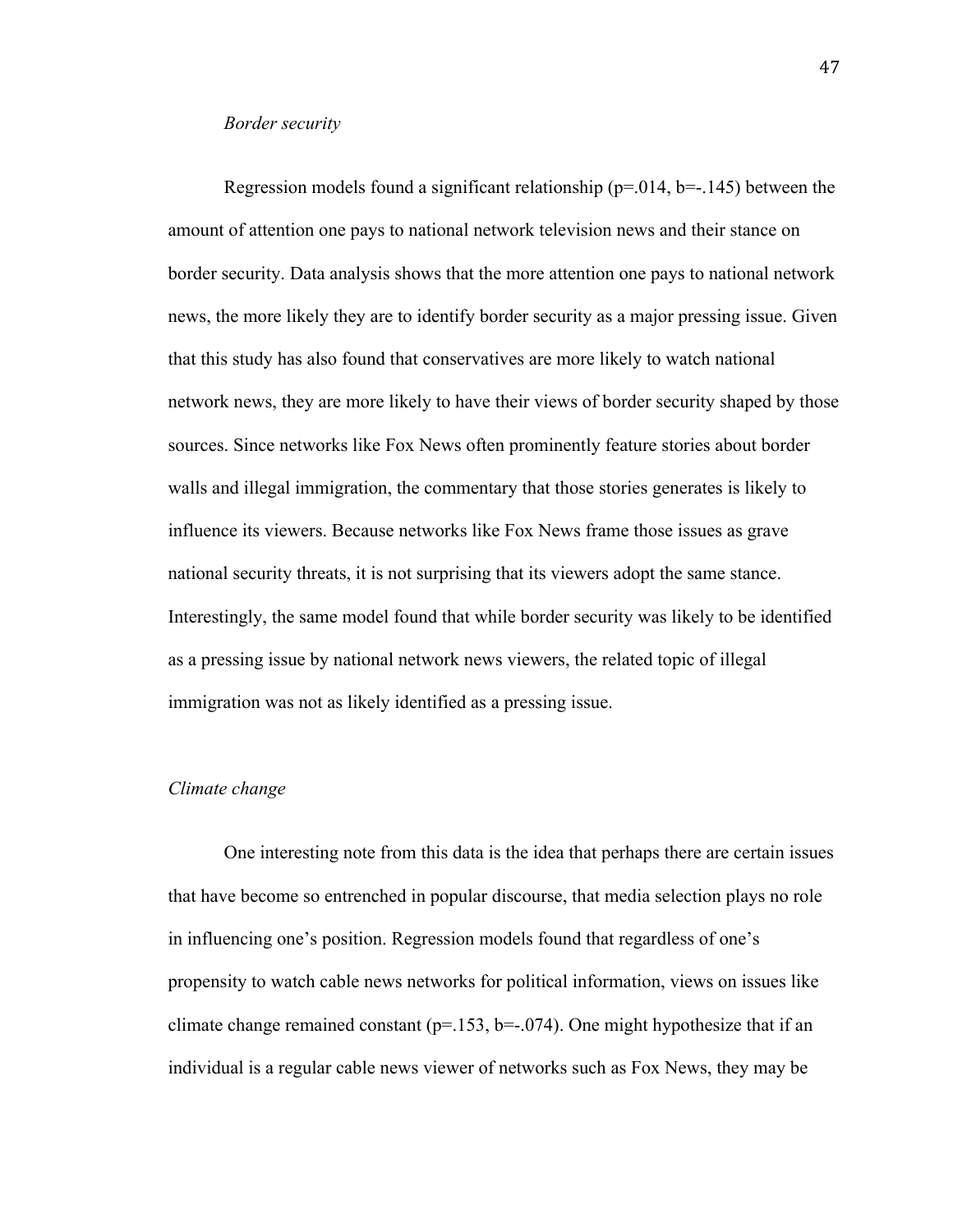more likely to brush off climate change as a non-salient issue. However, the data showed no significant relationship between the two. Given that roughly 83% of all respondents identified climate change as at least a somewhat pressing issue, we might conclude that certain issues hold generational significance. Even if one is an avid conservative news consumer, perhaps certain stances on issues are shaped more by popular discourse with peers, as well as real-world interactions, rather than agendas set by the news.

## *Income inequality*

Roughly 69% of respondents reported income inequality to be at least somewhat of a pressing issue, while only about 15% did not believe that it is. We are able to see that consumers of certain news types made up the overwhelming majority of that 15% who do not see economic inequality as a relevant issue. For example, regression models found a significant relationship between talk radio selectivity and the view of economic inequality not being a relevant topic, with a confidence interval of  $(p< 0.05, b=-151)$ . While not proven to be statistically significant, the same models found a relatively noticeable relationship between cable news viewership and negative views towards the relevance of income inequality ( $p=118$ ,  $b=.085$ ). Again, with these two examples, we are able to see the agenda setting and opinion shaping power set forth by media, especially conservative-leaning media.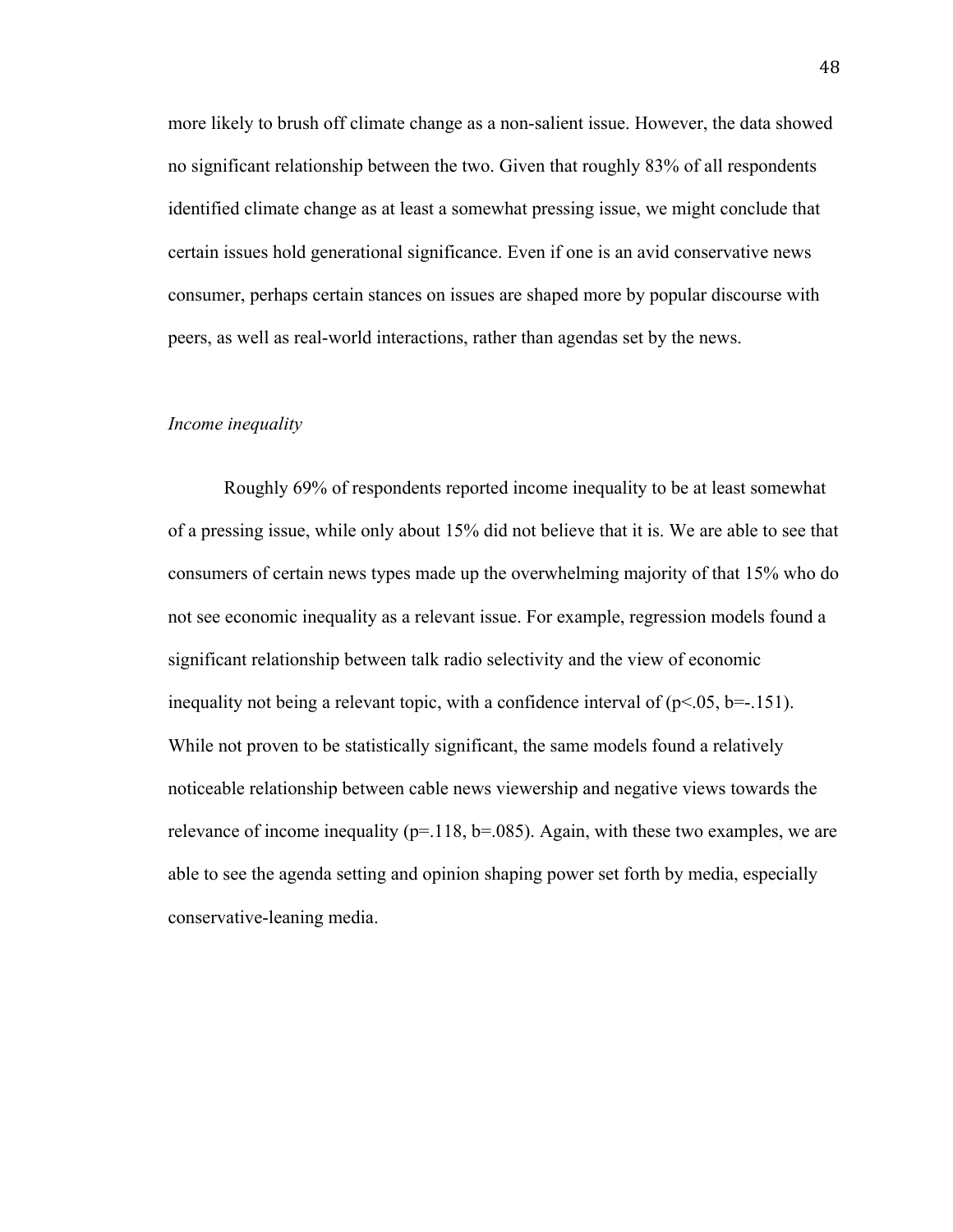# *Other findings*

With the rise of social media consumption, one might have expected to find that commentators on various platforms would have a higher level of influence on certain issues. Whether right or left-leaning, most corporate media seem to not take radical stances on topics such as police brutality, military imperialism, and capitalism. However, because not all prominent social media commentators and influencers are tied to these corporate media entities, they often are able to freely adopt and express views that might otherwise be controversial. For example, a fairly prominent political commentator on Twitter is "Existential Comics" (@existentialcoms), has roughly 300,000 followers, and according to the Twitter analytics platform POPSTERS.us, those followers are primarily in the same age bracket as respondents of this study. This account regularly espouses views against capitalism and military interventionism, as well as other establishment ideas. Given that one does not have to necessarily expressly follow an account in order to come into contact with its tweets, one may assume that individuals may, with at least some regularity, be exposed to opposing viewpoints, such as these. Since 59% of respondents reported paying at least some attention to political commentators on social media, one might hypothesize that exposure to more controversial positions on these topics might lead followers to adopt similar stances, at least in a general sense. However, regression models found no significant association between paying attention to social media accounts for political information and stances on any given issue in the survey. Since this survey consisted of participants who are generally media savvy, perhaps this means a certain level of credibility must be perceived by these types of news consumers in order for them to adopt views espoused in media. The editorial and opinionated nature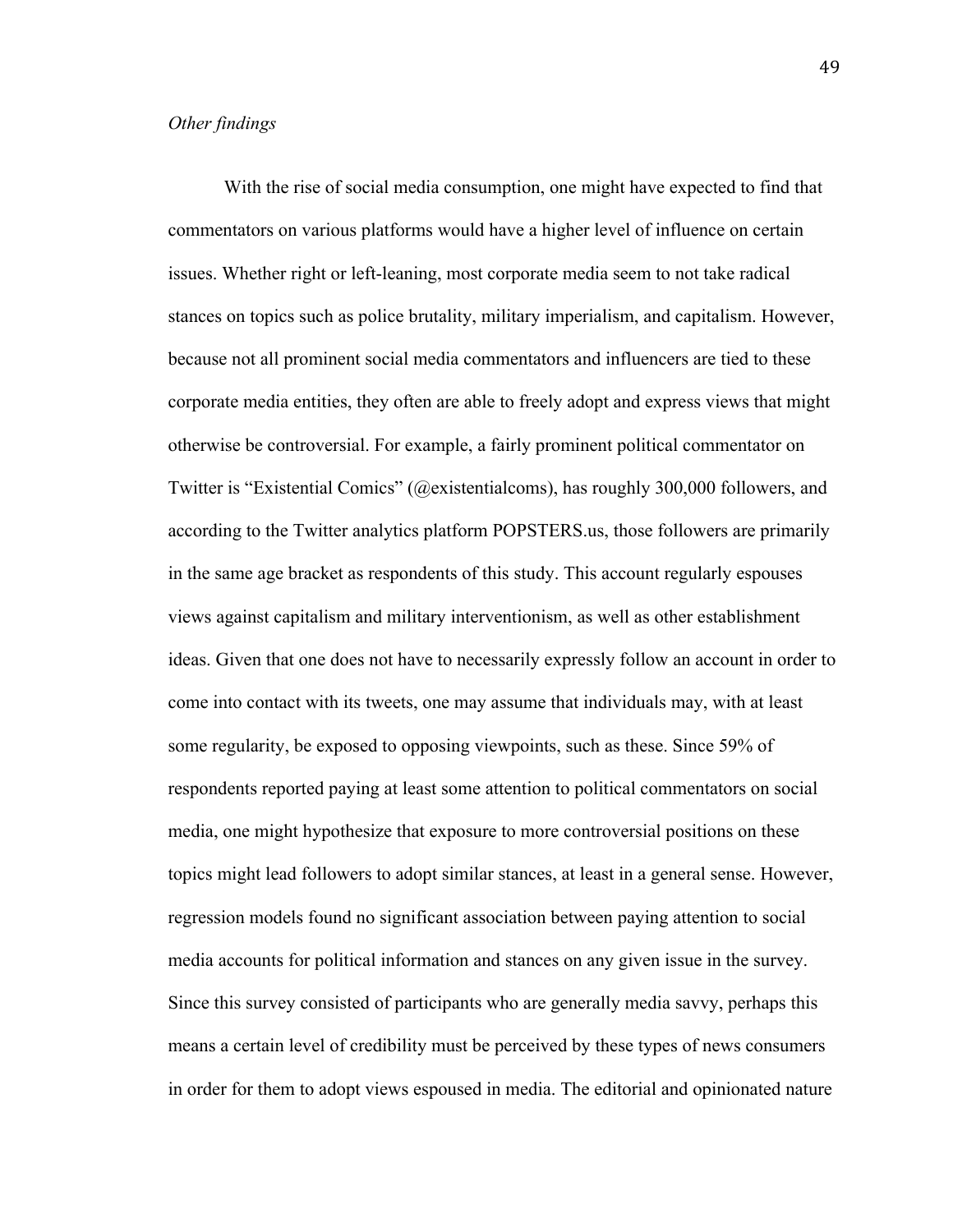of social media commentators might be a turn-off for those more well-educated, and therefore, may be less likely to have an influence, as opposed to those less media savvy and less educated.

One final surprising result of this study was that participants almost wholly shied away from picking a political label other than a party affiliation. A question in the survey gave participants the option to choose a write in a label to describe their political ideology, or choose from a list that contained terms such as "anarchist" and "neoliberal." Roughly 75% of respondents abstained from choosing any of the provided labels, or providing their own label. Of the few labels written in by respondents, "Socialist" or "Democratic Socialist" were the most popular with two apiece. The absence of label selecting by participants may be evident of a few factors. For one, perhaps these respondents were potentially not politically literate enough to understand either what the preselected labels meant, or did not have enough information to label themselves. Another possibility is that perhaps these labels simply do not carry enough meaning to warrant selection. Given that roughly 83% of respondents identified themselves as either Republican or Democrat, we can clearly see that there is some semblance of identity formation present. Since 75% of participants abstained from choosing any ancillary label at all, this may be evidence that other political distinctions are not important to individuals. This phenomenon may be a symptom of the establishment two-party system in American politics, where other labels and parties are generally dismissed as "fringe" ideas.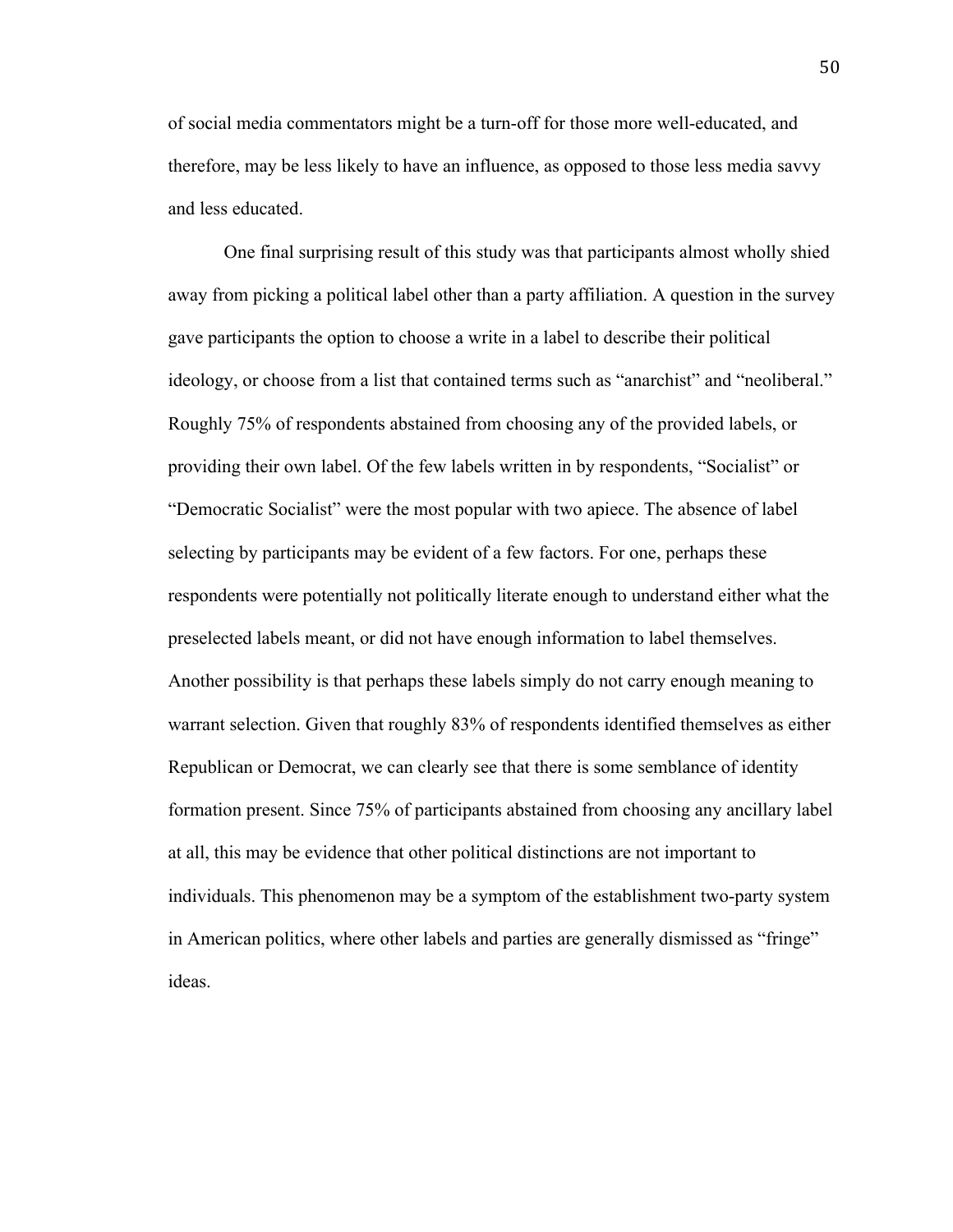## **What conclusions could not be reached?**

While this study provided us a more clear insight into the media's influence on political identity and issue stance, several questions remain unanswered due to many factors. The most glaring question remaining is to what extent do individuals misuse political labels? One of the core research questions in this study aimed at illuminating potential misunderstandings of what certain political labels mean. For example, this could have been tested in this study by having a sizable portion of the respondents select one of the preset labels, and comparing that label to their ideology score in order to see if they had a full understanding of what their chosen political label meant. However, due to the overwhelming majority of participants abstaining from this section of the survey, coupled with somewhat neutered questions and content in the rest of the survey, the extent of this problem could not be determined.

The heavily localized population used in this study also may have hampered potential findings. Because the population only consisted of a very specific demographic, we are not able to make broad generalizations in regards to the findings. Perhaps a more representative population sample would have yielded a broader range of political labels and news consumption habits to compare, however, due to budgetary restrictions, the survey was focused on a very specific, convenient population.

Finally, the question of whether individuals gravitate towards certain news sources for information due to a perceived ideological consistency, or if they have their views shaped by these news sources simply via exposure, remains unsolved. Perhaps questions in the survey that focused more specifically on habitual or affable attitudes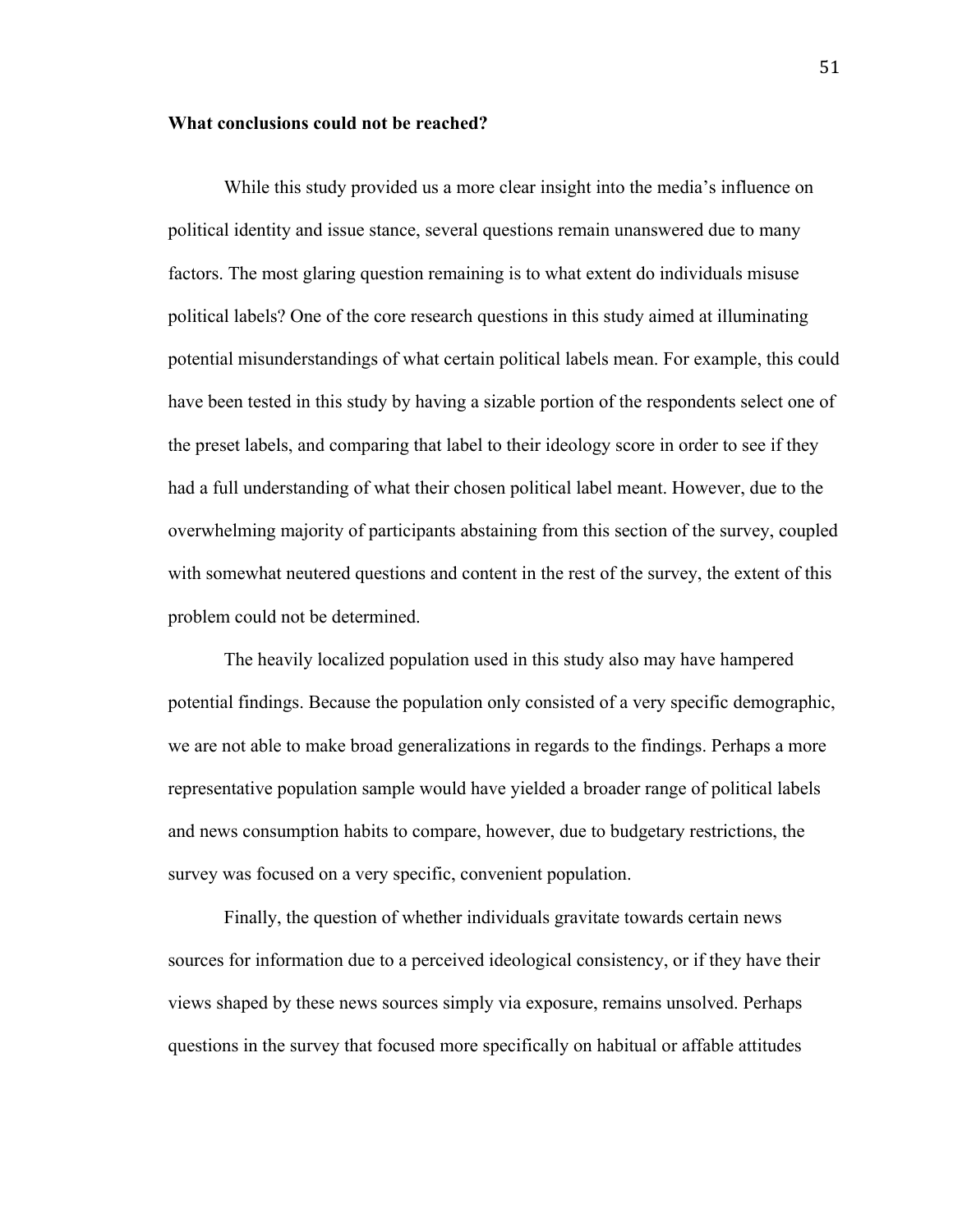towards certain news sources, or asking participants what news sources they use to learn about specific issues would have yielded more substantial results to this question.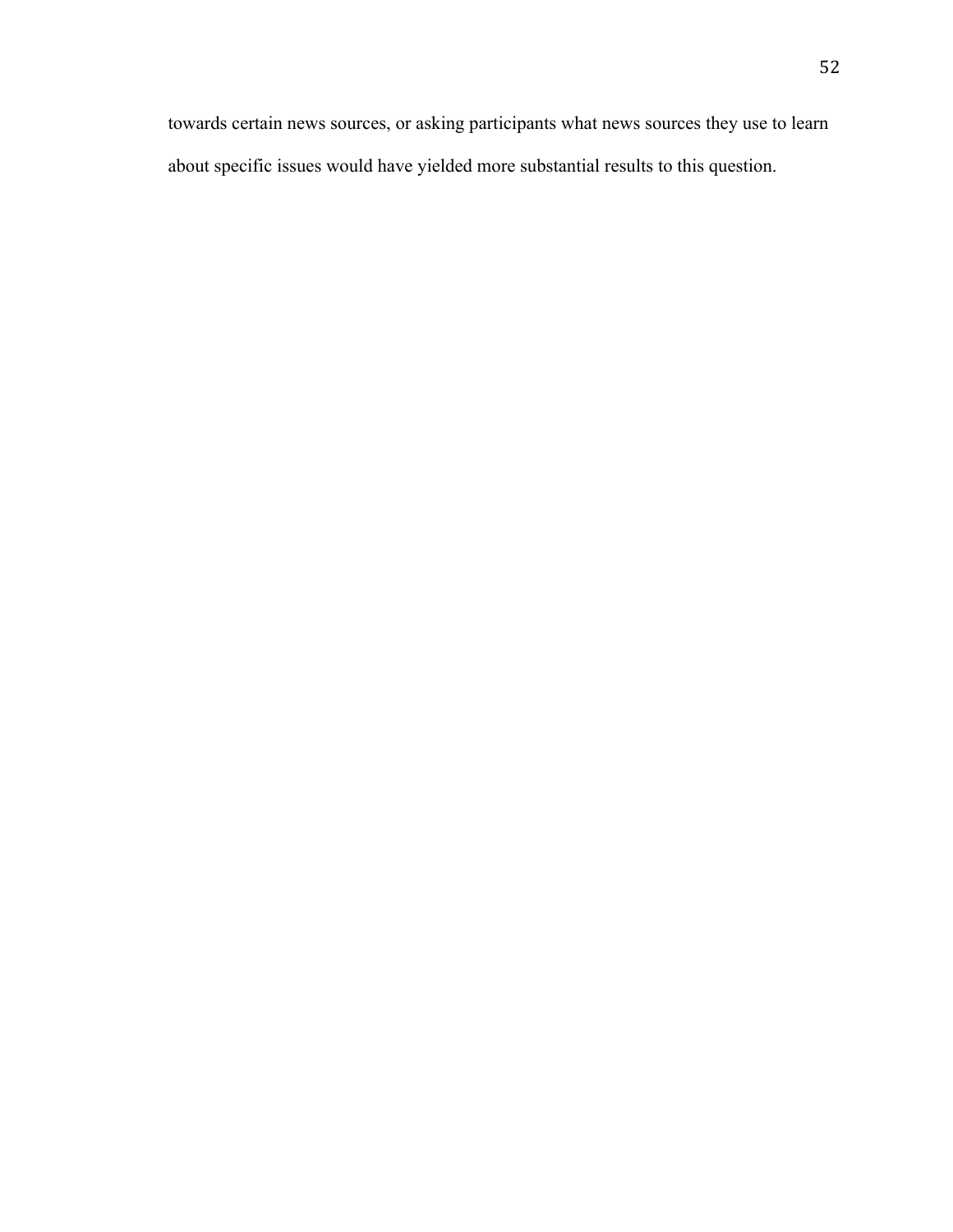# **Overall findings**

The results of the survey, while not wholly generalizable, yielded the following significant results:

There are significant associations between one's ideology and what type of media they pay the most attention to:

- o Those with leftist tendencies tend to pay more attention to satirical news sources
- o Those with more right-wing ideals tend to pay more attention to national network news and talk radio for news

This could mean either, individuals with these tendencies gravitate to these news sources because of their perceived ideological nature, or, these sources shape their views.

Generally speaking, participants had more centrist tendencies, and they were reasonably accurate in identifying this.

- o There was not a large discrepancy between the range of participants' ideological scores and where they self-identified along the ideological spectrum
- o Though a simple majority of participants had negative ideological scores, they were typically only within a few points of zero, indicating generally centrist tendencies, even if they identified as "lean left," which could be categorized as essentially the same.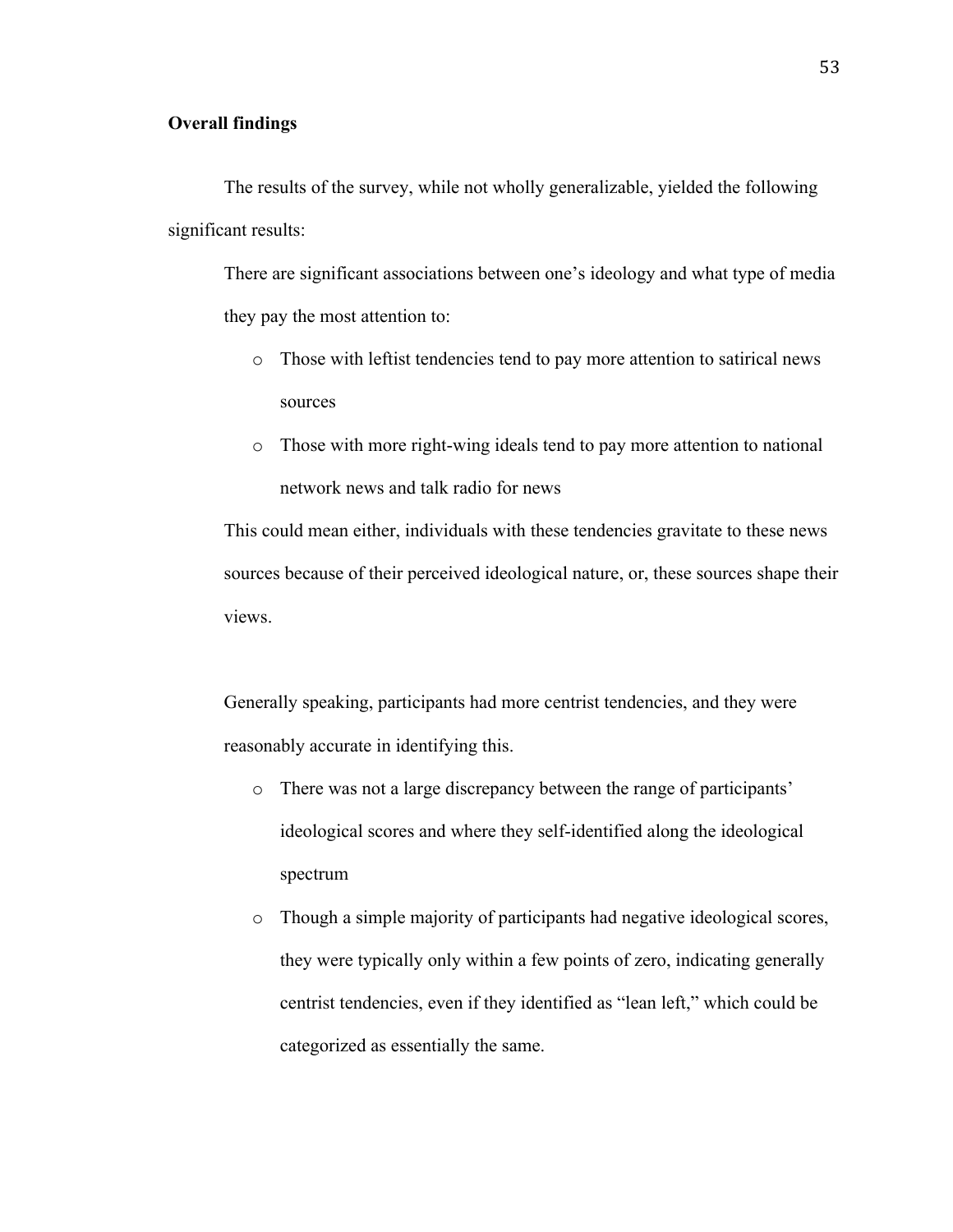Raw news consumption time does not impact one's ideological score, rather, amount of attention paid to certain sources does.

o As previously mentioned, attention paid to national network news, talk radio and political satire shows has a greater impact on one's ideology than total time spent consuming news.

Stances on individual issues are more significantly shaped by certain news sources

- o Stances on issues like border security and economic inequality are more likely to be impacted by one's media consumption than other issues
- o Certain stances on issues, especially climate change, remain constant regardless of media selectivity or political affiliation

Level of trust in media is correlated with one's ideological score

o The lower your ideological score is, which is affiliated with leftist tendencies, is generally emblematic of a higher trust in the media to report news fully, fairly, and accurately.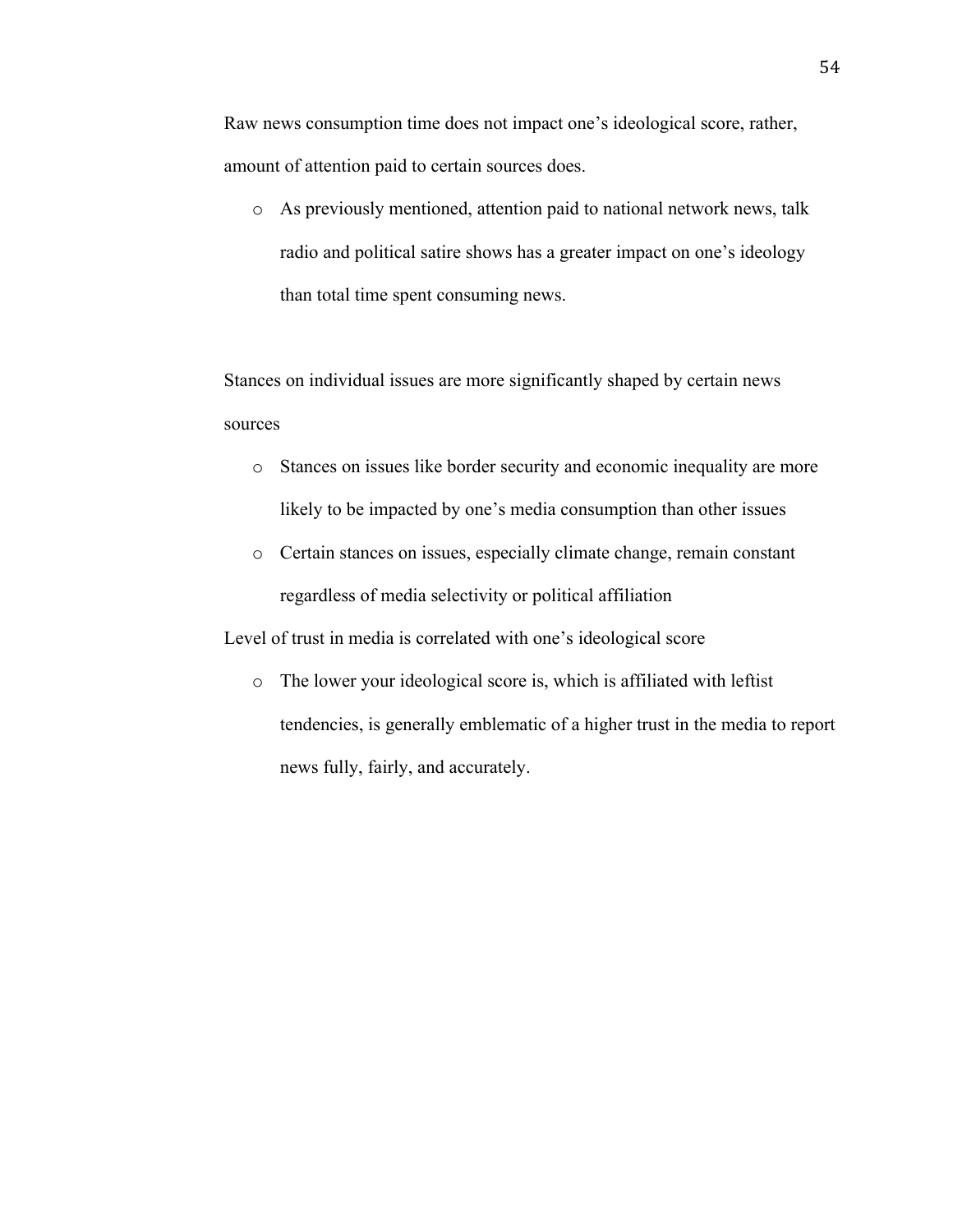# *Potential research flaws*

While this study utilized a semi-sizable population, the inherent limitations caused by the localized population certainly may have hampered the overall research. If there had been a greater level of funding for this research, a greater, more diverse population could have been reached in order to provide a truer sense of political attitudes.

Another potential flaw in this research may have been that the participants were not as well versed in political topics and labels, which certainly would have effected how they identified themselves, as well as their attitudes on issues. The striking lack of diversity in political labels may be a cue that may college students simply do not have enough political knowledge to pick a label for themselves other than "liberal" or "conservative." Initially, one of the premises of this research was to identify if a great number of individuals' political identities were warped by their media consumption. In order to test this, participants would have had to have chosen a varying degree of political labels, which was not the case in this research.

# *Potential for future research*

While this research helped to provide a baseline of political attitudes for college students as they relate to their media habits, perhaps this study could be considered a precursor to a more grandiose project. Some of the general trends observed in this study are encouraging in that we are starting to notice exactly what issues are shaped by various news media consumption, therefore subsequent projects may use some of these measures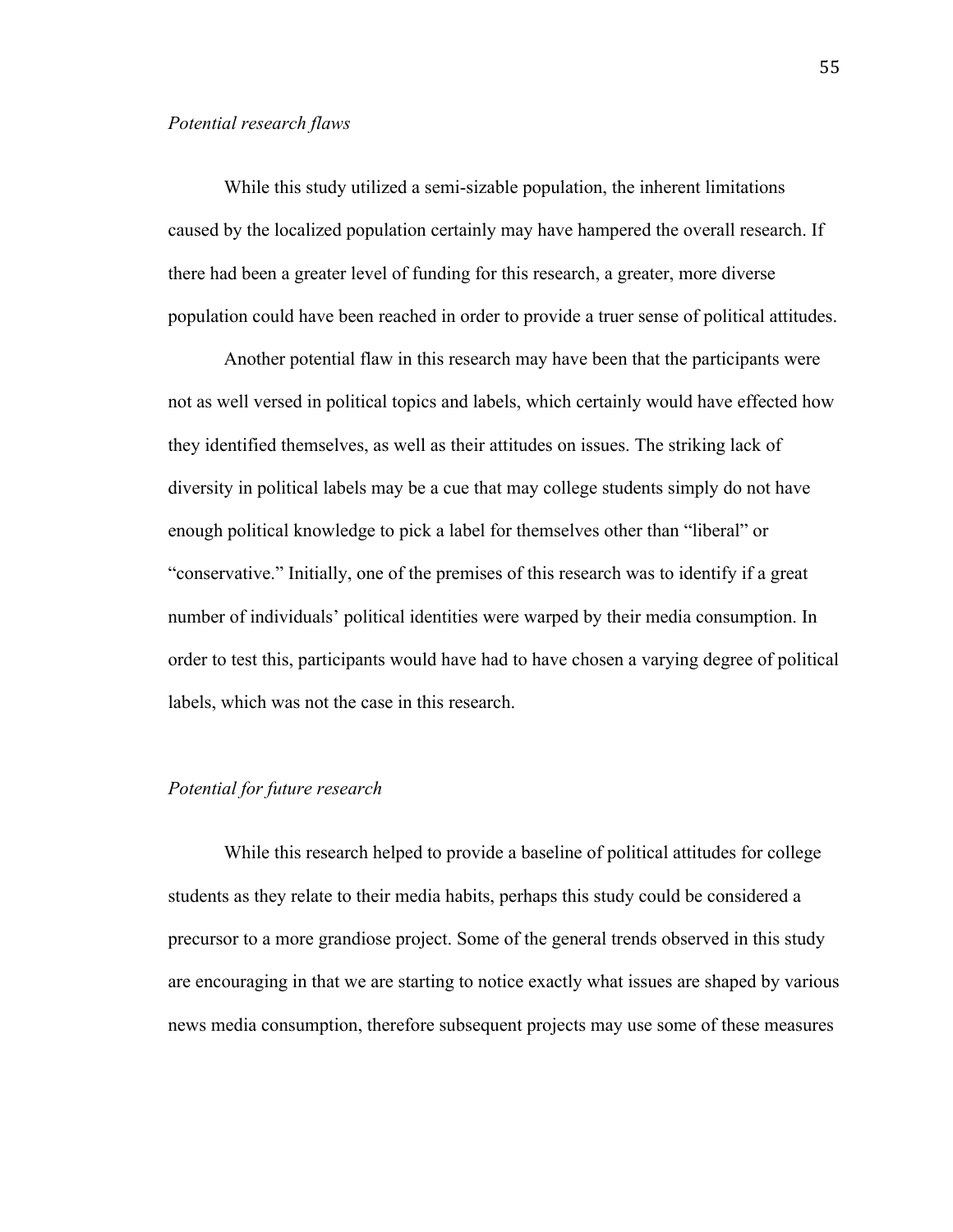to sample a greater population in order to gather a greater sense of just how influential news media is in regards to political identity and issue stances.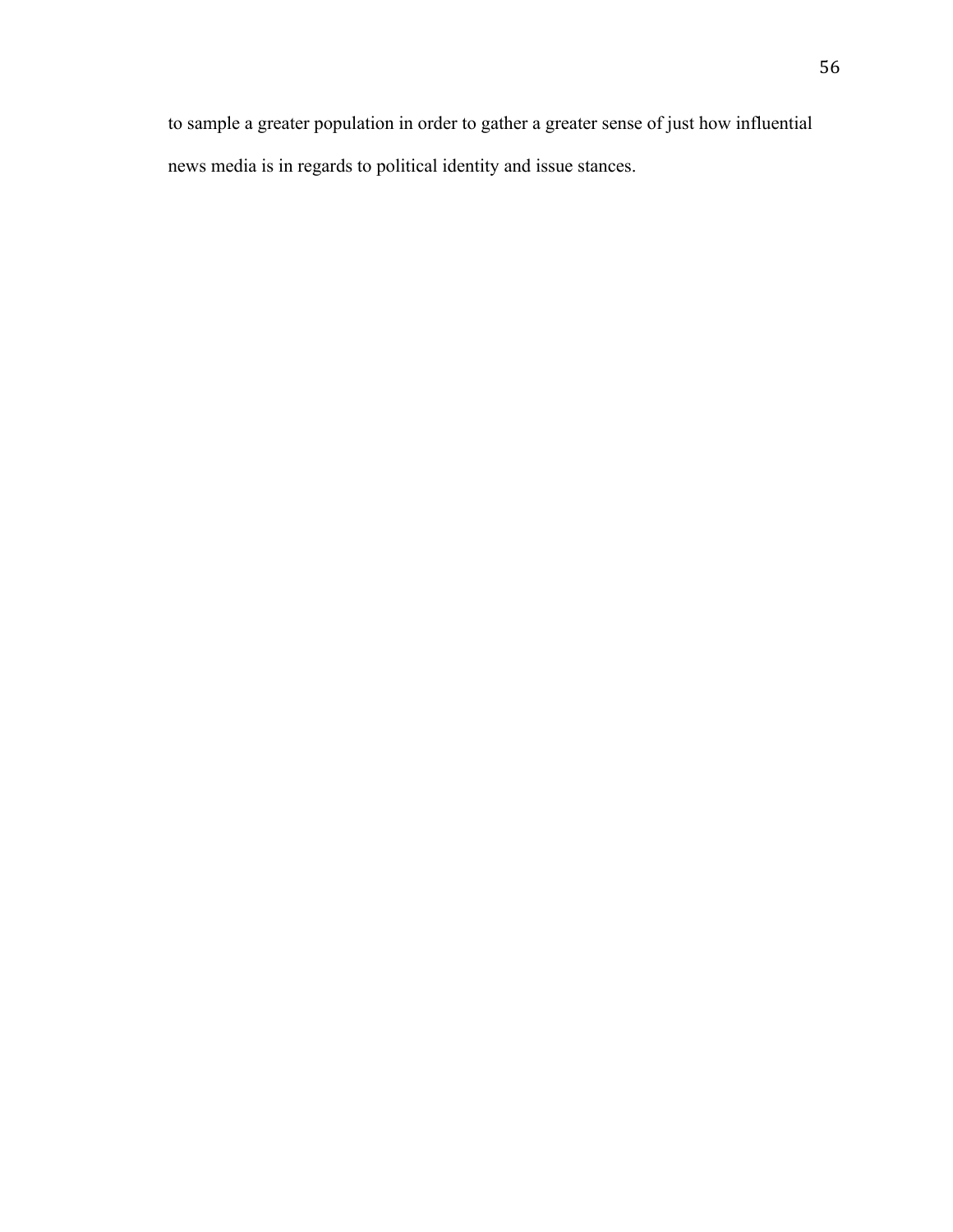- Becker, J. C., Tausch, N., Spears, R., & Christ, O. (2011). Committed Dis(s)idents: Participation in Radical Collective Action Fosters Disidentification With the Broader In-Group But Enhances Political Identification. *Personality and Social Psychology Bulletin*, *37*(8), 1104-1116. doi:10.1177/0146167211407076
- Bycoffe, A. (2017, January 30). Tracking Congress In The Age Of Trump. Retrieved from https://projects.fivethirtyeight.com/congress-trump-score/susan-m-collins/
- Citrin, J., Wong, C., & Duff, B. (2000). National identity and ethnic conflict in America. *Social Identity, Group Conflict, and Conflict Resolution, Rutgers Series on Self and Society*, *3*.
- Chaffee, S. H., & Schleuder, J. (1985). Measurement and Effects of Attention to Media News. *Human Communication Research*, *13*(1), 76-107. doi:10.1111/j.1468- 2958.1986.tb00096.x
- Davies, P., & Lynch, D. (2005). *The Routledge Companion to Fascism and the Far Right*. London, England: Routledge.
- Dreier, P. (2017, November 7). Most Americans Are Liberal, Even If They Don't Know It. Retrieved from http://prospect.org/article/most-americans-are-liberal-even-ifthey-don%E2%80%99t-know-it
- Fischer P , et al. (2008). Selective exposure and information quantity: how different information quantities moderate decision makers' preference for consistent and inconsist... - PubMed - NCBI. Retrieved from https://www.ncbi.nlm.nih.gov/pubmed/18211174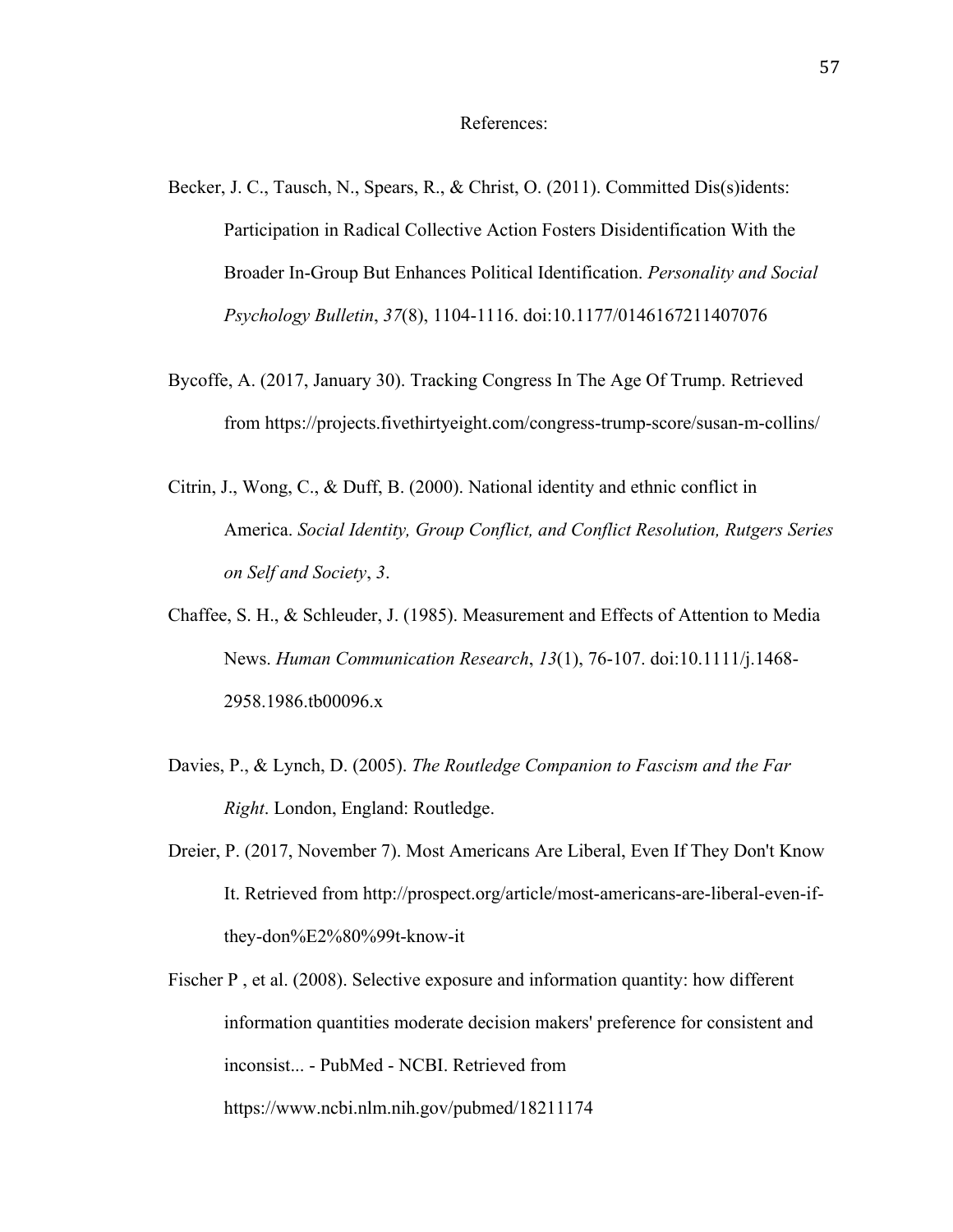Festinger, L. (1957). *A theory of cognitive dissonance*. Stanford: Stanford Univ. Press.

Gallup. (2019). Party Affiliation. Retrieved from

https://news.gallup.com/poll/15370/party-affiliation.aspx

- Gallup Polling Inc. (2018, October 4). The Meaning of "Socialism" to Americans Today. Retrieved from https://news.gallup.com/opinion/pollingmatters/243362/meaning-socialism-americans-today.aspx
- Gamson, W. A. (1988). The 1987 Distinguished Lecture: A Constructionist Approach to Mass Media and Public Opinion. *Symbolic Interaction*, *11*(2), 161-174. doi:10.1525/si.1988.11.2.161
- Gerber, A. S., Huber, G. A., & Washington, E. (2010). Party Affiliation, Partisanship, and Political Beliefs: A Field Experiment. *American Political Science Review*, *104*(04), 720-744. doi:10.1017/s0003055410000407
- Glasford, D. E., Dovidio, J. F., & Pratto, F. (2009). I Continue to Feel So Good About Us: In-Group Identification and the Use of Social Identity—Enhancing Strategies to Reduce Intragroup Dissonance. *Personality and Social Psychology Bulletin*, *35*(4), 415-427. doi:10.1177/0146167208329216
- Greene, S. (2004). Social Identity Theory and Party Identification\*. *Social Science Quarterly*, *85*(1), 136-153. doi:10.1111/j.0038-4941.2004.08501010.x
- Herman, E. S., & Chomsky, N. (1988). *Manufacturing consent: The political economy of the mass media*. New York, NY: Pantheon Books.
- Huddy, L., & Khatib, N. (2007). American Patriotism, National Identity, and Political Involvement. *American Journal of Political Science*, *51*(1), 63-77. doi:10.1111/j.1540-5907.2007.00237.x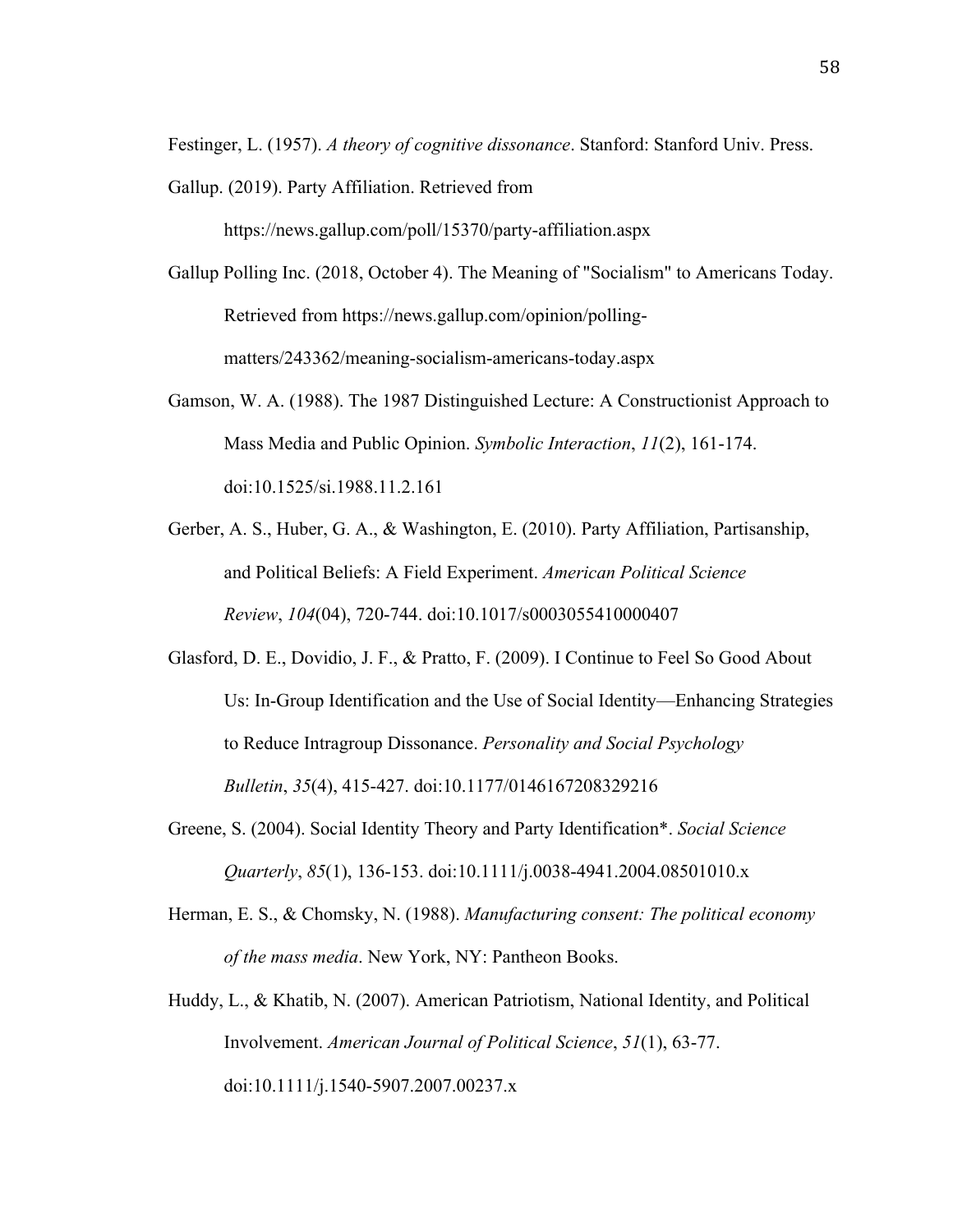- Isseroff, A. (2003, August 22). Speaking out for Palestine and Peace Ami Isseroff. Retrieved from http://www.mideastweb.org/palandpeace.htm
- Klapper, J. T. (1960). *What we know about the effects of mass communication: The brink of hope*. Indianapolis, IN: Bobbs-Merrill, College Division.
- Kunda, Z. (1990). The case for motivated reasoning. *Psychological Bulletin*, *108*(3), 480-498. doi:10.1037/0033-2909.108.3.480
- Litt, E. (1963). Civic Education, Community Norms, and Political Indoctrination. *American Sociological Review*, *28*(1), 69. doi:10.2307/2090460
- Lodge, M., & Taber, C. S. (2009). Motivated Political Reasoning. *The Rationalizing Voter*, 149-169. doi:10.1017/cbo9781139032490.008
- Monroe, K. R., Hankin, J., & Vechten, R. B. (2000). The Psychological Foundations of Identity Politics. *Annual Review of Political Science*, *3*(1), 419-447. doi:10.1146/annurev.polisci.3.1.419
- Nguyen, T. (2017, September 12). Steve Bannon's Nazi Problem. Retrieved from https://www.vanityfair.com/news/2017/09/steve-bannon-has-a-nazi-problem
- Oswald, K. (2009). Mass Media and the Transformation of American Politics. *Marquette Law Review*, *77*(2), 386-414.
- Pew Research. (2013, February 7). Partisanship and Cable News Audiences. Retrieved from http://www.pewresearch.org/2009/10/30/partisanship-and-cable-newsaudiences/
- Pew Research Center. (2018, March 29). Many partisans choose their political party based on dislike of opposing one. Retrieved from